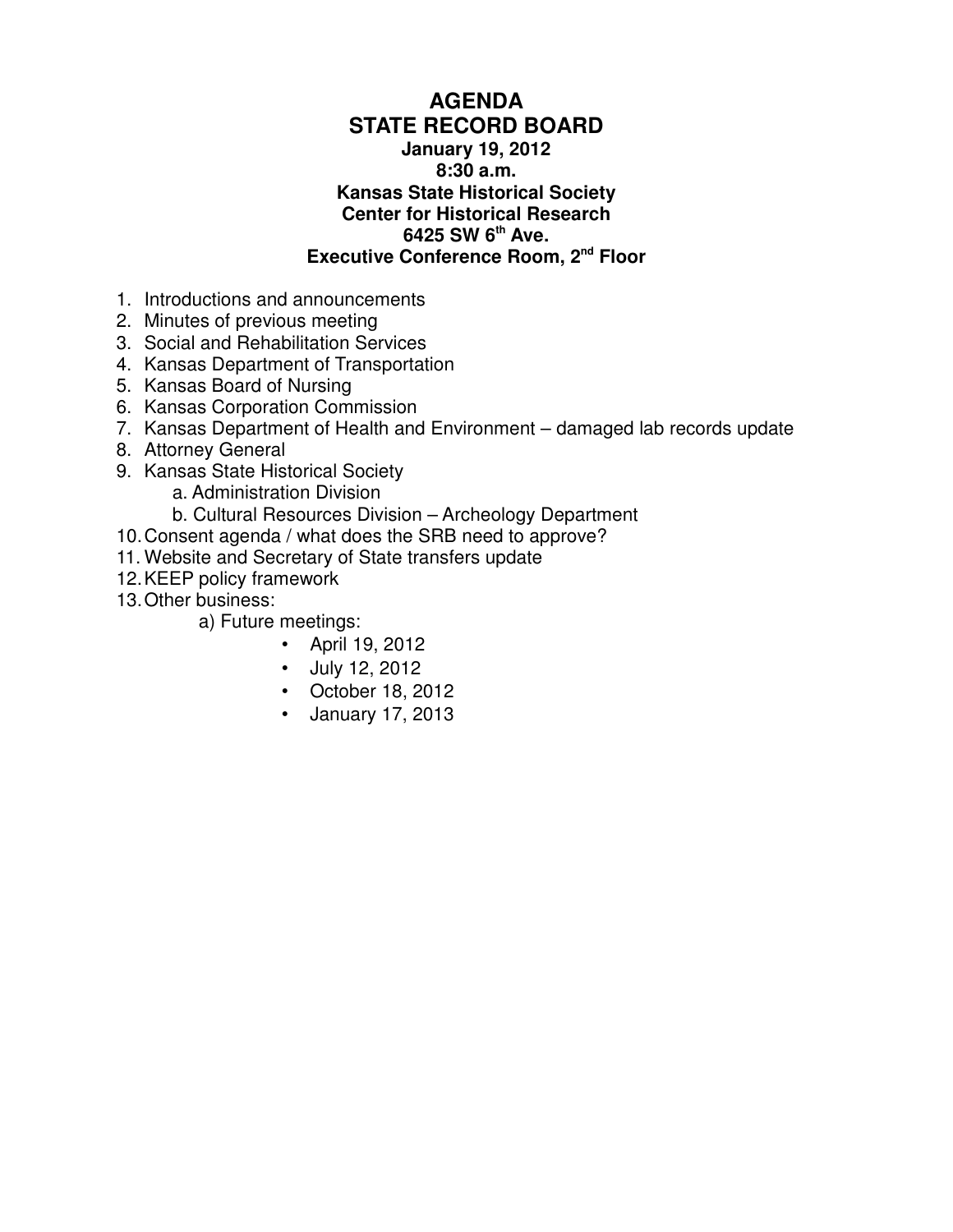#### State records board 13 October 2011, 8:30 a.m. Kansas Historical Society, Center for Historical Research, Executive Conference Room

Attendance: Chair Lisa Mendoza (Attorney General's Office), Duncan Friend (Dept. of Administration), Pat Michaelis (Kansas State Historical Society), Matt Veatch (KSHS), Bill Sowers (State Library)

Also present: LuAnn Harris (KSHS), Marcella Wiget (KSHS), Darrell Garwood (KSHS), Melissa Thompson (Sedgwick County), Theresa Marcel Swhwartz (Board of Regents), Brad Reiff (City of Topeka Housing Office), Sandy Powell (Social and Rehabilitation Services), Susan McClacherty (SRS)

Ms. Mendoza called meeting to order.

Item 5. Sedgwick County . Ms. Thompson: Currently Sedgwick County works with Wichita City Housing Department, no schedule for these records. Intern did research into retention of housing records. Would like the permission to destroy. Brad Reiff from City of Topeka came in for his expertise. Two documented provisions for this instance. Mr. Friend had question about content of canceled or denied applications. How do those records work? Mr. Reiff, most HUD rules follow five year rule. Ms. Michaelis suggested that we clarify the contents of the records just a bit. List out the types of records in the comments section. SRB is trying to clarify this issue for all 105 counties. Language on first record group is fine. Mr. Veatch was concerned that we remember that SRB has an advisory function for municipalities. Community development project files; Mr. Reiff states all records are interfiled, accepted, denied, etc. and are destroyed after five years. Ms. Thompson stated that Sedgwick County legal department plans to keep them for six years. Mr. Veatch asked about records of enduring value in this series of records. Ms. Thompson, most records of enduring value are grant funded. A series could be established for grant funded records. Mr. Veatch was concerned about mortgage savers program. All records have social/humanities interest in them. From policy standpoint it would be appropriate to save some documentation for these programs. These programs are significant government activities of merit. Ms. Michaelis, are reports and rules maintained/saved. Ms. Thompson: HUD receives those records. Annual reports and policy correspondence are under the general schedule. Ms. Thompson: we pulled out those records that are specific to housing. Ms. Michaelis moved to approve these amendments, Mr. Veatch seconded. Vote carried, no nay votes. Ms. Mendoza on behalf of the SRB offered many thanks to Ms. Thompson and Mr. Reiff for their input. They need to be commended for their work and due diligence. Moved that home savers program records be changed to five years.

9. 45-501, Sedgwick Couty electronic records. Mr. Veatch received a call asking how the SRB would address K.S.A. 45-501 when records are solely in e-records form. This issue had not come up. Mr. Veatch: Archives has encouraged local entities to follow the state policy of using the Electronic Recordkeeping Plan template. Worked with Johnson County on several projects. SRB provides a vetting process. Doug King responded that they have their own vetting process in Sedgwick County. He would like process vetted by SRB for them. Ms. Thompson commented that their process is very involved and multi-layered. Mr. Veatch would like SRB to OK the Sedgwick county plan, but also look at the whole process as set out in 45-501. Doug King reads the law as only applying to statute demanded records series. Ms. Mendoza stated that anything created is a state record, not the narrow read of only those records created by act of law. Ms. Schwartz: prior to KORA, law was only to deal with records required by law. This could be a holdover from the old process. Old records law only pertained to records required by law. Mr. Friend: there are new statues related to KEEP, 45-414. Ms. Mendoza stated that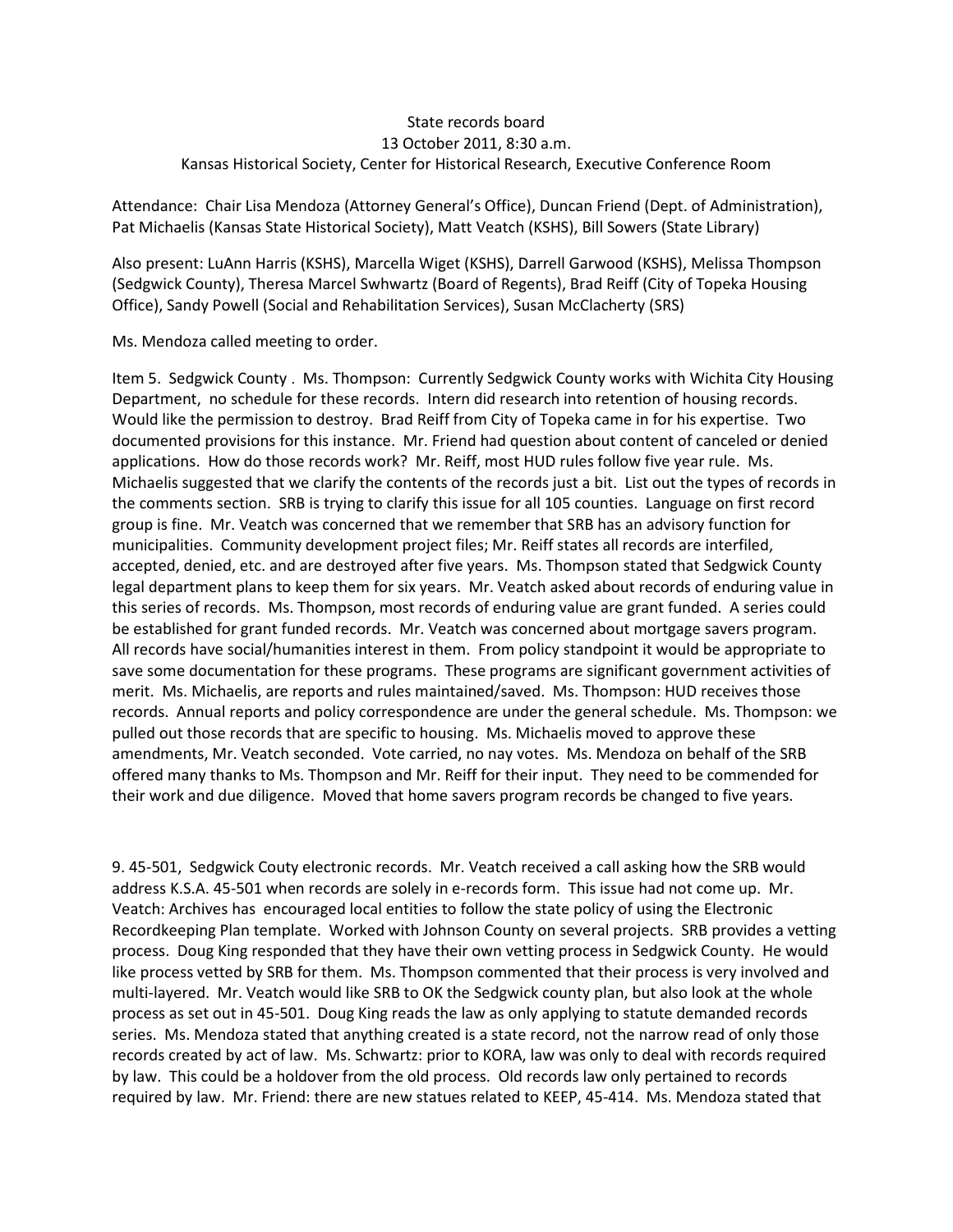we cannot ignore other statutes that have been enacted. KORA was enacted in 1984 and amended many times. Ms. Thompson: Doug King writes in email that current regulation "includes an item to eliminate…unfunded mandate." He is asking to remove one line of the statute. Mr. Friend: the gist is to get rid of the paper records in the schedule, but e-records have to be addressed. Maybe we need to require formal process. Ms. Michaelis: concern is about the section "required by law," and if removed, then who would resolve conflicts? Mr. Veatch: there are many conflicts. Ms. Michaelis: work of this board is to provide retention. Mr. Veatch: this does not relate to authority to set retention. This is a notification for the e-format. Does this law supersede all other records laws? Ms. Schwartz: there are two steps. The step to set up e-record format and then to retire the paper process. Mr. Friend was still concerned that this schedule was setting some standards that are really the responsibility of the SRB. Remember we are talking about 45-501. Ms. Michaelis: in "c" states that it is up to SRB to set out process for reporting. Ms. Mendoza: "d" identifies that there are other statutes that have to be addressed. We have set the floor, foundation for setting up electronic records preservation plan. The electronic recordkeeping plan template is the foundation. Counties can build on this minimum standard as they see fit. We need to build up this plan as time goes forward. Mr. Veatch: do we need an opinion on 45-501. Ms. Mendoza said no. Mr. Veatch: if set plan as floor, we need to require them to report to SRB for series with enduring value of over 10 years. Previously all instances were just as advisory situations. Ms. Michaelis: maybe we need to look at our responsibility for local records. Need to keep burden to SRB in mind. Ms. Mendoza: we are not required to report on the plan, only address the retention schedule. Sedgwick County is a large entity. SRB should set the minimum burden for locals to SRB. Mr. Veatch: we have roll to set rules, in practice we have more responsibility. Mr. Friend: there is a risk of losing a whole layer of important records if we do not direct locals in the realm of e-records. Ms. Thompson: issue is "required by law," definition. Should be removed. Mr. Friend: talk with locals to hash through series, not require that they come to SRB. Ms. Thompson is concerned that e-records are not permanent. Ms. Michaelis: we are not comfortable amending one law for e-records. Need to talk with counties to hash out the problem. Phrase it as SRB responsibility and ask for input. Mr. Friend: do we have what we need to fulfill the notice provision? Ask for notification of e-process and then talk with them at later period. Meet 45-501 and then seek stakeholder input. Ms. Thompson: everyone wants to cooperate and be in compliance. Mr. Friend: need to address policy in more detail. It is a huge issue to resolve. Use media to get together, it does not have to be a big production. Ms. Thompson: every Sedgwick County office scans something, but also maintains a lot of paper. Next move is to get rid of paper. Ms. Mendoza: many county officers are afraid to destroy paper copy and rely on digital record. Mr. Veatch: have to provide process that can be addressed by all 105 counties. No undo burden at the initial part of the reporting process. Ms. Michaelis: maybe this whole section will be obsolete, rest of the laws cover this situation. Ms. Mendoza wants a study to look at these statutes. Mr. Veatch: we need that but it is a huge project. Ms. Michaelis: comment on page 5, second to last bullet. Needs to clarify that Sedgwick County cannot shorten schedule, SRB can only shorten the retention schedule. Pre-motion: Mr. Veatch moves to accept e-records validation for this specific records series, juvenile medical records group. This process fulfills 45-501. Ask for them to submit other record series. Ms. Mendoza: do we want to accept the process? Ms. Thompson: until we get an e-records office, Sedgwick County will bring each records situation to SRB unless 45-501 is changed. Ms. Mendoza motioned that the process is adequate. SRB would like to continue to see case summaries until we have examined process county be county. Ms. Mendoza: we accept the e-validation process used by Sedgwick County as it meets requirement of our current reporting Electronic Recordkeeping Plan. Agree with case summary and would like to continue seeing the case summaries by the county. Unanimous vote of approval.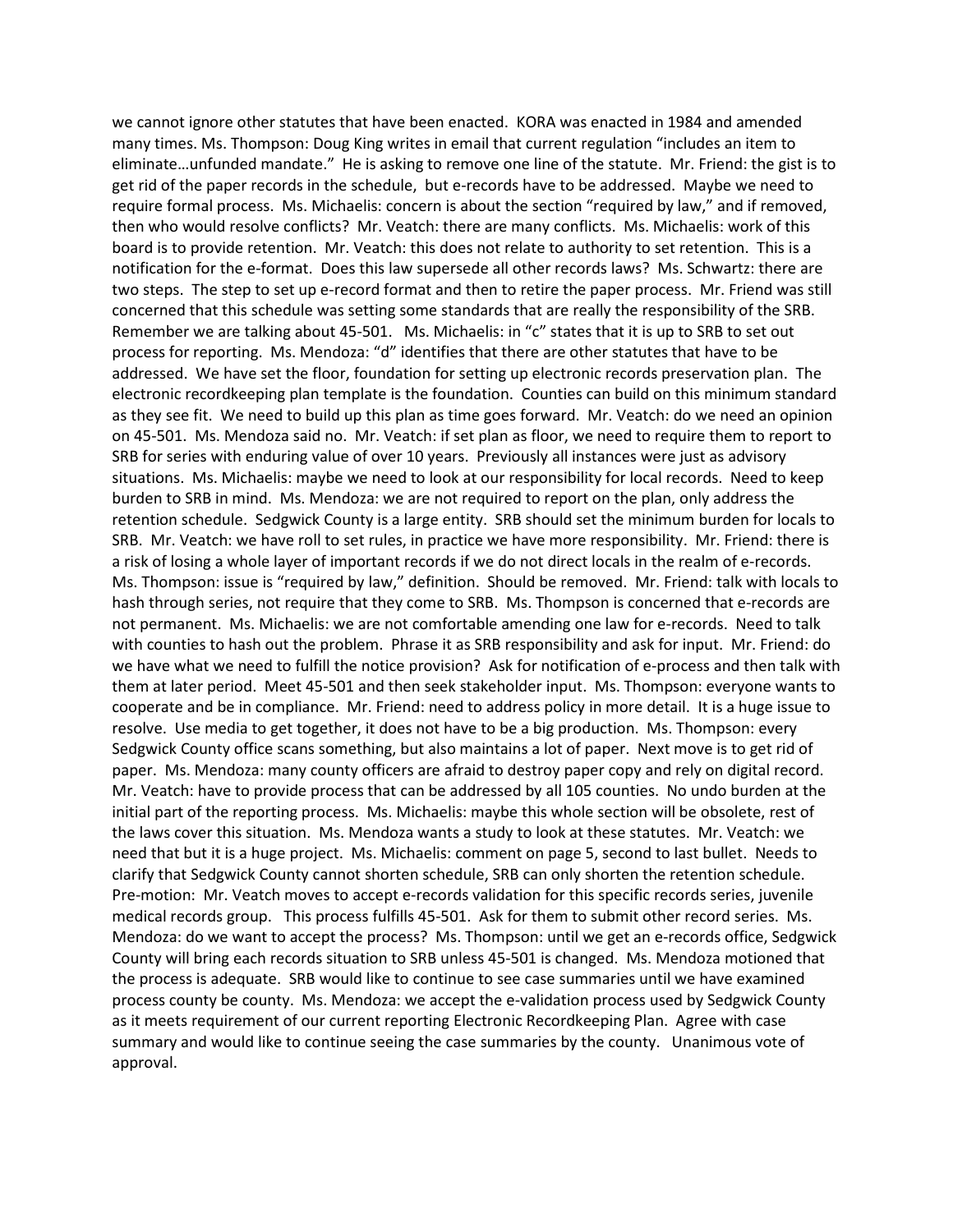Intent of SRB is to come up with a process that addresses e-records retention, but does not make the process burdensome for counties. Start the discussion process for this very fluid situation.

Mr. Friend: I want to thank Ms. Thompson for attending the meeting and providing service to and preserving the heritage of the state.

Introductions were belatedly made, and Mr. Veatch explained that KHS recently underwent a reorganization. Now the State Archives Division of the Kansas Historical Society. There are two divisions, Access/Collections and Archives. Mr. Veatch leads archives. Thanks to Ms. Wiget and Ms. Harris for planning this meeting. KEEP is under State Archives, along with Digital initiatives under Michael Church and Records Management under Darrell.

Minutes of last meeting: Ms. Michaelis moved for approval, seconded by Mr. Veatch. Unanimous vote of approval.

7. State general schedule. Ms. Schwartz reported situation concerning the many board and committee meeting notices in records of the Board of Regents. She did not find any clear records schedule for these records in the general schedule. Series consists of public notices, correspondence, email. How long do we keep them? Mr. Veatch: general assessment was that it was present in all agencies. Look at keeping for one calendar year from date issued. Place these records in the correspondence series of the general schedule? Mr. Friend would like to be sure that the reasoning behind the scheduling and announcement of the meeting is documented. Board packet is attached to minutes. Theresa: issue of notice is not required by law. Some meetings require specific notifications for some meetings, but KOMA does not require everyone be notified. Notice does not identify who actually received the notice/invitation. Motion: Ms. Michaelis moved that this be approved as amended. Mr. Sowers seconded. Unanamously approved.

10.a SRS. Ms. Powell: records officer for SRS is devoted to KEES project. Heavily edited draft of public access. Ms. McClacherty will look for problem areas in schedule. Will bring in changes to schedule in January meeting. Ms. McClacherty is looking forward to looking at structure of KEEP. Ms. McClacherty is part-time IT person. She works on KEEP and COOP part, next quarter is going to be busy at SRS. Ms. Michaelis thanked Ms. McClacherty and Ms. Powell for their dedicated work.

10.b future meetings: 12 January 2012, 19 April 2012, 12 July 2012, 11 October 2012

3. Kansas Dept. of Agriculture. Ms. Wiget: record series used to be part of deposits. No enduring value on the form. Very much an internal operational form. Agricultural commodities assurance program. Motion: Mr. Veatch approved as submitted, with amendment to change to 5 fiscal years. Mr. Sowers seconded. Motion passed with no opposition.

4. Kansas Dept. on Aging. Ms. Wiget noted that all comments are from original schedules. This set of schedules concludes the overhaul of the Aging retention schedules. We have lost the individual who performed the work on the overhaul at Aging. Reporting in future is in doubt.

Ms. Michaelis: page 5, rules and regulations files. Ms. Wiget: nothing currently in general schedule for rules/regs. Needs to be addressed there. Transition schedule that will make it the responsibility of the agency to purge the records before coming to the archives. Ms. Michaelis: in the future just bring up the schedules that are not going to be changed to the general schedule. Mr. Veatch: this is just a clean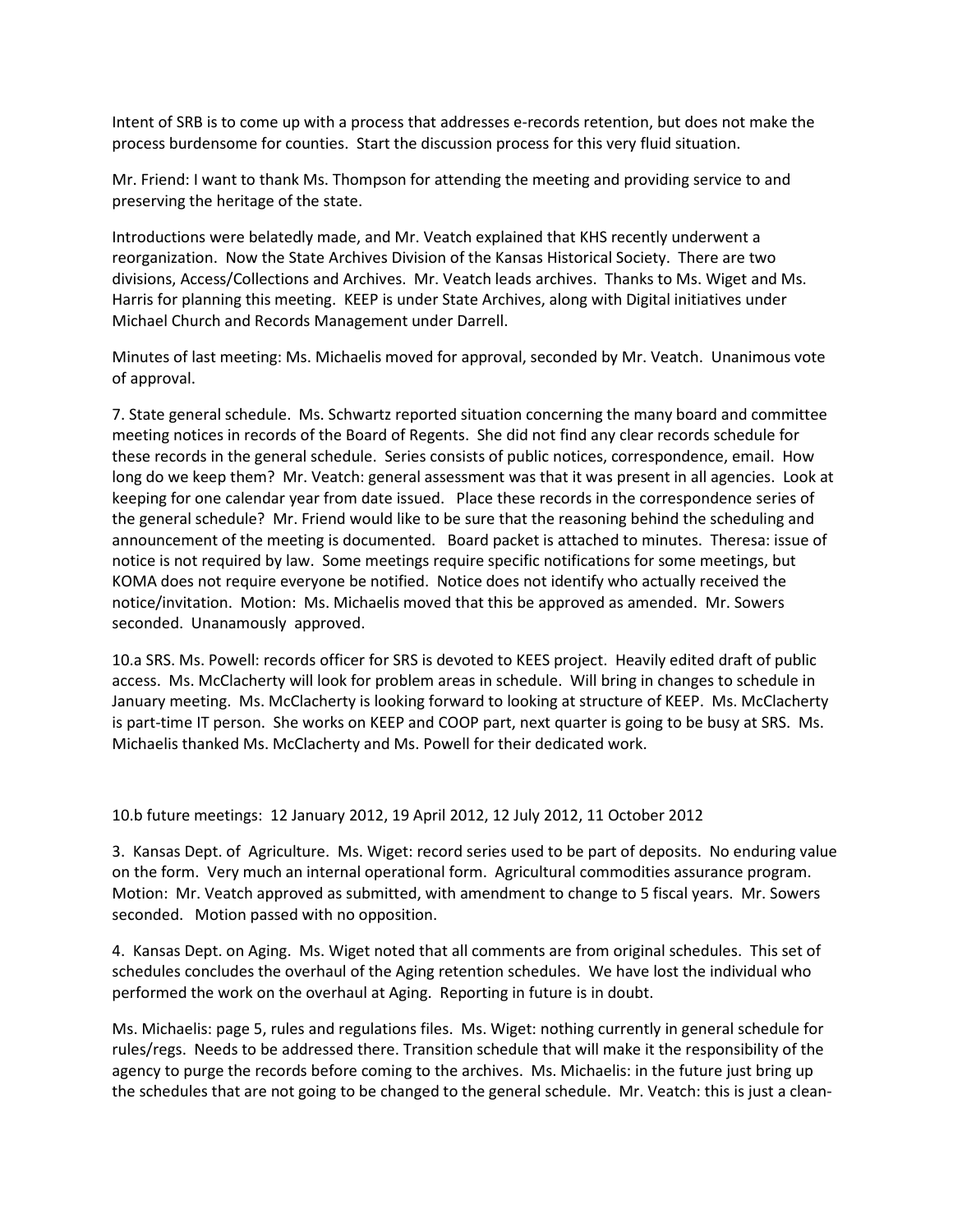up--will follow our routine of only reviewing agency specific schedules. Motion to approve by Mr. Veatch, seconded by Ms. Michaelis. Motion carried with no opposition.

6. Local Records: Investments (Treasurer's Office). Ms. Wiget: public money investment records. Retention proposed for three fiscal years. Can only invest pubic money for two years. Third year for audit. Ms. Michaelis motioned for approval, seconded by Mr. Sowers. Motion carried with no opposition.

8. Keep policy framework. Mr. Veatch: SRB has vested interest in KEEP. Looking for input from Ms. Mendoza and Mr. Sowers on direction of policy framework. This board will have to decide how active it will be in supporting this project. Game plan is moving forward with KEEP. KEES project is giant, but just one of a handful projects that have long-term records. Very much hit and miss. There are many erecords out there in agencies that are not being mined by KEEP. Does SRB encourage the use of KEEP by agencies, or does board take a more active or even legal stand to use KEEP? Final set of customers at the local level to have an option for a trusted repository for their records. Not a legal requirement but a service. Ms. Michaelis: we have an intent of help from chief information officer, but SRB needs to endorse the issue. Who should own this? Mr. Friend: SRB was set up with process to deal with paper records. Authority was brought in with Attorney General, Dept. of Administration, State Library, etc. Archives looks at preserving enduring valued records. Now e-records bring up more complex situation outside the State Records Center and State Archives. Statues have placed a burden on SRB to preserve e-records, unlike paper records. Policy framework brings in preservation standards. It is a fundamental change for the SRB. Crossroads of history. Ms. Michaelis: e-records are much more at risk. Mr. Friend: anticipate better compliance and ability to maintain these records. Mr. Veatch: schedules often state "transfer to archives" for paper records. SRB needs to help State Archivist to encourage or compel agencies to use KEEP for storage of records not being kept by agencies. Mr. Sowers: does not remember SRB being involved in policies at State Archives to preserve these records. Mr. Veatch: we are not asking the SRB to set protocols for transferring records. SRB has rule to get records of enduring records. Mr. Friend: SRB could be in the position to direct disposition of public records to what domain? An extension of the SRB responsibility. Mr. Veatch: KEEP was created to make a trusted repository for agencies to use because a storage bay would not work. Framework needs to be in place and the SRB is a records domain. Not an IT domain issue, it is a records issue. Putting records on KEEP comes through SRB. Mr. Sowers: SRB has been in the business of working with agencies and moving correct records to the State Archives. Don't know how much we will be involved in the money part of KEEP. Mr. Friend: there is a life cycle when policy framework will be in place. SRB may need to promote regulations. SRB has a major role in moving KEEP forward. Mr. Veatch: KEEP will be a living entity that cannot wait for SRB to make a decision on day to day activities. SRB is place for key decisions on records, not how they are kept by KEEP. Not related to funding. SRB may have role compelling compliance. Mr. Sowers needs to know what SRB will require from State Library. Ms. Michaelis: we are looking for input from outside the archives. The broader we cast the net the better the system. Mr. Sowers: will SRB be keepers of KEEP? Mr. Veatch: SRB as policy making and endorsing body. SRB will not be directing KEEP. KSHS will be operating KEEP. Electronics records committee for technical advice. There will be KEEP system operator, (COMPAQ/DISC). KEEP will not be one place. Many different parties. SRB owns the policy to keep everyone working. Ms. Mendoza: require input from many people, money will be a problem in current environment, and operate outside SRB. Mr. Friend: we are going to make decisions about costs because agencies are looking at funding and we are looking at funding and preservation. Ms. Michaelis: there are standards for trusted digital repositories. Not standards for record centers. Mr. Veatch: we have done very little compelling agencies to adhere to our decisions. Mr. Sowers: we have compelled some to comply with SRB decisions. Mr. Veatch: agencies will follow the rules when they are published.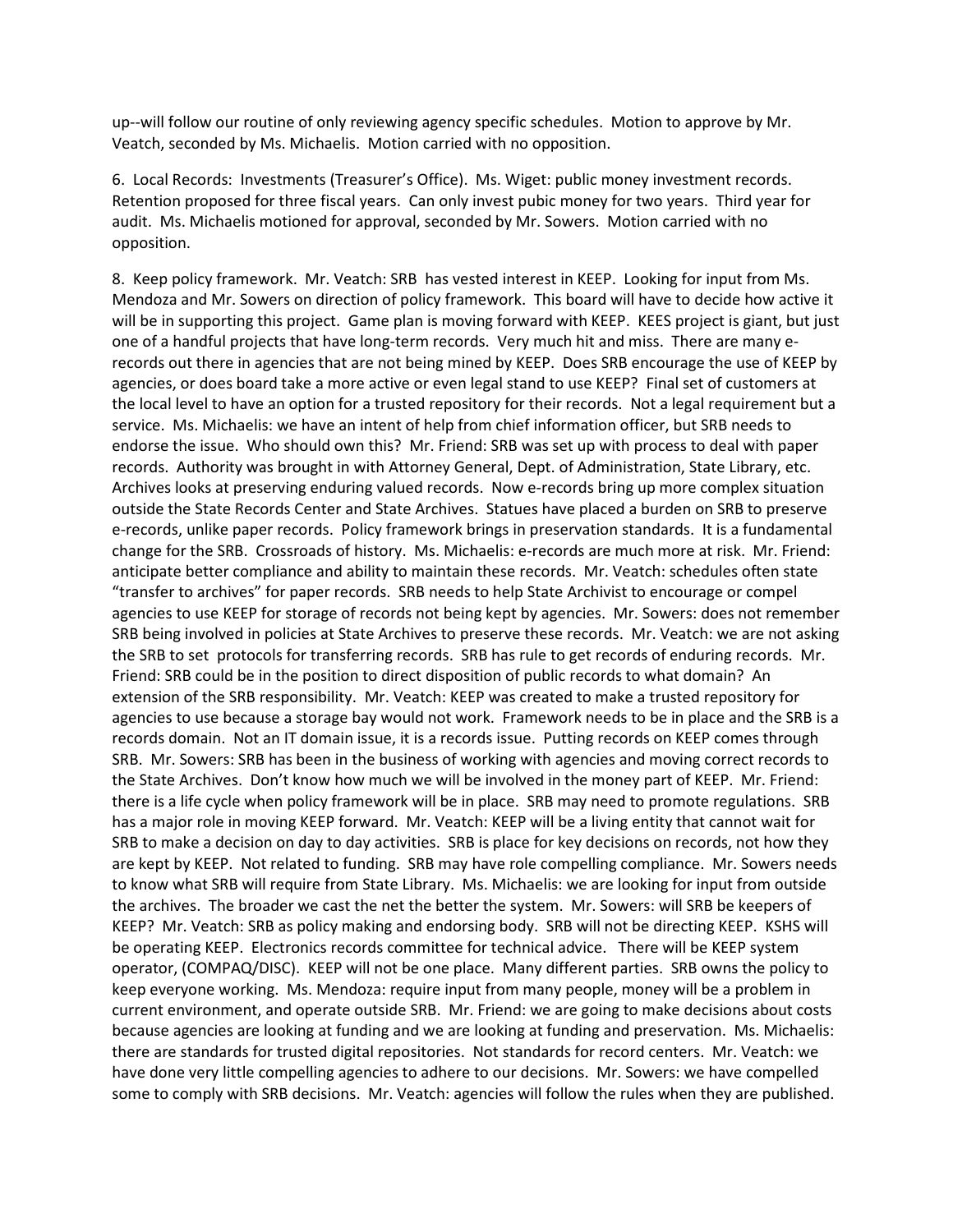When KEEP is functional the capability for long term storage of e-records will be available. Can SRB make agencies use KEEP? OAIS standards are out there, but does SRB make sure agencies follow those standards? Mr. Veatch: will KEEP be folded into SRB. You hit the standard or go to KEEP. Ms. Michaelis: we cannot answer the question of SRB role at this time in relation to KEEP. Mr. Veatch: I have to report to SRB soon concerning KEEP. Ms. Powell: SRS has many records with different records for 28, 60 years….. will e-records for these series go to KEEP? Mr. Veatch: that is the question. Does SRB direct records to KEEP or keep them yourself? Right know Mr. Veatch has to make the sell for KEEP vs other options. No one will compel you to digitize records. That is your decision. Ms. Michaelis: we are mostly concerned with born digital. Mr. Friend: wrap-up. Do not let IT governing body makes the decisions on retention. That world is not the right place. SRB is in the policy framework entity. SRB had to look at loss of records and economy of the retention. Mr. Sowers: subtle arm twisting to make agency comply. Ms. McClacherty: need to be data centric vs paper centric. Data elements retention. Identify what an erecord contains. Mr. Veatch: data elements are going to be a very real challenge. Mr. Friend: IT world does not know it all. There has to be give and take in the creation of these records. SRB is a proponent for survival of state government records. Ms. Michaelis: this issue is base for archives surviving in the next generation. Mr. Veatch: we have to come up with the state general funds to create the new State Archives. It is a black hole. KEEP is trying to bridge that void. Ms. Mendoza: we need a meeting to address the role of SRB as custodian of the e-records realm. The policy will change over time. A defined meeting with input from a larger audience--need to do more grunt work before presenting to powers in high places. Will schedule a meeting for early November.

Meeting adjourned at 11:30 a.m.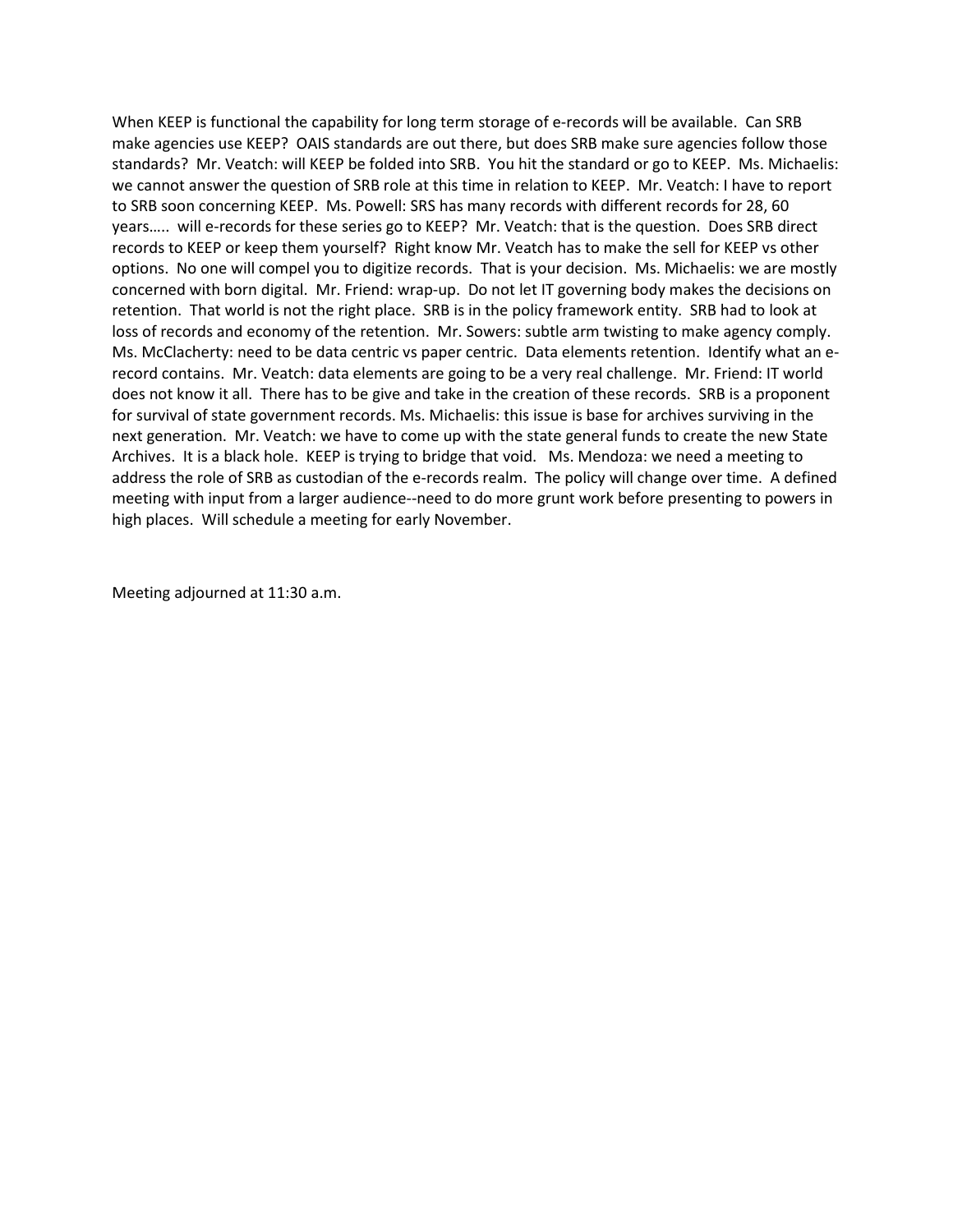### State Records Board Emergency conference call, 10 November 2011, 11:30 a.m. Re: KDHE water disaster in the Forbes Field laboratory facility

Present: Lisa Mendoza (Attorney General's office; chair of the SRB), Bill Sowers (State Library), Pat Michaelis (Kansas State Historical Society), Matt Veatch (KSHS), Duncan Friend (Administration)

Also present: Darrell Garwood (KSHS), Tim Keck (KDHE), Marcella Wiget (KSHS)

Conference call began at 11:38 a.m.

Regarding Kansas Department of Health and Environment series 0342-264, Newborn Screening Notification Letters (approved 1990-04-19, K.A.R. 53-2-084)

KDHE has asked the SRB to consider how to handle an emergency situation involving a broken water main at the Forbes Field lab facility. Records concerning newborn infants have been severely damaged. Some records are in a freezer, but not all, and these records are in an extremely fragile condition. They have been scanned; some information from these forms is also in a database. KDHE has conducted a sample survey of 60 records; all 60 records were adequately retrieved in electronic form. KDHE would like to therefore destroy the paper records rather than attempt to preserve them.

Tim Keck noted that typically when individuals are requesting information from these records from KDHE, they are simply requesting the information in the database, not the paper forms.

Ms. Mendoza asked if any of the records are under any litigation holds or could reasonably be anticipated to become part of litigation; Mr. Keck indicated no.

Ms. Michaelis then motioned that the Board approve destruction of the paper form of the records, and that the Board revisit this record series at the next meeting. Mr. Sowers seconded. Further discussion followed.

Ms. Mendoza asked whether all the affected paper records had been scanned. Mr. Keck indicated KDHE staff thought so; their agency is switching to a new DocuWare scanning program and were therefore a little concerned, but from the sampling they are now fairly confident that the records are all complete.

Ms. Mendoza asked how many records have been affected; Mr. Keck was unsure but thought at least 20,000 records. Mr. Garwood stated that some paper records could be saved and that there were varying levels of damage. Mr. Keck indicated that only the forms had been damaged, not the blood sample or other accompanying materials and documentation associated with this records series. Ms. Michaelis asked whether the random sample included a variety of years (the forms are filed chronologically); Mr. Keck indicated they were. Dates for these records were circa 2007-2011.

Ms. Mendoza asked for clarification about whether the 20,000 records were only those affected, or all records in this series. The 20,000 were only those affected. Boxes were spread out around 3 or 4 rooms on the floor, with 50-100 documents rubber-banded together per bundle. Lisa asked what value would remain in the paper documents if they were kept; Mr. Keck again indicated varying levels of damage and thought it was redundant to keep the paper version. Retention period for these records state they must be kept for 21 years after creation.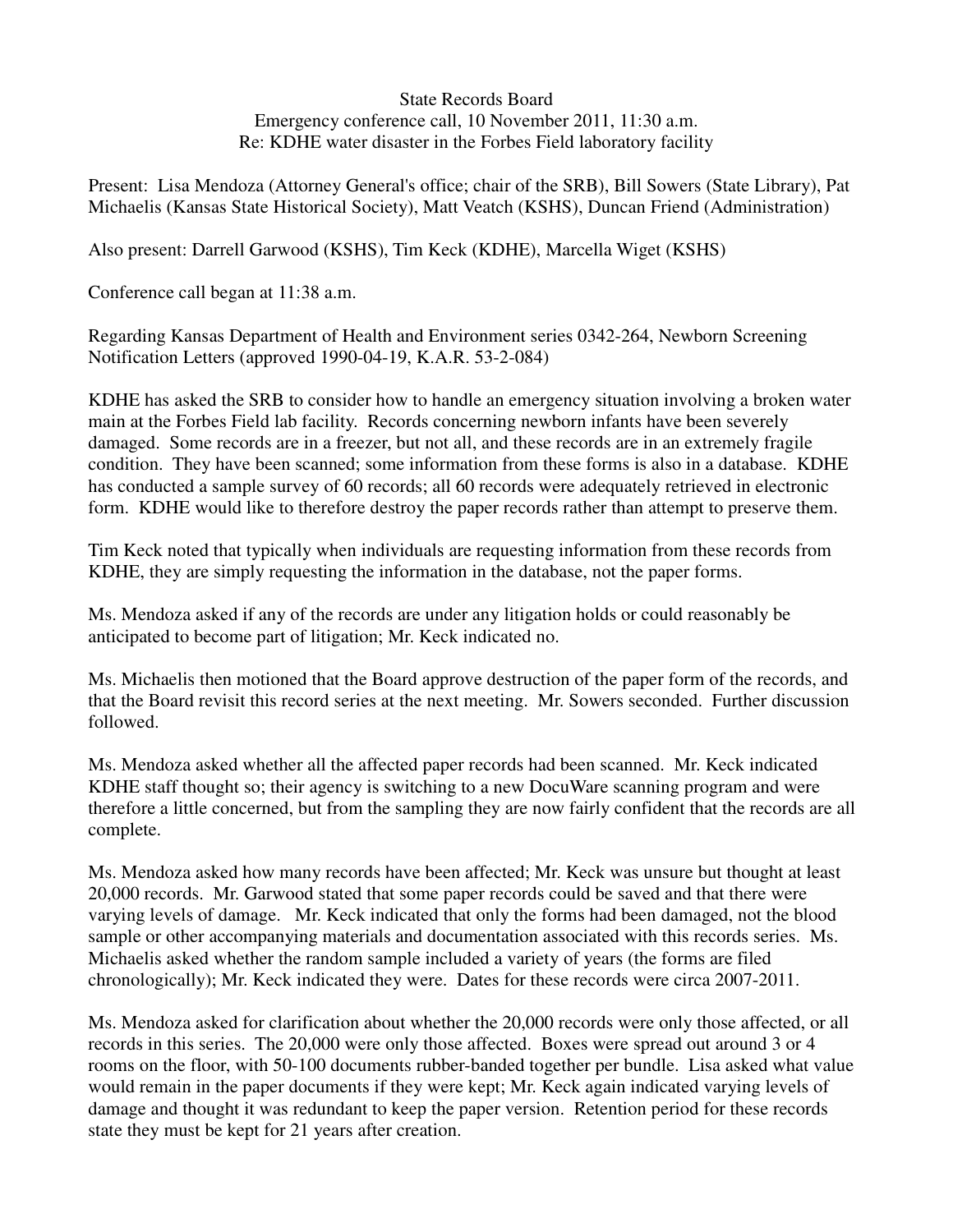Mr. Veatch stated that because the records have been scanned and because they have had quality assurance performed on them, the SRB can authorize destruction of the paper records through the retention & disposition schedule. However, because these are long-term records to be retained over ten years, the agency will need to write up an Electronic Recordkeeping Plan that the Electronic Records Committee will need to approve in order to receive the SRB's approval to continue keeping these records in electronic format.

Mr. Garwood observed that the extremely wet papers, after being frozen and freeze-dried, may be physically saved, but he was unsure that the contents would still be readable and doubted that the associated costs with recovering the paper documents would be worth it. Composed of thin NCR paper, bleed-through is likely.

Ms. Mendoza requested clarification about the inventory; Mr. Garwood clarified that there is no inventory currently and that he was suggesting that one be conducted as the records are destroyed.

Ms. Mendoza asked again whether there was any reasonably anticipated expectations for litigation involving these records, specifically regarding abortion or termination of pregnancies, due to current litigation involving KDHE and retention of abortion records. Mr. Keck again said no litigation is anticipated regarding these submission forms.

Ms. Mendoza wanted to know about the bar code on the forms and whether it would still be associated with the record in scanned form. Neither Mr. Keck nor Mr. Garwood could answer the question with certainty; she then asked how these records are retrieved, and Mr. Keck said usually by name or date of birth, rather than by bar code number.

Mr. Veatch then made a amendment to Ms. Michaelis's earlier motion, that the SRB will require KDHE to make an inventory of the paper records as the agency destroys them. Mr. Friend seconded.

Before taking a vote, Ms. Mendoza informed Mr. Keck that he had the right to vote with the Board, as the representative for his agency.

Ms. Michaelis voted yes, Mr. Keck voted in favor, Mr. Sowers voted in favor, Mr. Friend voted in favor, Ms. Mendoza voted in favor, Mr. Veatch voted aye in favor of the amended motion.

Ms. Mendoza requested that Mr. Keck send a letter with accompanying inventory when the KDHE records are destroyed and stated that Mr. Garwood will continue working with his agency during this process as needed. She repeated that KDHE would need to present before the SRB in January on this series of records.

Mr. Keck expressed his appreciation to the SRB for holding this meeting.

Meeting adjourned at 12:07 p.m.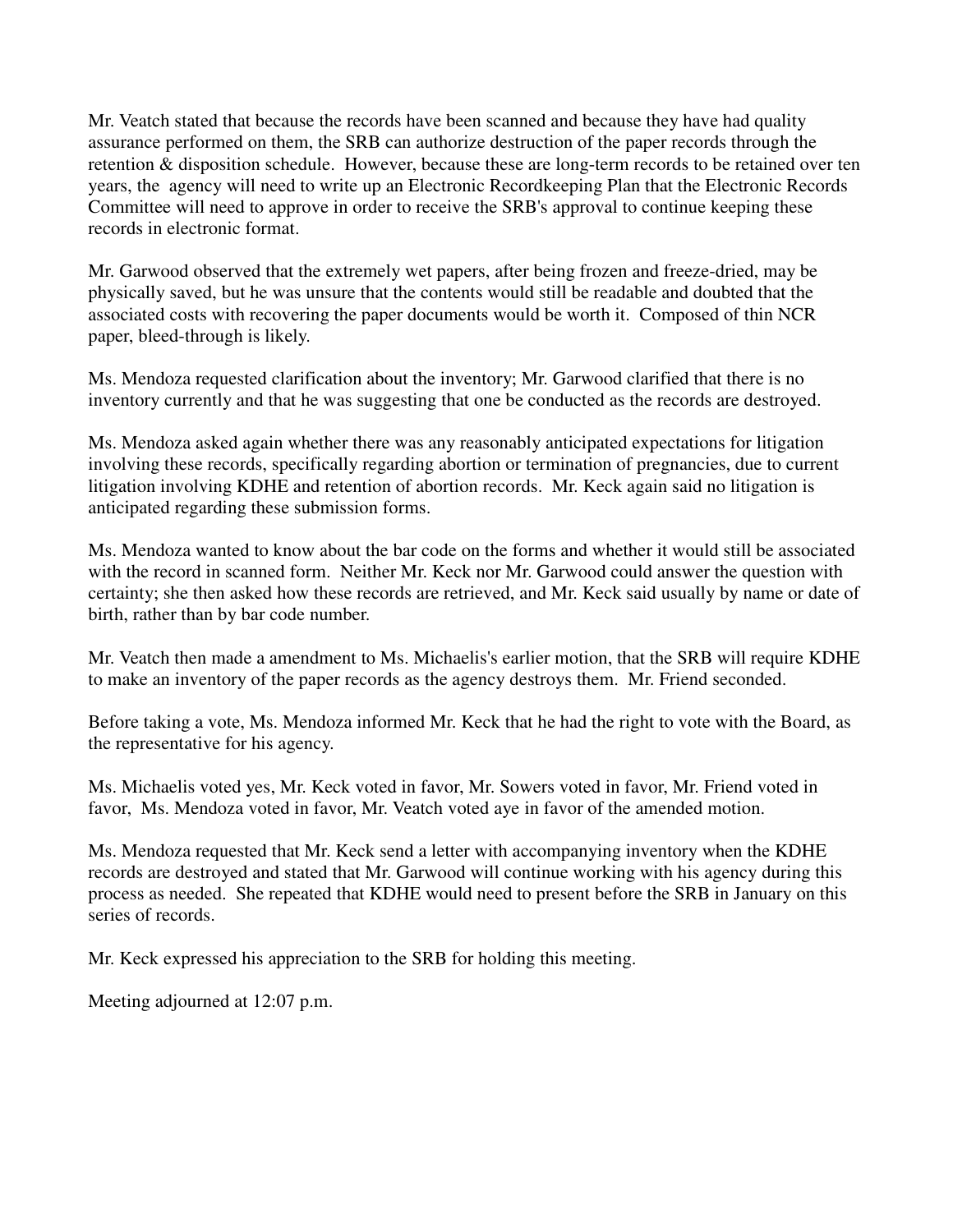## **KANSAS STATE RECORDS BOARD RECORDS APPRAISAL REPORT FOR REVISION TO RETENTION/DISPOSITION SCHEDULE 19 January 2012**

- 1. **Agency:** Kansas Department of Social and Rehabilitation Services
- 2. **Records Officer:** Sandy Powell **Phone:** 235-8284
- 3. **Appraising Archivist:** Marcella Wiget, Lu Harris
- 4. **Date of Appraisal:** October 2011
- 5. **Total records No. of Series:** 46
- 6. **Archival/Permanent records No. of Series:** 12
- 7. **Records Eligible for Immediate Transfer to Archives:**

## **No. of Series:** 6

## 8. **Appraisal Based Upon:**

Discussions with the Records Officer Sandy Powell and Economic & Employment Support (EES) Division staff.

## 9. **Appraisal Narrative:**

SRS Records Officer Sandy Powell contacted KSHS staff to appraise and revise retention schedules under the EES Division, part of an ongoing revision process for all of SRS's records. EES schedules will continue to be revised and updated at future State Records Board meetings in conjunction with the KEES project, certain long-term archival records from which will be transferred into KEEP. The schedules represented here mostly consist of obsolete records no longer created, some records that have been superseded by general retention and disposition schedules, and a few that have been removed from an out-of-date division or unit and placed under EES.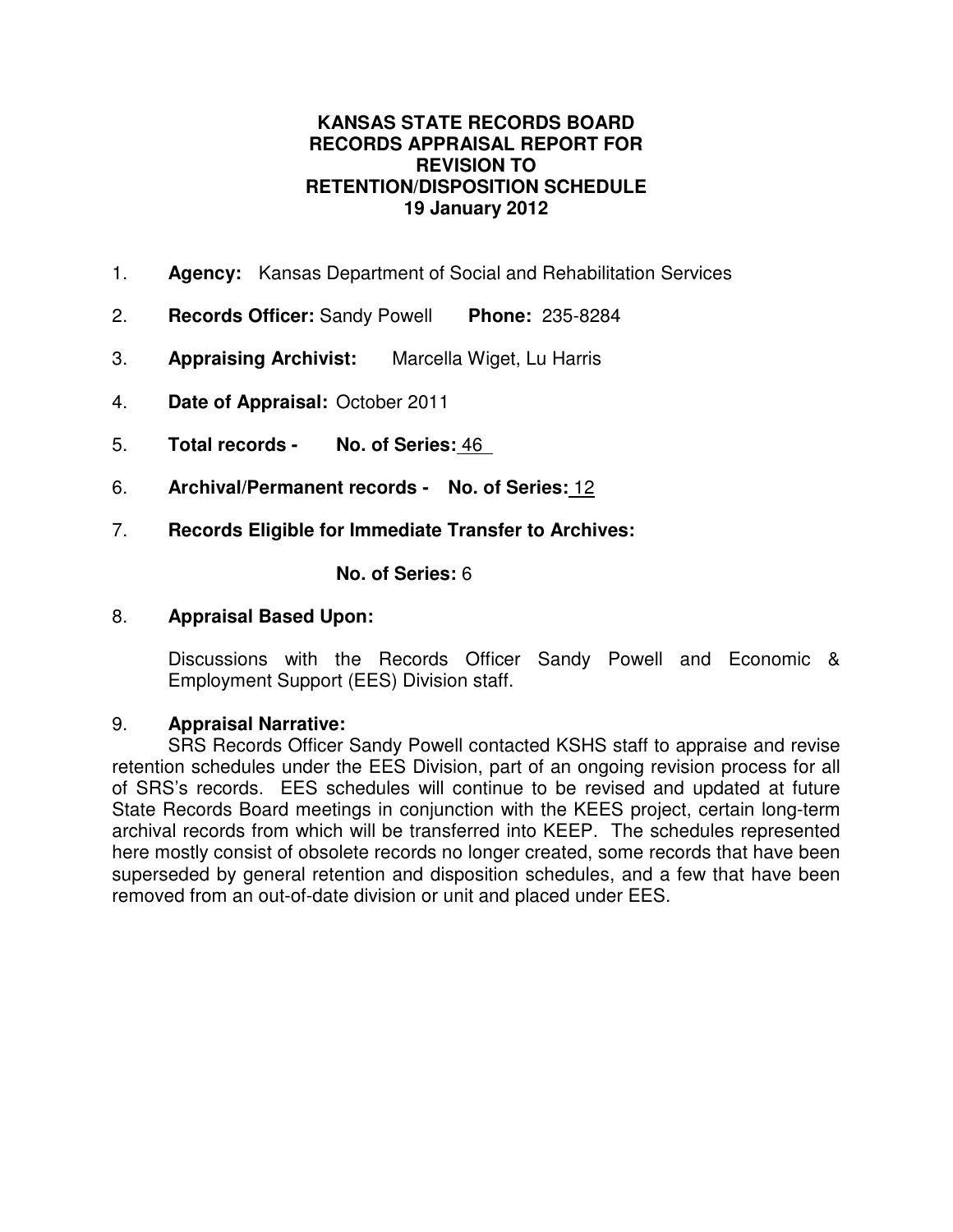# **Retention/Disposition Schedule Entries**

## **629-002 Department of Social and Rehabilitation Services Disability & Behavioral Health Services**

#### **Job Club Program Files** (Series 0031-629)

Correspondence, reports, commissioner's letters, and other documents relating to the administration of the Job Club program which provides employment and training to public assistance recipients. **Entry Status:** Ready for SRB **Retention Period:** 005 fisc yrs **Disposition:** Archives **Restrictions:** None **Comments:** Retain 5 fiscal years, then transfer to the archives for purging. 09/28/2011: OBSOLETE SERIES. Contact State Archives for appraisal. **Schedule Authority:** Agency Schedule **KAR Number** 53-2-104 **Last Surveyed** 25 October 2010 **Record Copy:** Unknown **Remarks:** 10/25/2010: Obsolete series. 09/28/2011: Contact State Archives for appraisal.

**Job Club Training Files** (Series 0032-629) Materials used to conduct training sessions for staff involved in the Job Club program. **Entry Status:** Ready for SRB **Retention Period:** See Comments **Disposition:** Destroy **Restrictions:** None **Comments:** Retain until no longer useful, then destroy. 09/28/2011: OBSOLETE SERIES. Follow disposition for any remaining documents. **Schedule Authority:** Agency Schedule **KAR Number** 53-2-104 **Last Surveyed** 25 October 2010 **Record Copy:** Unknown **Remarks:** 10/25/2010: Obsolete series. Follow disposition for any remaining records.

## **Job Opportunities and Basic Skills (JOBS) Program Files** (Series 0033-629)

Correspondence, state plans, federal reports, and other documents relating to the administration of the JOBS program which provides employment and training to public assistance recipients. **Entry Status:** Ready for SRB **Retention Period:** 005 fisc yrs **Disposition:** Archives **Restrictions:** None **Comments:** Retain 5 fiscal years, then transfer to the archives for purging. 09/28/2011: OBSOLETE SERIES. Contact State Archives for appraisal. **Schedule Authority:** Agency Schedule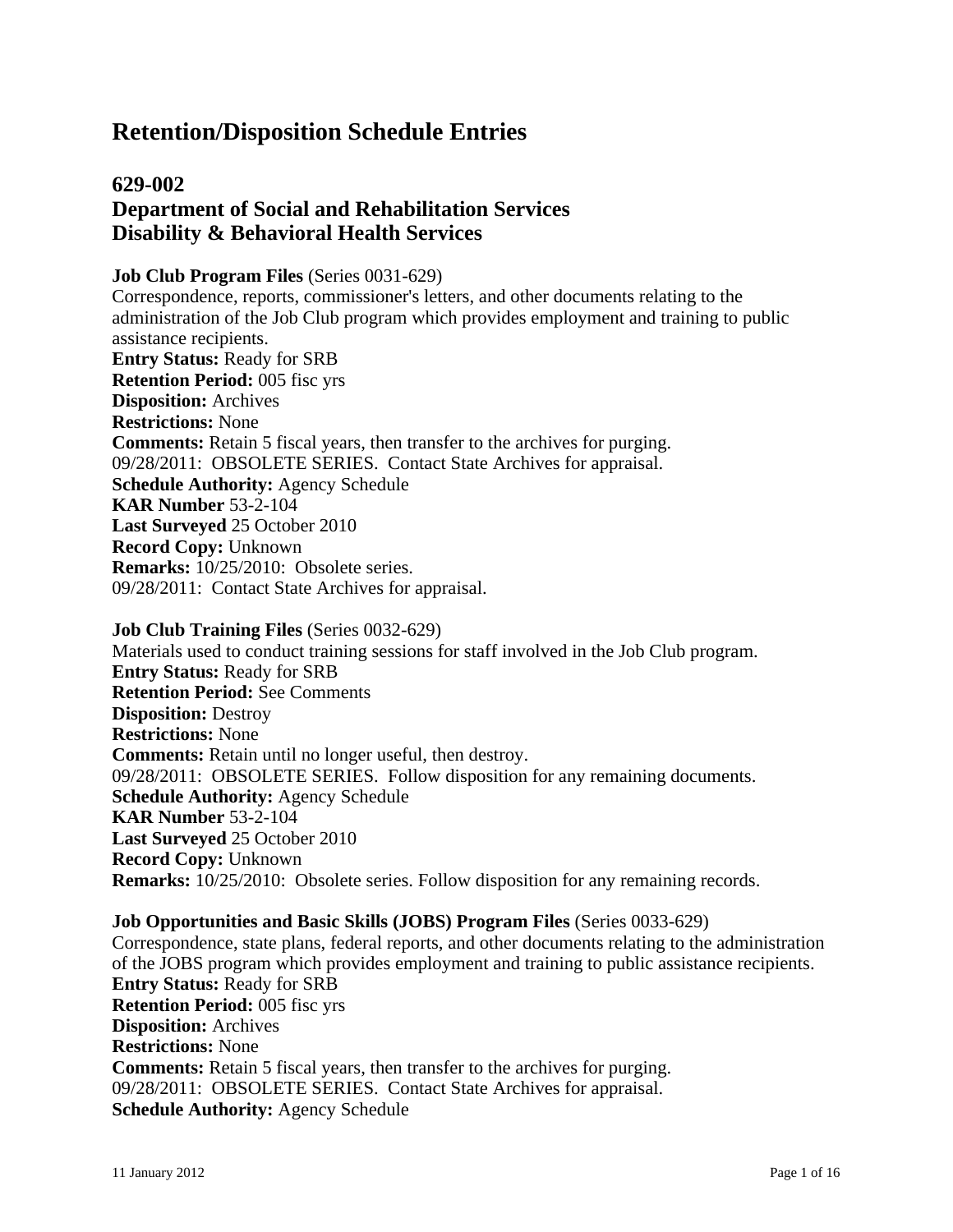**KAR Number** 53-2-104 **Last Surveyed** 25 October 2010 **Record Copy:** Unknown **Remarks:** 10/25/2010: Obsolete series. Contact State Archives for appraisal.

**KanWork Program Files** (Series 0034-629)

Correspondence, minutes, policy and procedure manuals, and other documents relating to the administration of the KanWork program which provides job training to public assistance recipients. **Entry Status:** Ready for SRB **Retention Period:** 005 fisc yrs **Disposition:** Archives **Restrictions:** None **Comments:** Retain 5 fiscal years, then transfer to the archives for purging. 09/28/2011: OBSOLETE SERIES. Contact State Archives for appraisal. **Schedule Authority:** Agency Schedule **KAR Number** 53-2-104 **Last Surveyed** 25 October 2010 **Record Copy:** Unknown **Remarks:** 10/25/2010: Obsolete series. Contact State Archives for appraisal

**KanWork Training Files** (Series 0035-629)

Materials used to conduct training sessions for staff involved in the KanWork program. **Entry Status:** Ready for SRB **Retention Period:** See Comments **Disposition:** Destroy **Restrictions:** None **Comments:** Retain until no longer useful, then destroy. 09/28/2011: OBSOLETE SERIES. Follow disposition for all remaining documents. **Schedule Authority:** Agency Schedule **KAR Number** 53-2-104 **Last Surveyed** 25 October 2010 **Record Copy:** Unknown **Remarks:**  $10/25/2010$ : Obsolete series. Follow disposition for all remaining records.

**Mobile Job Club Files** (Series 0037-629)

Variety of documents relating to the administration of the Mobile Job Club program which provides public assistance recipients with access to employment training opportunities. **Entry Status:** Ready for SRB **Retention Period:** See Comments **Disposition:** Archives **Restrictions:** None **Comments:** OBSOLETE SERIES. Contact State Archives for appraisal. **Schedule Authority:** Agency Schedule **KAR Number** 53-2-104 **Last Surveyed** 10 October 2011 **Record Copy:** Paper **Remarks:** Oct. 27, 2011: OBSOLETE Series. Contact State Archives for appraisal.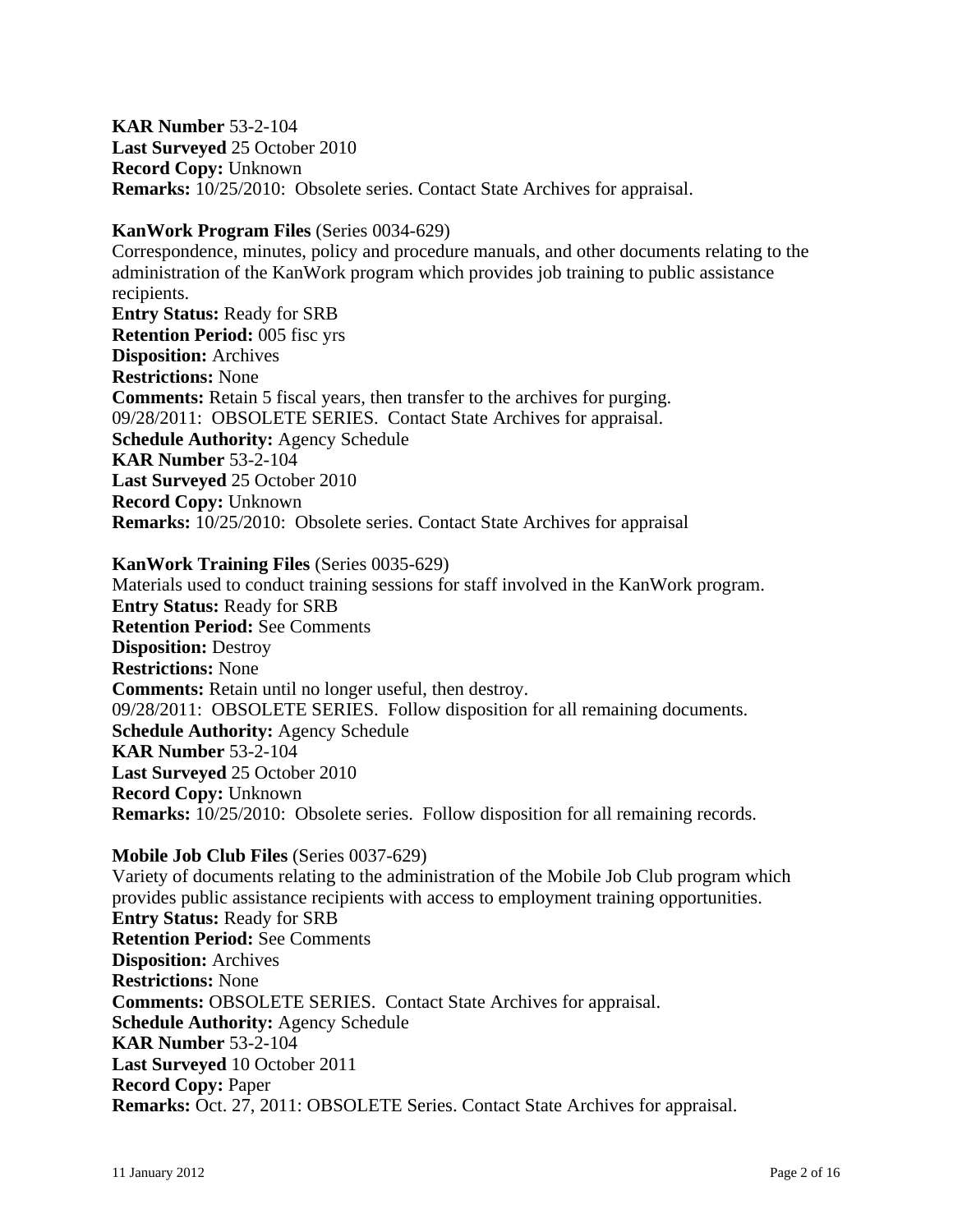## **629-005 Department of Social and Rehabilitation Services Operations Area Offices**

## **Client Case Files - Income Maintenance** (Series 0707-629)

Applications and supporting documentation used to determine the eligibility of individuals for programs and records documenting all case activities. **Entry Status:** Ready for SRB **Retention Period:** See Comments **Disposition:** Destroy **Restrictions:** KSA 39-709b **Comments:** Produced only in electronic format. Retain data until no longer useful or 3 years whichever is longer, then delete. Complies with new federal regulations. 10/28/2011: OBSOLETE SERIES. Follow disposition for any remaining records. **Schedule Authority:** Agency Schedule **KAR Number** 53-2-115 **Last Surveyed** 25 October 2010 **Record Copy:** Electronic **Electronic Recordkeeping Plan Not Required Remarks:** 10/27/2011: Obsolete series. Follow disposition for any remaining records.

## **Division of Income Maintenance Area Offices**

**Card Files - Master** (Series 0237-629) Index cards containing information on clients created for convenience of reference. **Entry Status:** Ready for SRB **Retention Period:** See Comments **Disposition:** Destroy **Restrictions:** KSA 39-709b **Comments:** Retain until no longer useful, then destroy. 10/28/2011: OBSOLETE SERIES. Follow disposition requirements for any remaining documents. **Schedule Authority:** Agency Schedule **KAR Number** 53-2-096 **Last Surveyed** 28 September 2011 **Record Copy:** Unknown **Remarks:** 09/28/2011: Obsolete series.Follow disposition requirements for any remaining records.

**Cases Closed for Non-Receipt of Monthly Report** (Series 0318-629) Monthly computer printout (CR 121) listing cases closed because the client failed to submit the required monthly report. **Entry Status:** Ready for SRB **Retention Period:** See Comments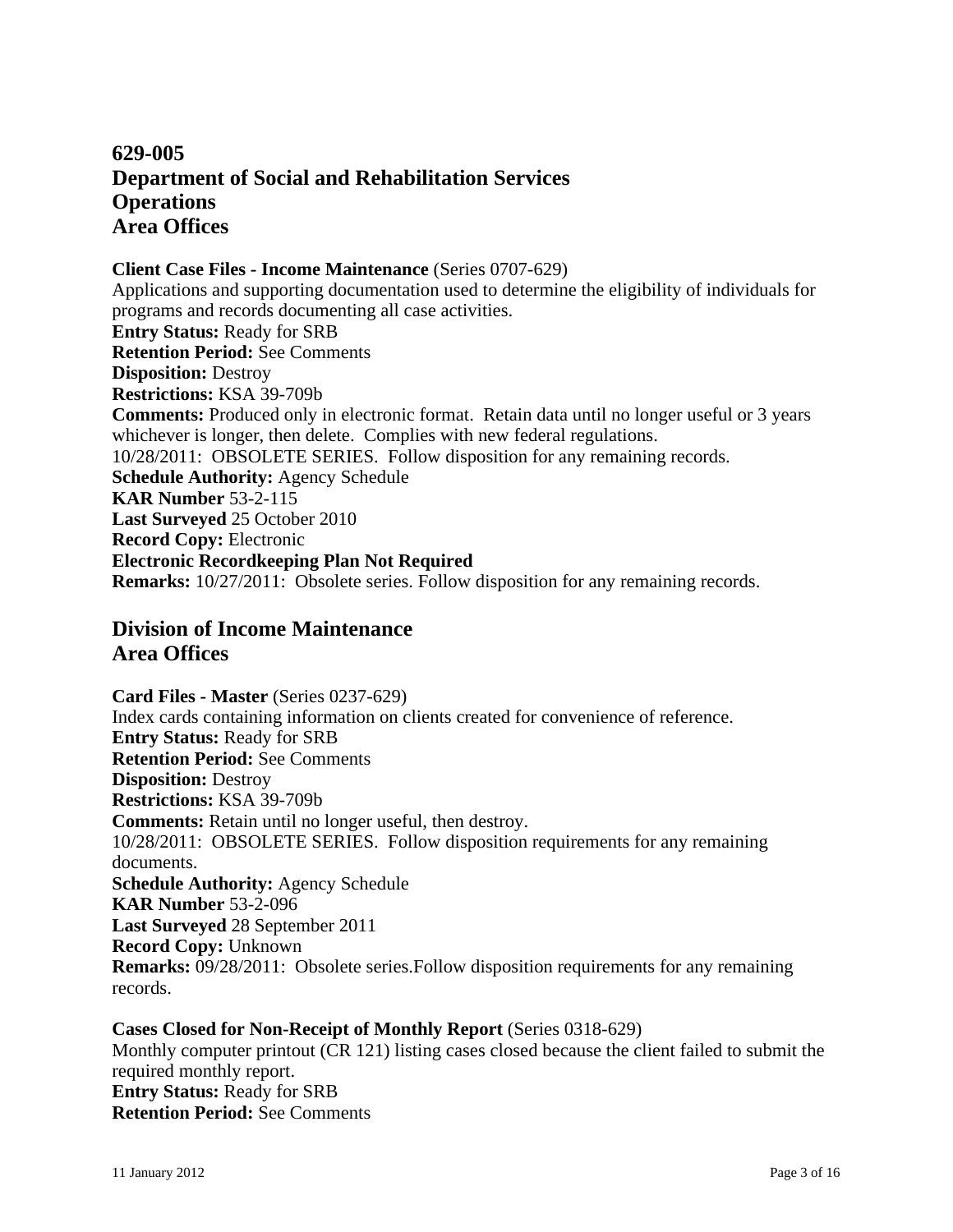**Disposition:** Destroy **Restrictions:** KSA 39-709b **Comments:** Retain until no longer useful, then destroy. 09/28/2011: OBSOLETE SERIES. Follow disposition requirements for any remaining records. **Schedule Authority:** Agency Schedule **KAR Number** 53-2-096 **Last Surveyed** 28 September 2011 **Record Copy:** Unknown **Remarks:** 09/28/2011: OBSOLETE series. Follow disposition requirements for any remaining records.

**Cases Notified of Monthly Report Non-Receipt** (Series 0261-629) Monthly computer printout (CR 120) listing the names of clients who failed to submit the required monthly report to alert the eligibility worker. **Entry Status:** Ready for SRB **Retention Period:** 001 cldr yr **Disposition:** Destroy **Restrictions:** KSA 39-709b **Comments:** OBSOLETE SERIES. Follow disposition requirements for any remaining records.

**Schedule Authority:** Agency Schedule **KAR Number** 53-2-096 **Last Surveyed** 28 September 2011 **Record Copy:** Unknown **Remarks:** 09/28/2011: OBSOLETE series. Follow disposition requirements for any remaining records

#### **Discrepancy Reports (Bendex Letters)** (Series 0200-629)

Computer generated letters (SWRUN D12) informing eligibility caseworkers of discrepancies between information in income maintenance case files and Social Security Administration files.

**Entry Status:** Ready for SRB **Retention Period:** See Comments **Disposition:** See Comments **Restrictions:** KSA 39-709b **Comments:** Retain until no longer useful, then transfer to individual case file. OBSOLETE SERIES. Follow disposition requirements for any remaining documents. **Schedule Authority:** Agency Schedule **KAR Number** 53-2-096 **Last Surveyed** 28 September 2011 **Record Copy:** Unknown **Remarks:** 09/28/2011: OBSOLETE series. Follow disposition requirements for any remaining records.

**Dummy Warrant Register** (Series 0214-629) Computer printout (MR 180) listing warrants issued to clients. **Entry Status:** Ready for SRB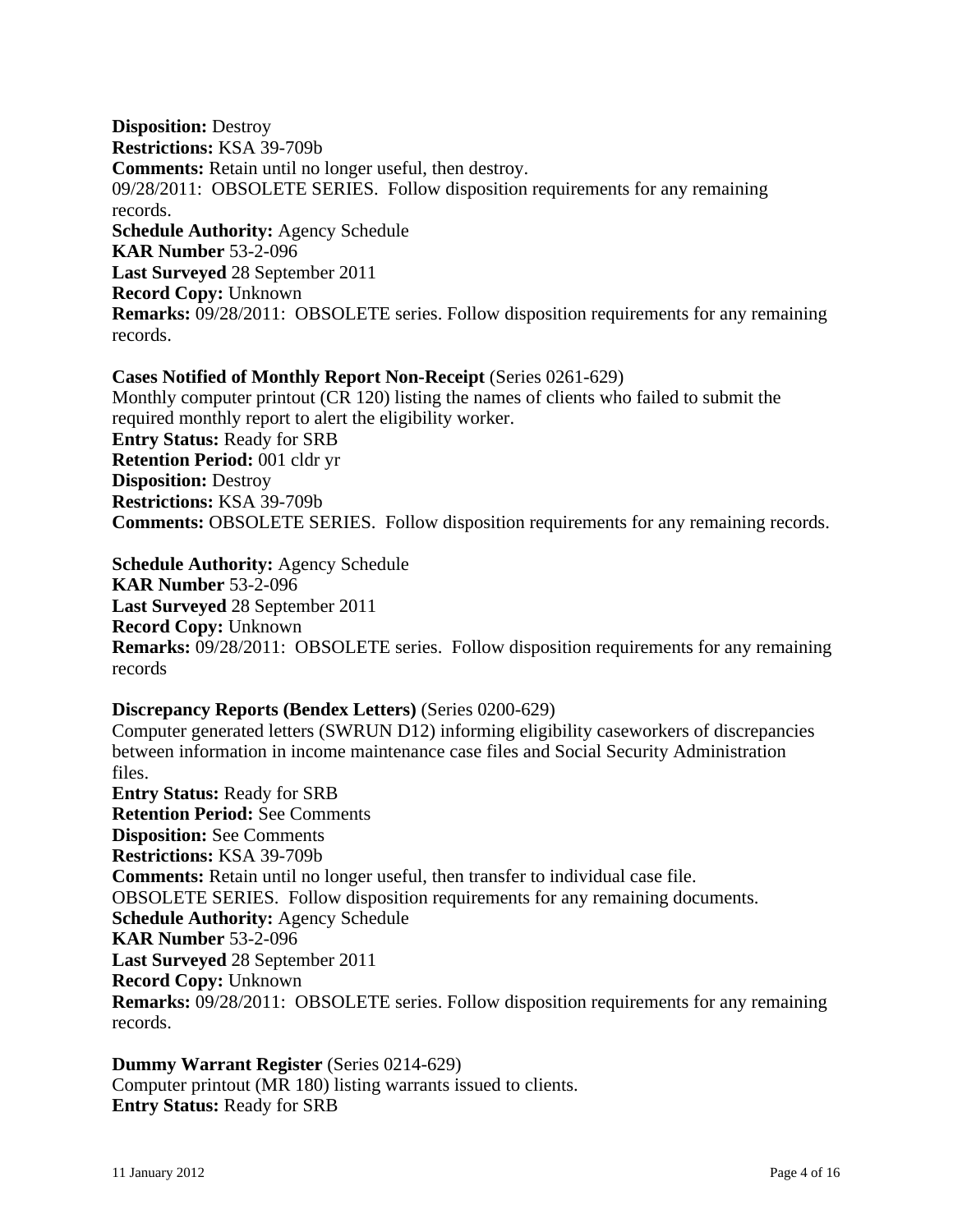**Retention Period:** 003 fisc yrs **Disposition:** Destroy **Restrictions:** KSA 39-709b **Comments:** OBSOLETE SERIES. Follow disposition requirements for any remaining documents. **Schedule Authority:** Agency Schedule **KAR Number** 53-2-096 **Last Surveyed** 28 September 2011 **Record Copy:** Unknown **Remarks:** 09/28/2011: OBSOLETE series. Follow disposition requirements for any remaining records.

**Food Stamp Benefits For Local Office Pick Up Report** (Series 0213-629) Daily computer printout (MR 200) listing clients who have reported mail loss and have requested food stamp benefit replacement. **Entry Status:** Ready for SRB **Retention Period:** 001 fisc yr **Disposition:** Destroy **Restrictions:** KSA 39-709b **Comments:** OBSOLETE SERIES. Follow disposition requirements for any remaining records. **Schedule Authority:** Agency Schedule **KAR Number** 53-2-096 **Last Surveyed** 10 October 2011 **Record Copy:** Unknown **Remarks:** 10/27/2010: OBSOLETE series. Follow disposition requirements for any remaining records.

### **IRS Unearned Income Tracking Report** (Series 0370-629)

Monthly computer printout (CR 535) containing information obtained from the IRS on unearned income received by clients. **Entry Status:** Ready for SRB **Retention Period:** See Comments **Disposition:** Destroy **Restrictions:** KSA 39-709b **Comments:** Retain until no longer useful, then destroy. OBSOLETE SERIES. Follow disposition requirements for any remaining records. **Schedule Authority:** Agency Schedule **KAR Number** 53-2-096 **Last Surveyed** 28 September 2011 **Record Copy:** Unknown **Remarks:** 10/28/2011: OBSOLETE series. Follow disposition requirements for any remaining records.

#### **KANWORK Program Files** (Series 0218-629)

Variety of documents related to the administration of the KANWORK employment training program for income maintenance clients. **Entry Status:** Ready for SRB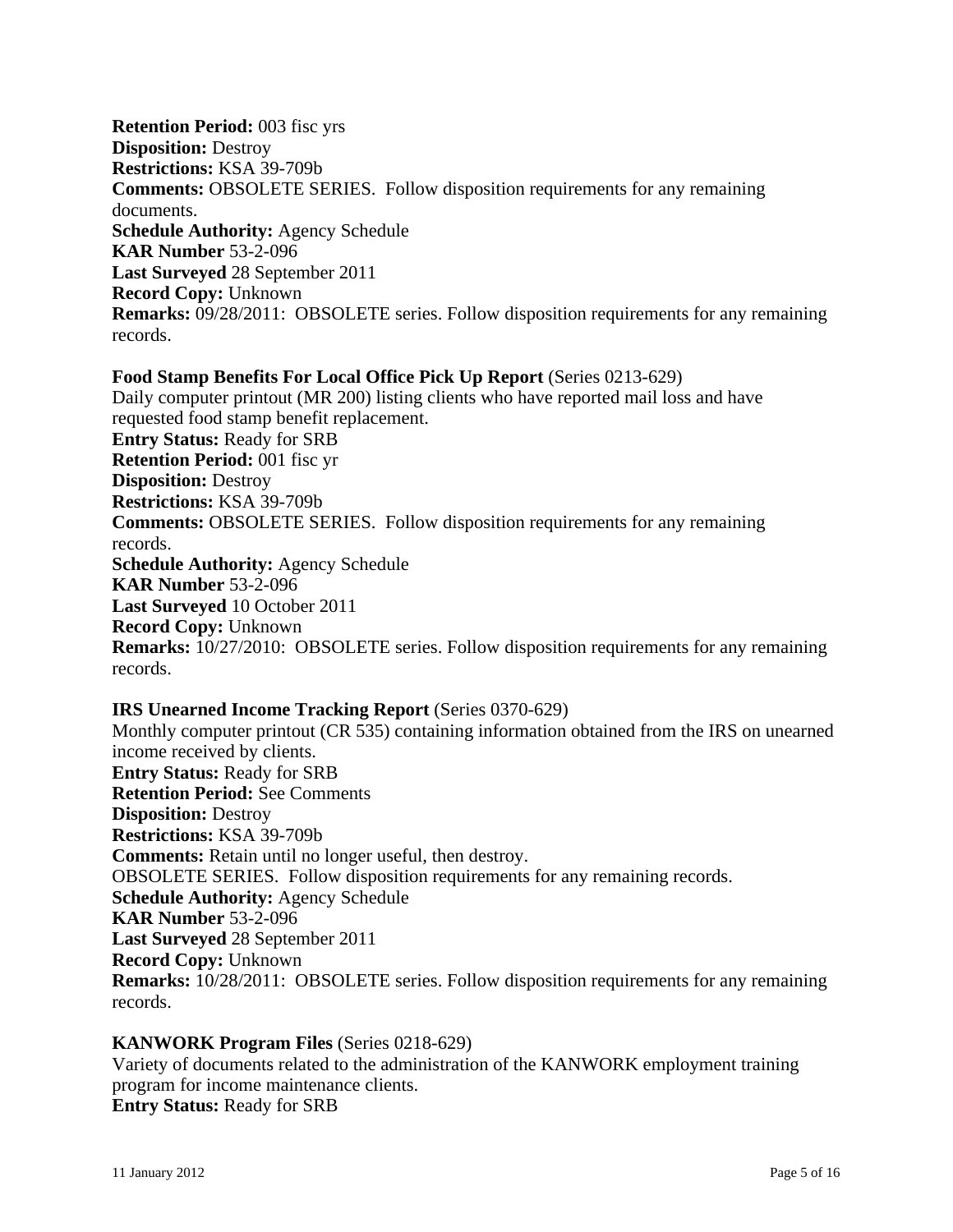**Retention Period:** See Comments **Disposition:** Archives **Restrictions:** KSA 39-709b **Comments:** Retain until no longer useful, then transfer to the archives. OBSOLETE SERIES. Contact State Archives for appraisal. **Schedule Authority:** Agency Schedule **KAR Number** 53-2-096 **Last Surveyed** 28 September 2011 **Record Copy:** Unknown **Remarks:** 10/28/2011: OBSOLETE series. Contact State Archives for appraisal.

**Log Book** (Series 0228-629) Log listing the numbers assigned to correspondence. **Entry Status:** Ready for SRB **Retention Period:** See Comments **Disposition:** Destroy **Restrictions:** None **Comments:** Retain until no longer useful, then destroy. OBSOLETE SERIES. Follow disposition requirements for any remaining records. **Schedule Authority:** Agency Schedule **KAR Number** 53-2-096 **Last Surveyed** 28 September 2011 **Record Copy:** Unknown **Remarks:** 10/28/2011: OBSOLETE series. Follow disposition requirements for any remaining records.

**Low Income Energy Assistance Program Master Report** (Series 0236-629) Annual computer printout (SW61905V) listing Low Income Energy Assistance Program clients and benefits received during the previous year. **Entry Status:** Ready for SRB **Retention Period:** 003 fisc yrs **Disposition:** Destroy **Restrictions:** KSA 39-709b **Comments:** 09/28/2011: OBSOLETE SERIES. Follow disposition requirements for any remaining documents. **Schedule Authority:** Agency Schedule **KAR Number** 53-2-096 **Last Surveyed** 10 October 2011 **Record Copy:** Unknown **Remarks:** 09/28/2011: Obsolete series. Follow disposition requirements for any remaining documents.

**Low Income Energy Assistance Program Payment Register** (Series 0239-629) Computer printout (SW61233C) listing warrants issued to Low Income Energy Assistance Program clients. **Entry Status:** Ready for SRB **Retention Period:** 003 fisc yrs **Disposition:** Destroy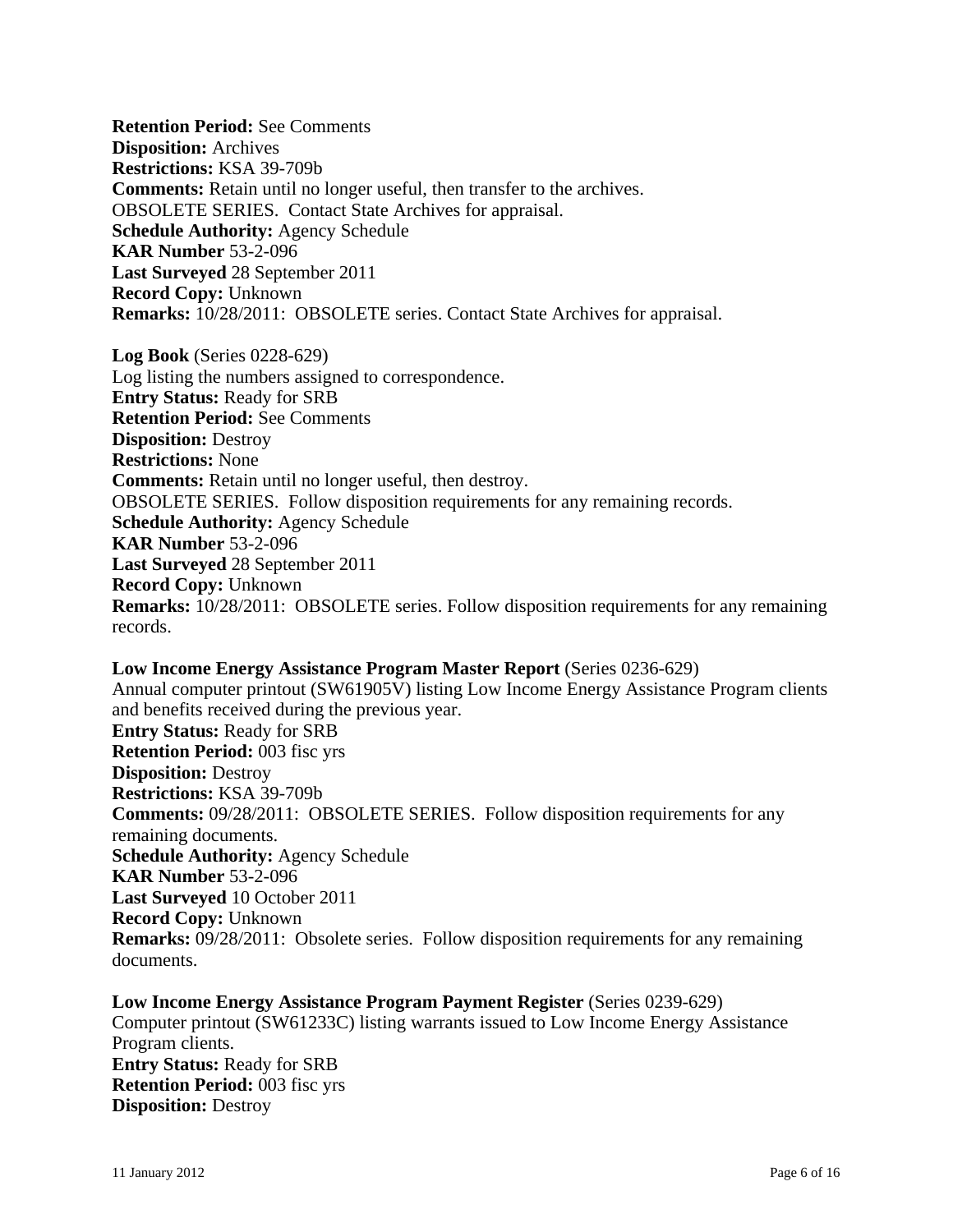**Restrictions:** KSA 39-709b **Comments:** 09/28/2011: OBSOLETE SERIES. Follow disposition requirements for any remaining records. **Schedule Authority:** Agency Schedule **KAR Number** 53-2-096 **Last Surveyed** 28 September 2011 **Record Copy:** Paper, Electronic **Electronic Recordkeeping Plan Pending Remarks:** 9/28/2011: Series OBSOLETE. Follow disposition requirements for any remaining records.

**Low Income Energy Assistance Program Weekly Report** (Series 0238-629) Weekly reports created to monitor the number of Low Income Energy Assistance applications received and processed. **Entry Status:** Ready for SRB **Retention Period:** 001 cldr yr **Disposition:** Destroy **Restrictions:** None **Comments:** 09/28/2011: OBSOLETE SERIES. Follow disposition requirements for any remaining records. **Schedule Authority:** Agency Schedule **KAR Number** 53-2-096 **Last Surveyed** 28 September 2011 **Record Copy:** Paper, Electronic **Electronic Recordkeeping Plan Not Required Remarks:** 9/28/2011: Series OBSOLETE. Follow disposition requirements for any remaining records.

**Procedures Manuals** (Series 0263-629) Office copies of agency procedures issued in collective manual including Income Support & Medical Services Commissioner's letters. **Entry Status:** Ready for SRB **Retention Period:** See Comments **Disposition:** Destroy **Restrictions:** None **Comments:** Retain until superseded, then destroy. Original copies are retained in the central office. **Schedule Authority:** Agency Schedule **KAR Number** 53-2-096 **Last Surveyed** 10 October 2011 **Record Copy:** Unknown **Remarks:** Series SUPERSEDED by general retention schedule - Procedure Manual 0087-000

**Quality Control Files** (Series 0207-629) Office copies of documents relating to quality control unit reviews of selected cases. **Entry Status:** Ready for SRB **Retention Period:** See Comments **Disposition:** Destroy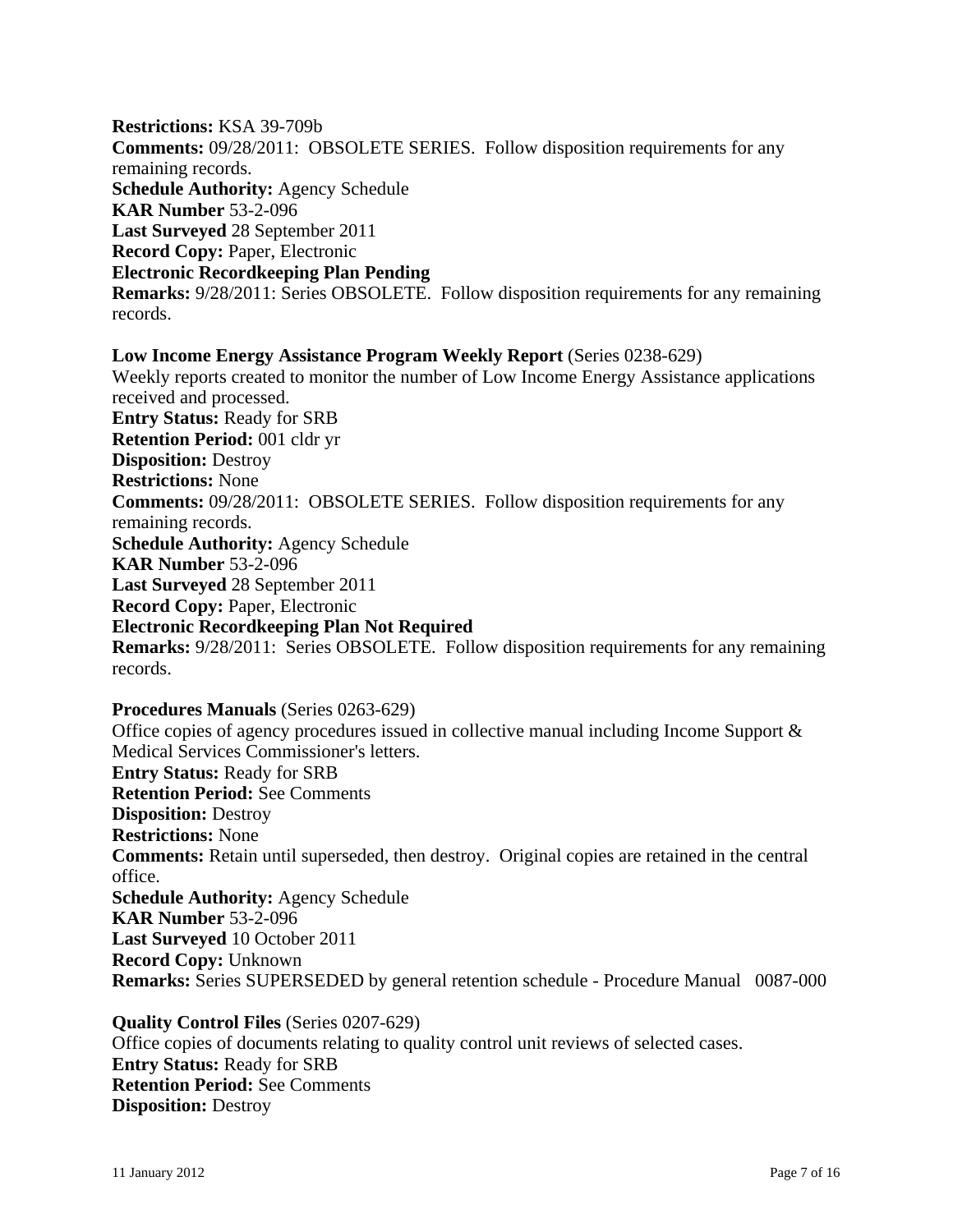**Restrictions:** KSA 39-709b **Comments:** Retain 4 years then destroy **Schedule Authority:** Agency Schedule **KAR Number** 53-2-096 **Last Surveyed** 10 October 2011 **Record Copy:** Unknown **Remarks:** 10/28/2011 Disposition changed from: Retain until no longer useful to a 4 yr. disposition then destroy - recommendations from agency staff.

### **Supplemental Security Income Monthly Payment Report** (Series 0201-629)

Monthly computer printout (SWRUN 115) reporting Supplemental Security Income payments received by income maintenance clients used to monitor client eligibility. **Entry Status:** Ready for SRB **Retention Period:** 001 cldr yr **Disposition:** Destroy **Restrictions:** KSA 39-709b **Comments:** OBSOLETE SERIES. Follow disposition requirements for any remaining records. **Schedule Authority:** Agency Schedule **KAR Number** 53-2-096 **Last Surveyed** 28 September 2011 **Record Copy:** Unknown **Remarks:** 10/28/2011: OBSOLETE series. Follow disposition requirements for any remaining records.

## **Central Office**

**Correspondence - Policy Related** (Series 0744-629) Incoming and outgoing letters and memoranda that state or from the basis for policy, set precedent, or record important events in the operational history of the agency. **Entry Status:** Ready for SRB **Retention Period:** 005 cldr yrs **Disposition:** Archives **Restrictions:** None **Comments:** Retain until no longer useful, then transfer to the archives. **Schedule Authority:** General Schedule **KAR Number** 53-2-095 **Last Surveyed** 10 October 2011 **Record Copy:** Unknown **Remarks:** Series SUPERSEDED by general schedule - Correspondence-Policy Related 0027- 000

## **Economic & Employment Support**

**Child Development Associate Scholarship Application Files** (Series 0561-629) Applications, correspondence, award letters, and other documents relating to applications for federally funded Child Development Associate Scholarships.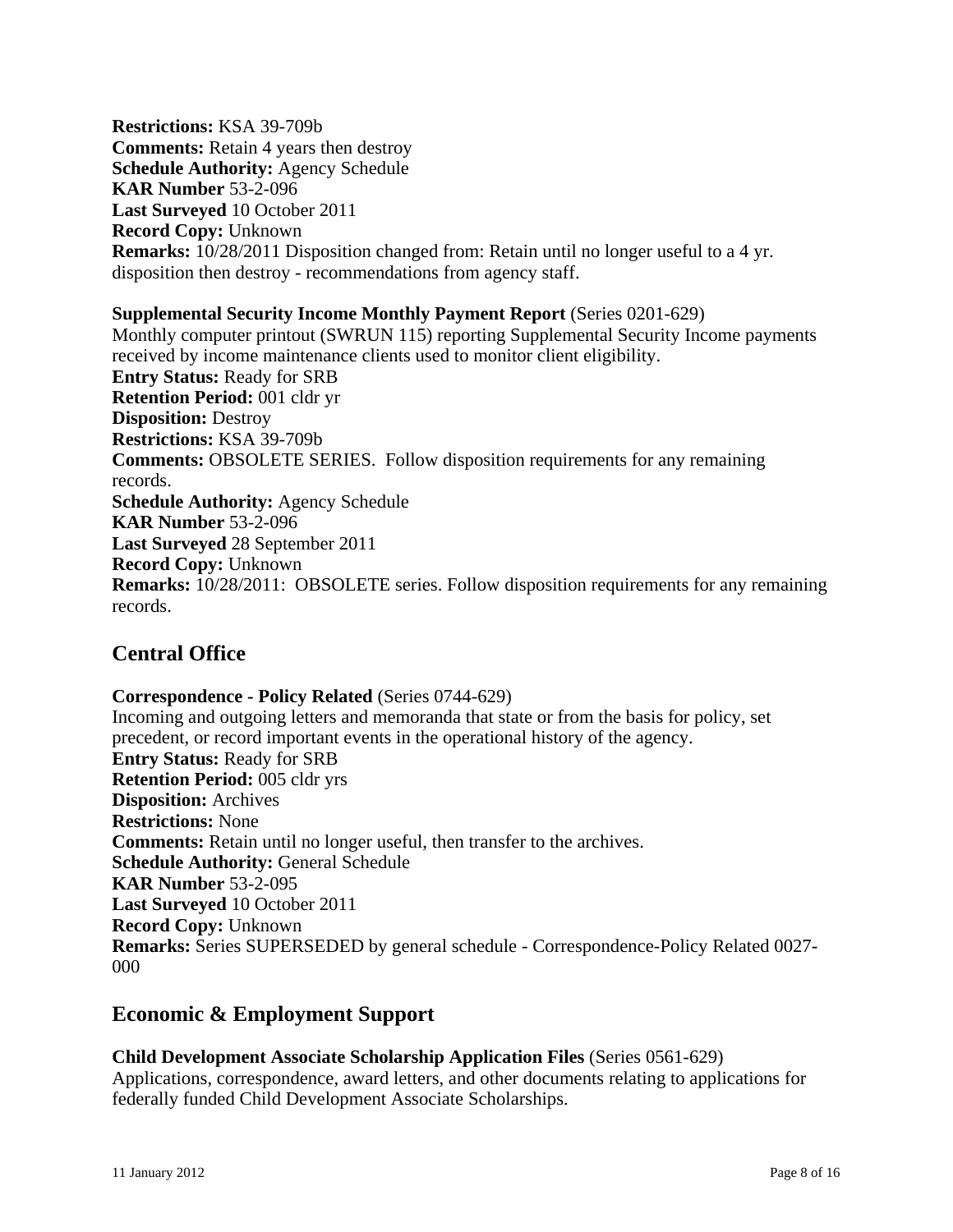**Entry Status:** Ready for SRB **Retention Period:** See Comments **Disposition:** Archives **Restrictions: Comments:** Retain 5 years after the end of the grant period, then transfer to the archives for purging. OBSOLETE series. Contact State Archives for appraisal. **Schedule Authority:** Agency Schedule **KAR Number** 53-2-104 **Last Surveyed** 10 October 2011 **Record Copy:** Unknown **Remarks:** Oct. 10, 2011: OBSOLETE. Contact State Archives for appraisal.

## **Employment Preparation Services**

**Grant Files - Funded** (Series 0637-629) Variety of documents relating to applications for federal, state, and private grants and to the implementation of those received. **Entry Status:** Ready for SRB **Retention Period:** See Comments **Disposition:** See Comments **Restrictions:** None **Comments:** Retain 5 years after the end of the grant period, transfer original applications and annual and final performance reports to the archives, destroy remaining documents. **Schedule Authority:** General Schedule **KAR Number** 53-2-104 **Last Surveyed** 10 October 2011 **Record Copy:** Unknown **Remarks:** Series SUPERSEDED by general schedule - Grant Files funded 0049-000

## **Refugee Arrivals and Assurances Report** (Series 0599-629)

Copy of federal report documenting the arrival and settlement of refugees into the country. **Entry Status:** Ready for SRB **Retention Period:** See Comments **Disposition:** Destroy **Restrictions:** None **Comments:** Retain until no longer useful, then destroy. OBSOLETE SERIES. Follow disposition requirements for any remaining records. **Schedule Authority:** Agency Schedule **KAR Number** 53-2-104 **Last Surveyed** 28 September 2011 **Record Copy:** Unknown **Remarks:** 10/28/2011: OBSOLETE series. Follow disposition requirements for any remaining records.

## **Technical Reference Files - Contracts** (Series 0559-629)

Memoranda, articles, and other materials compiled from various sources maintained as a guide to writing and monitoring contracts.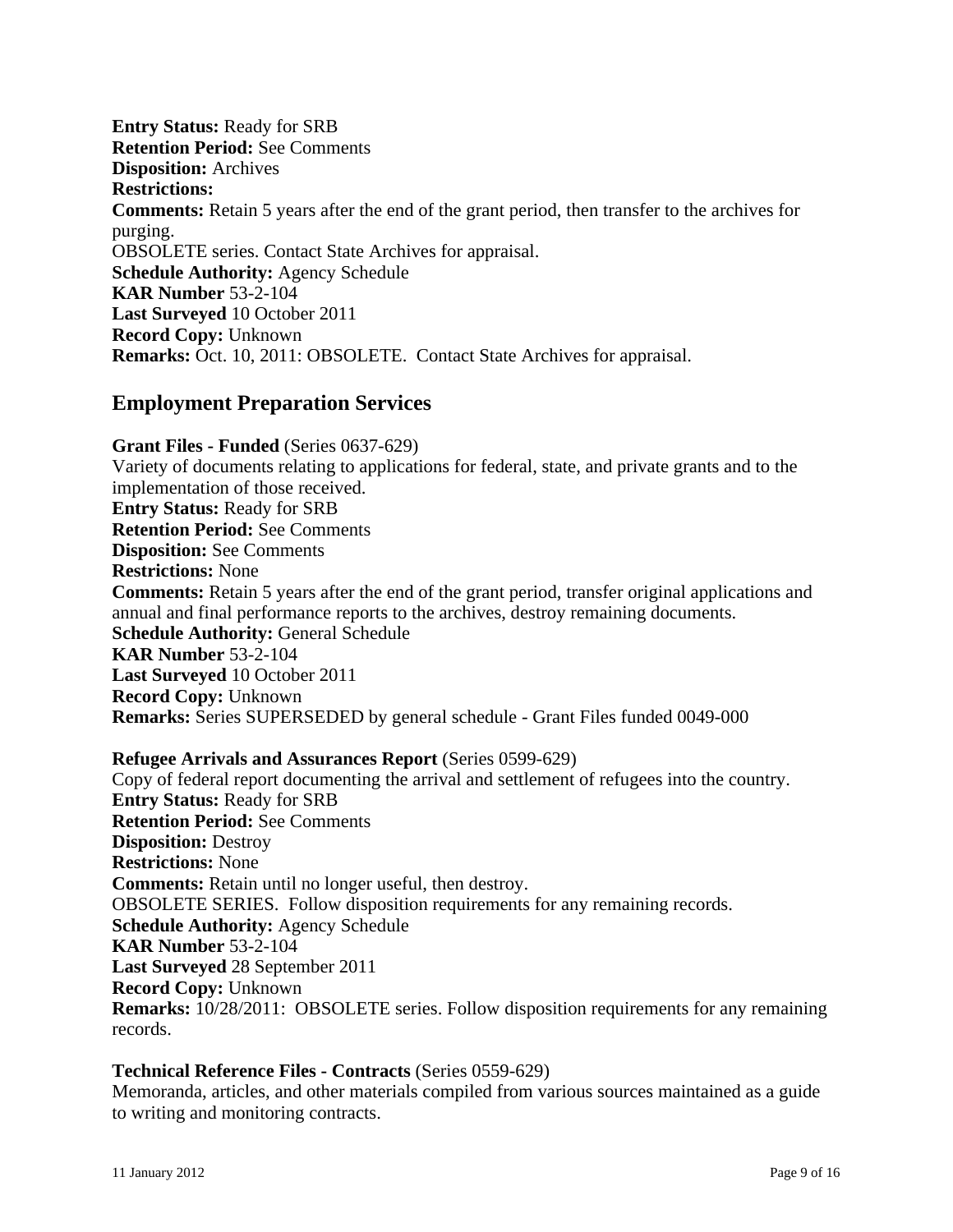**Entry Status:** Ready for SRB **Retention Period:** See Comments **Disposition:** Destroy **Restrictions:** None **Comments:** Retain until no longer useful, then destroy. OBSOLETE SERIES. Follow disposition requirements for any remaining records. **Schedule Authority:** Agency Schedule **KAR Number** 53-2-104 **Last Surveyed** 10 October 2011 **Record Copy:** Unknown **Remarks:** 10/27/2011: Series OBSOLETE. Follow disposition requirements for any remaining records.

**Work Incentive Program (WIN) Grant Reduction Files** (Series 0630-629) Correspondence, reduction reports, and other documents relating to the administration of the WIN program grant reduction. **Entry Status:** Ready for SRB **Retention Period:** See Comments **Disposition:** Destroy **Restrictions:** None **Comments:** OBSOLETE series. Follow disposition requirements for any remaining records. **Schedule Authority:** Agency Schedule **KAR Number** 53-2-104 **Last Surveyed** 10 October 2011 **Record Copy:** Unknown **Remarks:** 10/28/2011. OBSOLETE SERIES. Follow disposition requirements for any remaining records.

#### **Work Incentive Program (WIN) Program Files** (Series 0648-629)

Correspondence, reports, and other documents relating to the administration of the WIN program which provides employment and training opportunities to qualified recipients. **Entry Status:** Ready for SRB **Retention Period:** See Comments **Disposition:** Archives **Restrictions:** None **Comments:** OBSOLETE series. Contact State Archives for appraisal. **Schedule Authority:** Agency Schedule **KAR Number** 53-2-104 **Last Surveyed** 10 October 2011 **Record Copy:** Unknown **Remarks:** 10/28/2011 OBSOLETE series. Contact State Archives for appraisal.

## **629-008**

## **Department of Social and Rehabilitation Services Integrated Service Delivery**

**AFDC - Medicaid Negative Case Action Report** (Series 0001-629)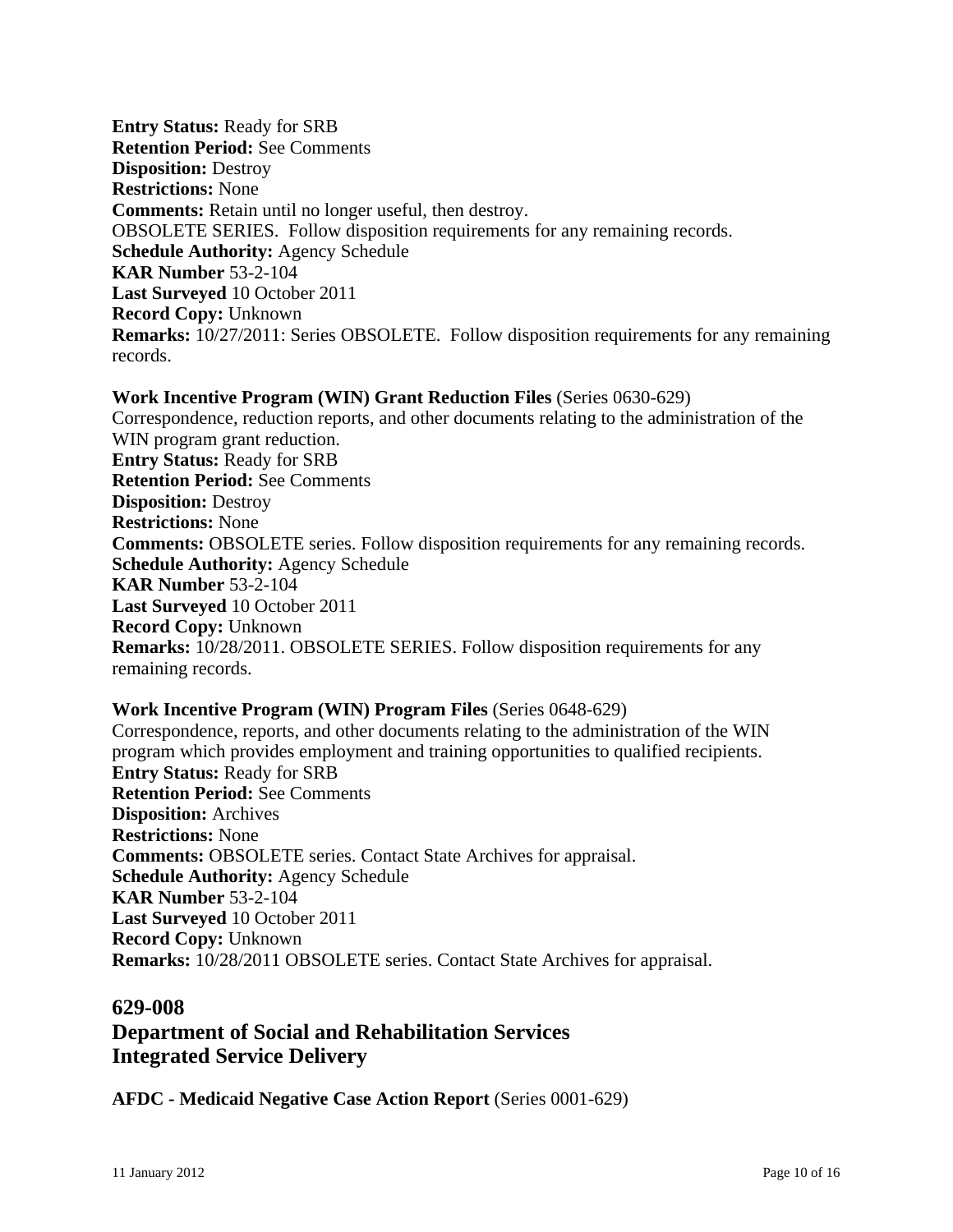Computer printout listing the cases closed or denied for AFDC or Medicaid assistance which are reviewed for quality control purposes. **Entry Status:** Ready for SRB **Retention Period:** See Comments **Disposition:** Destroy **Restrictions:** KSA 39-709b **Comments:** OBSOLETE series. Follow disposition requirements for any remaining records. **Schedule Authority:** Agency Schedule **KAR Number** 53-2-105 **Last Surveyed** 10 October 2011 **Record Copy:** Unknown **Remarks:** 10/28/2011 OBSOLETE series. Follow disposition requirements for any remaining records.

## **AFDC - Medicaid Positive Case Action Report** (Series 0002-629)

Computer printout listing the cases opened for AFDC or Medicaid assistance which are reviewed for quality control purposes. **Entry Status:** Ready for SRB **Retention Period:** See Comments **Disposition:** Destroy **Restrictions:** KSA 39-709b **Comments:** OBSOLETE series. Follow disposition requirements for any remaining records. **Schedule Authority:** Agency Schedule **KAR Number** 53-2-105 **Last Surveyed** 10 October 2011 **Record Copy:** Unknown **Remarks:** 10/28/2011 OBSOLETE series. Follow disposition requirements for any remaining records.

## **AFDC Quality Control Review Schedule Reserve Form** (Series 0003-629)

Form generated by the federal government randomly selecting AFDC cases to be reviewed by SRS staff for quality control purposes. **Entry Status:** Ready for SRB **Retention Period:** See Comments **Disposition:** Destroy **Restrictions:** KSA 39-709b **Comments:** OBSOLETE series. Follow disposition requirements for any remaining records. **Schedule Authority:** Agency Schedule **KAR Number** 53-2-105 **Last Surveyed** 10 October 2011 **Record Copy:** Paper **Remarks:** 10/28/2011 OBSOLETE series. Follow disposition requirements for any remaining records.

## **Division of Income Maintenance Central Office**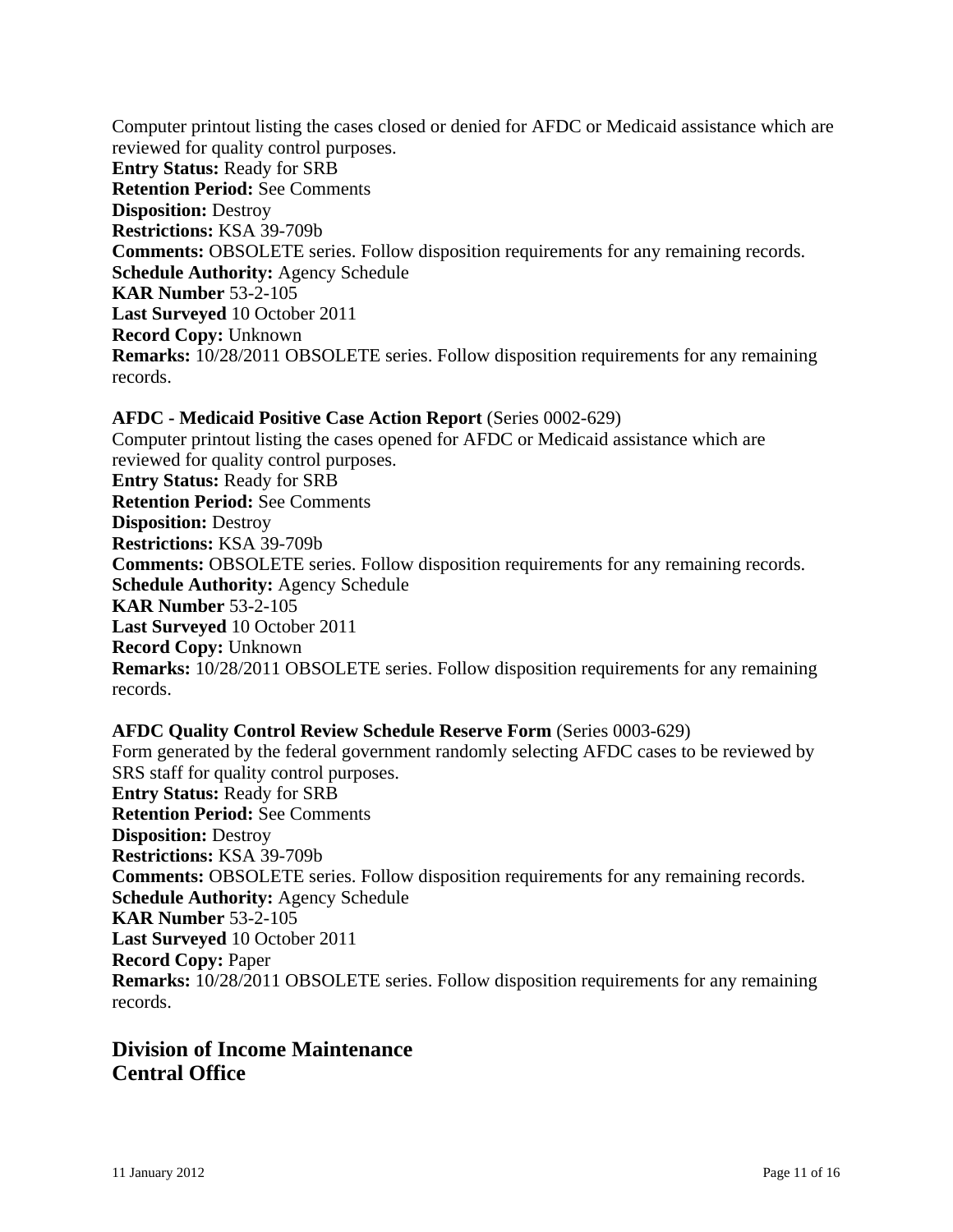## **Correspondence - Routine** (Series 0266-629)

Incoming and outgoing letters and memoranda which pertain only to routine matters handled in accordance with existing policy and procedures : requests for information, letters of transmittal, etc.

**Entry Status:** Ready for SRB **Retention Period:** See Comments **Disposition:** Destroy **Restrictions:** None **Comments:** Retain in office 4 years, transfer to the records center for 3 years, then destroy. Supersedes general schedule. **Schedule Authority:** Agency Schedule **KAR Number** 53-2-095 **Last Surveyed** 10 October 2011 **Record Copy:** Paper, Electronic **Electronic Recordkeeping Plan Not Required Remarks:** 10/27/2011: Changed the division under which these records are created to EES.

## **Economic & Employment Support**

**Client Case Files - Employment Preparation Services** (Series 0708-629) Applications and supporting documentation used to determine the eligibility of individuals for services and records documenting all case activities. **Entry Status:** Ready for SRB **Retention Period:** See Comments **Disposition:** Destroy **Restrictions:** KSA 39-709b **Comments:** Produced in paper and electronic format. Retain data until no longer useful or 3 years, whichever is longer, then delete. Complies with new federal regulations. OBSOLETE series.Follow disposition requirements for any remaining records. **Schedule Authority:** Agency Schedule **KAR Number** 53-2-115 **Last Surveyed** 10 October 2011 **Record Copy:** Paper, Electronic **Electronic Recordkeeping Plan Not Required Remarks:** 10/25/2010: Revised the Comments/Retention to include paper format. No Electronic Recordkeeping Plan required. 10/27/2011: OBSOLETE series. Follow disposition requirements for any remaining documents. **Community Work Experience Program Files (CWEP)** (Series 0022-629)

Agreements between SRS and cooperative worksites and other documents relating to the administration of CWEP which provides employment opportunities for individuals receiving public assistance.

**Entry Status:** Ready for SRB **Retention Period:** See Comments **Disposition:** Archives **Restrictions:** None **Comments:** Retain until expiration of the agreement plus 3 years, then transfer to the archives for purging.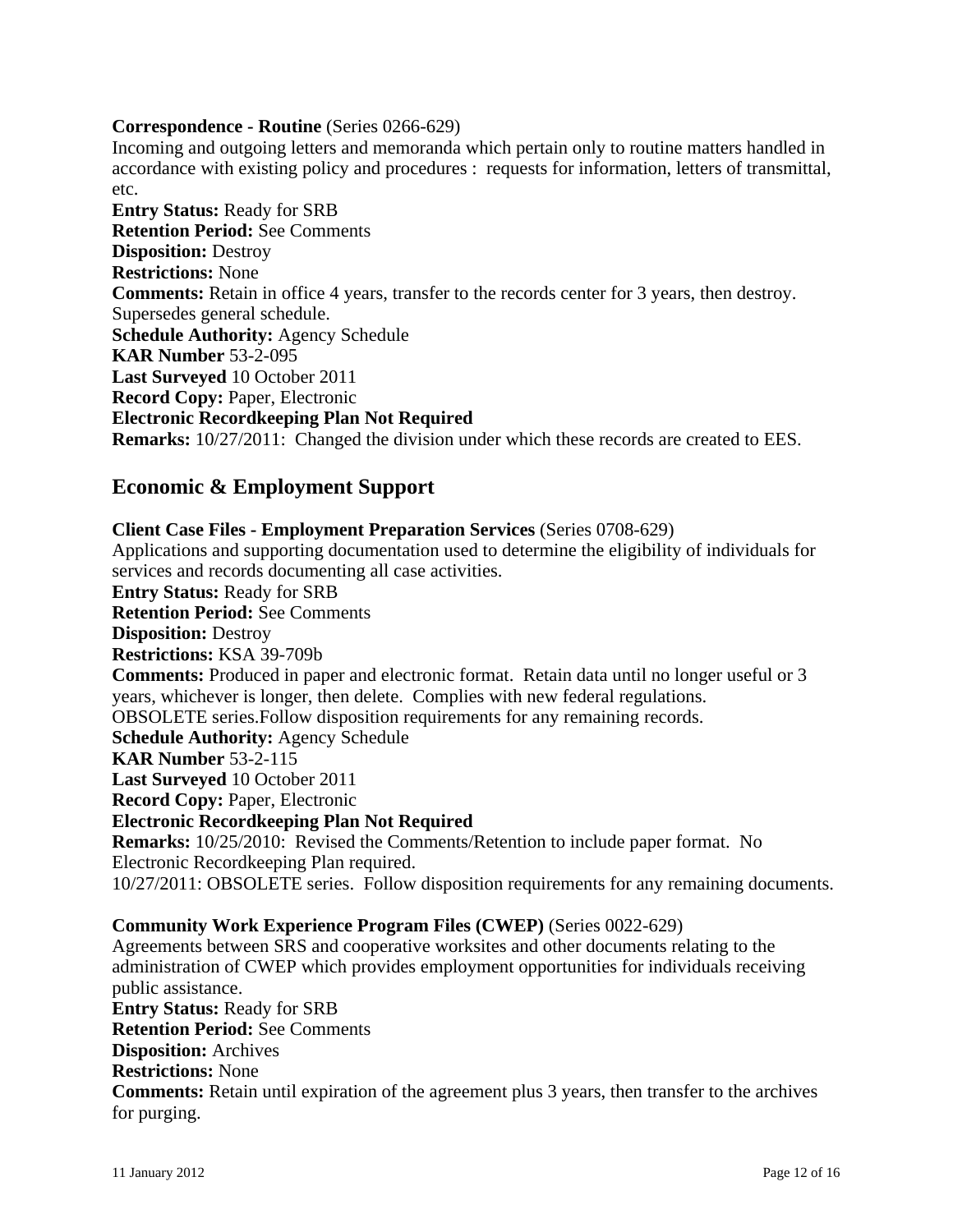**Schedule Authority:** Agency Schedule **KAR Number** 53-2-104 **Last Surveyed** 10 October 2011 **Record Copy:** Unknown **Remarks:** 10/27/2011: Changed the division under which these records are created to EES; reduced time from 5 to 3 years after expiration of agreement.

#### **Complaint Files** (Series 0278-629)

Correspondence and documentation relating to complaints made by clients and the general public about Division of Income Maintenance services and activities. **Entry Status:** Ready for SRB **Retention Period:** 003 cldr yrs **Disposition:** Archives **Restrictions:** KSA 45-221(a)(14) **Schedule Authority:** Agency Schedule **KAR Number** 53-2-095 **Last Surveyed** 10 October 2011 **Record Copy:** Unknown **Remarks:** Oct. 27, 2011: Changed the division under which these records are created to EES. Disposition reduced from 4 to 3 cldr yrs - recommendation from agency staff.

#### **Comprehensive Adult Student Assessment System Files** (Series 0023-629)

Variety of documents relating to the Comprehensive Adult Student Assessment System which is a test used in the JOBS program to measure skills and educational level of participants. **Entry Status:** Ready for SRB **Retention Period:** See Comments **Disposition:** Destroy **Restrictions:** None **Comments:** Retain three years after case closure, then destroy. OBSOLETE SERIES. Follow disposition requirements for any remaining documents. **Schedule Authority:** Agency Schedule **KAR Number** 53-2-104 **Last Surveyed** 10 October 2011 **Record Copy:** Unknown **Remarks:** 10/25/2010: Shortened retention from 5 fiscal years; changed Division from Health Care Policy. 10/27/2011: OBSOLETE SERIES. Follow disposition requirements for any remaining records.

#### **Correspondence - Federal** (Series 0267-629)

Incoming and outgoing letters and memoranda to a variety of federal agencies. **Entry Status:** Ready for SRB **Retention Period:** See Comments **Disposition:** Destroy **Restrictions:** None **Comments:** Retain in office 4 years, transfer to the records center for 3 years, then destroy. **Schedule Authority:** General Schedule **KAR Number** 53-2-095 **Last Surveyed** 10 October 2011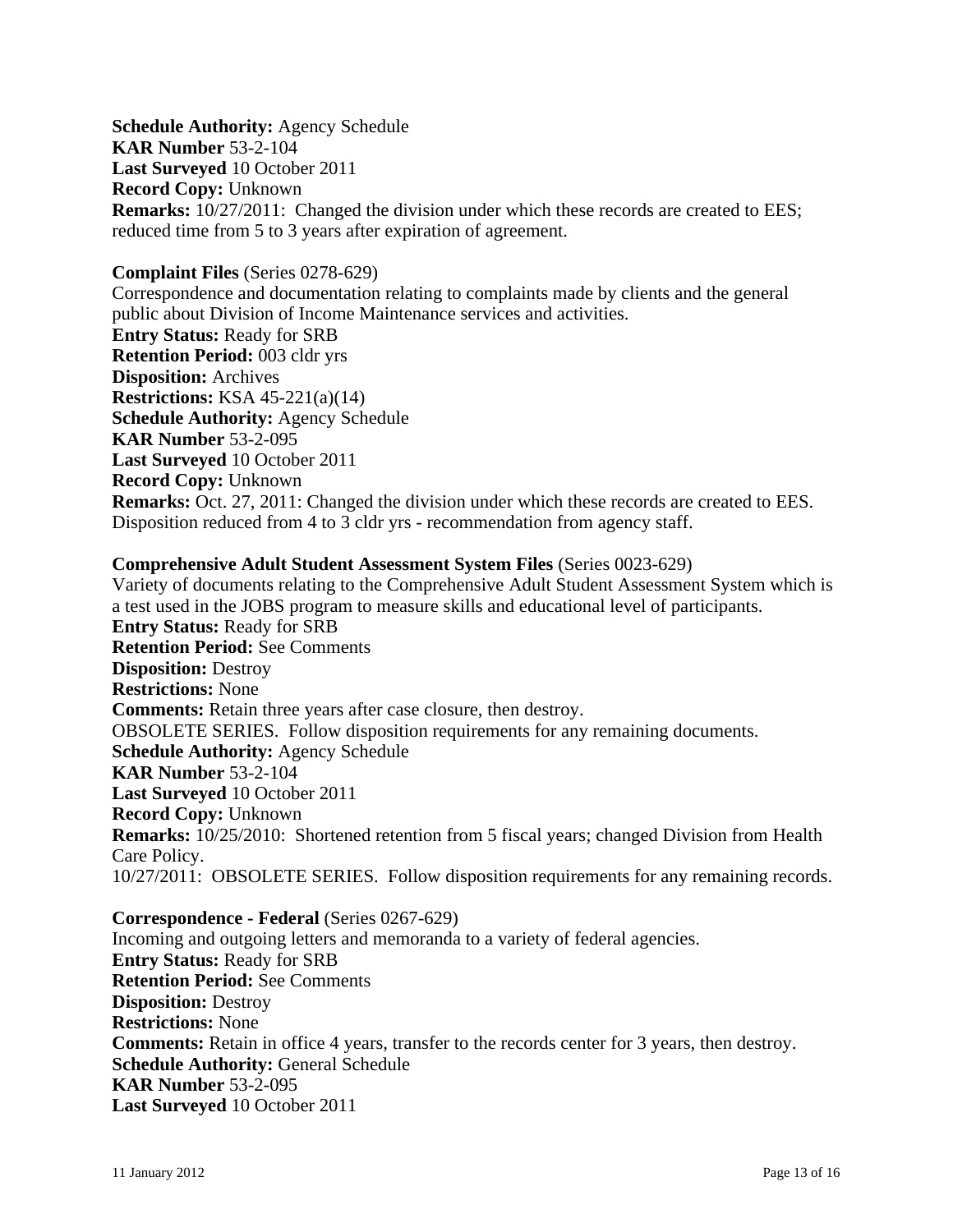**Record Copy:** Unknown **Remarks:** Changed the division under which these records are created to EES

#### **Food Stamp Program Federal Reports** (Series 0272-629)

Variety of computer generated statistical reports required by the federal government to monitor the food stamp program to ensure compliance and accountability. **Entry Status:** Ready for SRB **Retention Period:** 004 fisc yrs **Disposition:** Archives **Restrictions:** Portions under 7CFR 272.1(s) **Comments:** Retain 4 years, then transfer to the archives for purging. **Schedule Authority:** Agency Schedule **KAR Number** 53-2-095 **Last Surveyed** 10 October 2011 **Record Copy:** Unknown **Remarks:** Changed the division under which these records are created to EES.

#### **Policy Statements** (Series 0260-629)

Original copies of formal explanations of agency policies and procedures issued in individual statement formats including Income Support & Medical Services Commissioner's letters. **Entry Status:** Ready for SRB **Retention Period:** See Comments **Disposition:** Archives **Restrictions:** None **Comments:** Retain until superseded or no longer in effect, then transfer to the archives. Retain convenience copies until no longer useful, then destroy. **Schedule Authority:** Agency Schedule **KAR Number** 53-2-095 **Last Surveyed** 10 October 2011 **Record Copy:** Unknown **Remarks:** Changed the division under which these records are created to EES.

#### **Reference Files - Refugee Program** (Series 0043-629)

Copies of correspondence, brochures, reports, and other documents relating to refugee programs that are maintained for convenience of reference. **Entry Status:** Ready for SRB **Retention Period:** See Comments **Disposition:** Destroy **Restrictions:** None **Comments:** Retain until no longer useful, then destroy. **Schedule Authority:** Agency Schedule **KAR Number** 53-2-104 **Last Surveyed** 10 October 2011 **Record Copy:** Unknown **Remarks:** 10/27/2011: Changed the division under which these records are created to EES.

### **Refugee Financial Reports** (Series 0554-629)

Variety of reports completed by SRS staff maintained to monitor expenditures incurred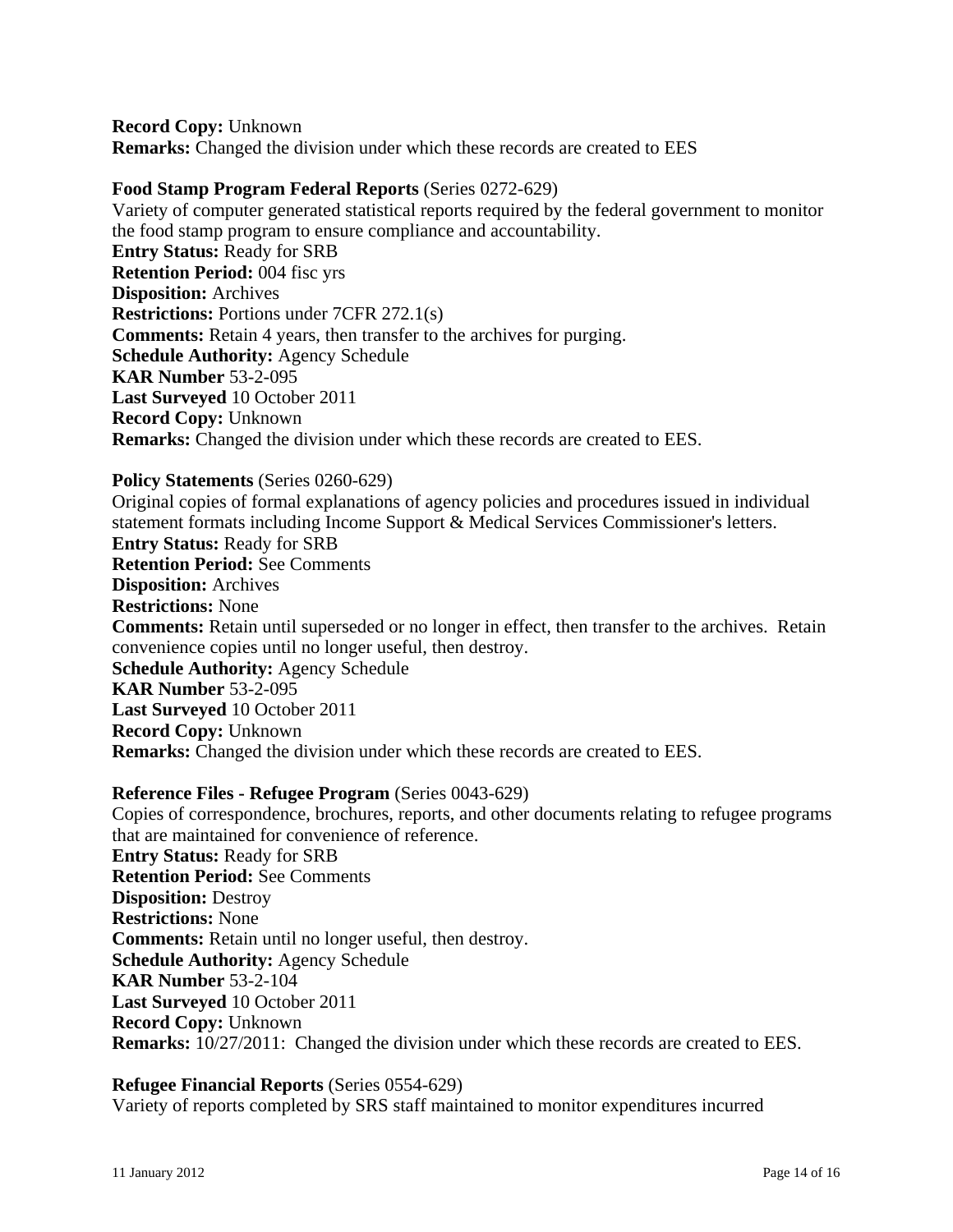throughout the refugee program. **Entry Status:** Ready for SRB **Retention Period:** 010 fisc yrs **Disposition:** Destroy **Restrictions:** None **Schedule Authority:** Agency Schedule **KAR Number** 53-2-104 **Last Surveyed** 10 October 2011 **Record Copy:** Unknown **Remarks:** Changed the division under which these records are created to EES.

**Subject Files** (Series 0269-629) Working files containing convenience copies of a wide variety of documents regarding division activities maintained by individual staff members. **Entry Status:** Ready for SRB **Retention Period:** See Comments **Disposition:** Destroy **Restrictions:** None **Comments:** Retain until no longer useful, then destroy. **Schedule Authority:** Agency Schedule **KAR Number** 53-2-095 **Last Surveyed** 10 October 2011 **Record Copy:** Unknown **Remarks:** Changed the division under which these records are created to EES.

### **Subject Files - Kansas Cares** (Series 0047-629)

Correspondence and other materials relating to the Kansas Cares computer system for the JOBS, MOST and child care programs. **Entry Status:** Ready for SRB **Retention Period:** See Comments **Disposition:** Destroy **Restrictions:** None **Comments:** Retain and dispose of in conjunction with associated computer system. **Schedule Authority:** General Schedule **KAR Number** 53-2-104 **Last Surveyed** 10 October 2011 **Record Copy:** Unknown **Remarks:** Changed the division under which these records are created to EES.

**Subject Files - United States Department of Agriculture (USDA)** (Series 0635-629) Variety of documents relating to policy information distributed by the USDA to update SRS staff. **Entry Status:** Ready for SRB **Retention Period:** See Comments **Disposition:** Destroy **Restrictions:** None **Comments:** Retain until no longer useful, then destroy. **Schedule Authority:** Agency Schedule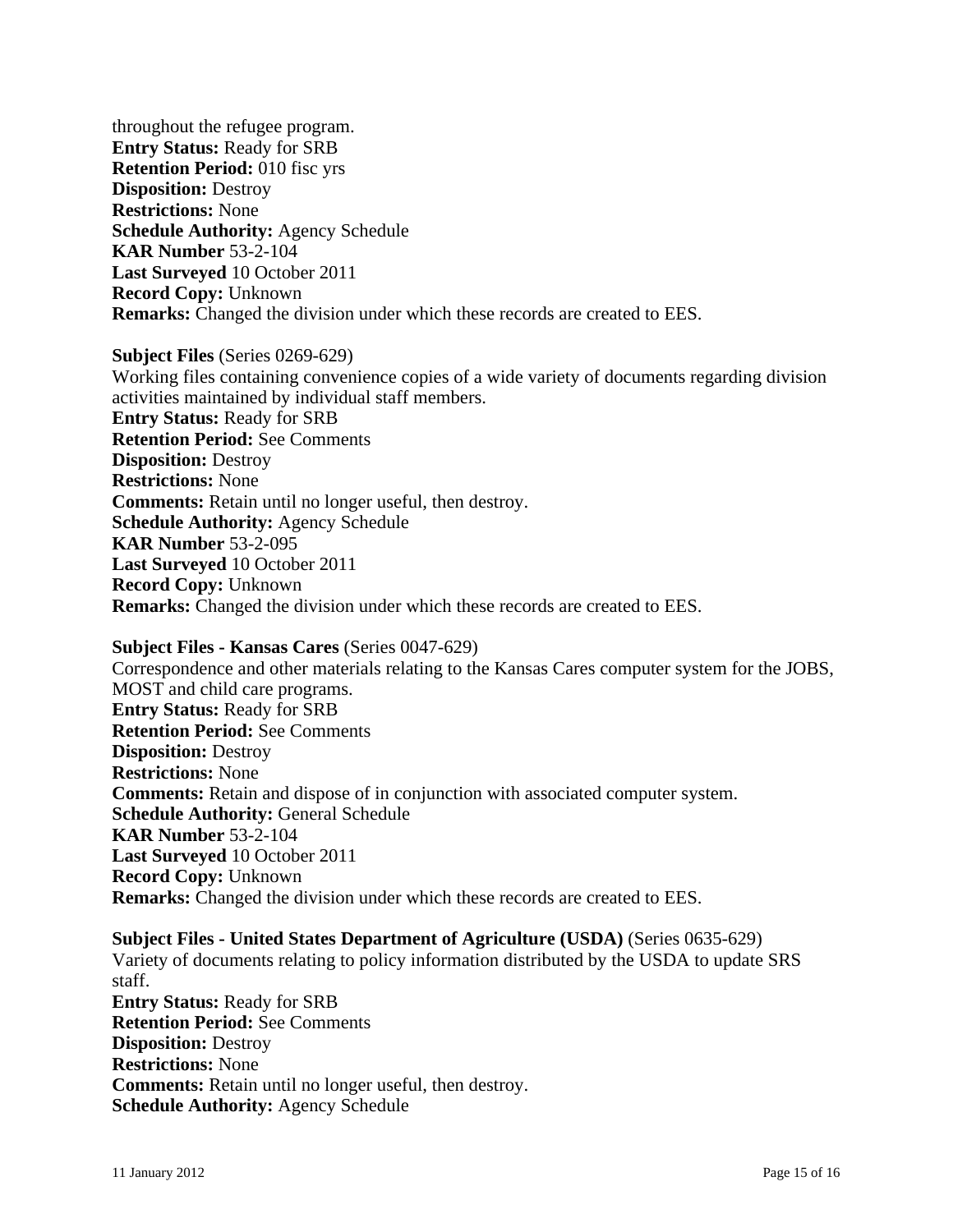**KAR Number** 53-2-104 **Last Surveyed** 10 October 2011 **Record Copy:** Unknown **Remarks:** Changed the division under which these records are created to EES.

#### **Working Files - Quality Control Specialist** (Series 0609-629)

Correspondence, interview notes, reports, etc. relating to the operation of the quality control review process conducted on the various types of client cases. **Entry Status:** Ready for SRB **Retention Period:** See Comments **Disposition:** Destroy **Restrictions:** KSA 39-709b **Comments:** Retain until no longer useful, then destroy. **Schedule Authority:** Agency Schedule **KAR Number** 53-2-109 **Last Surveyed** 10 October 2011 **Record Copy:** Unknown **Remarks:** Changed the division under which these records are created to EES.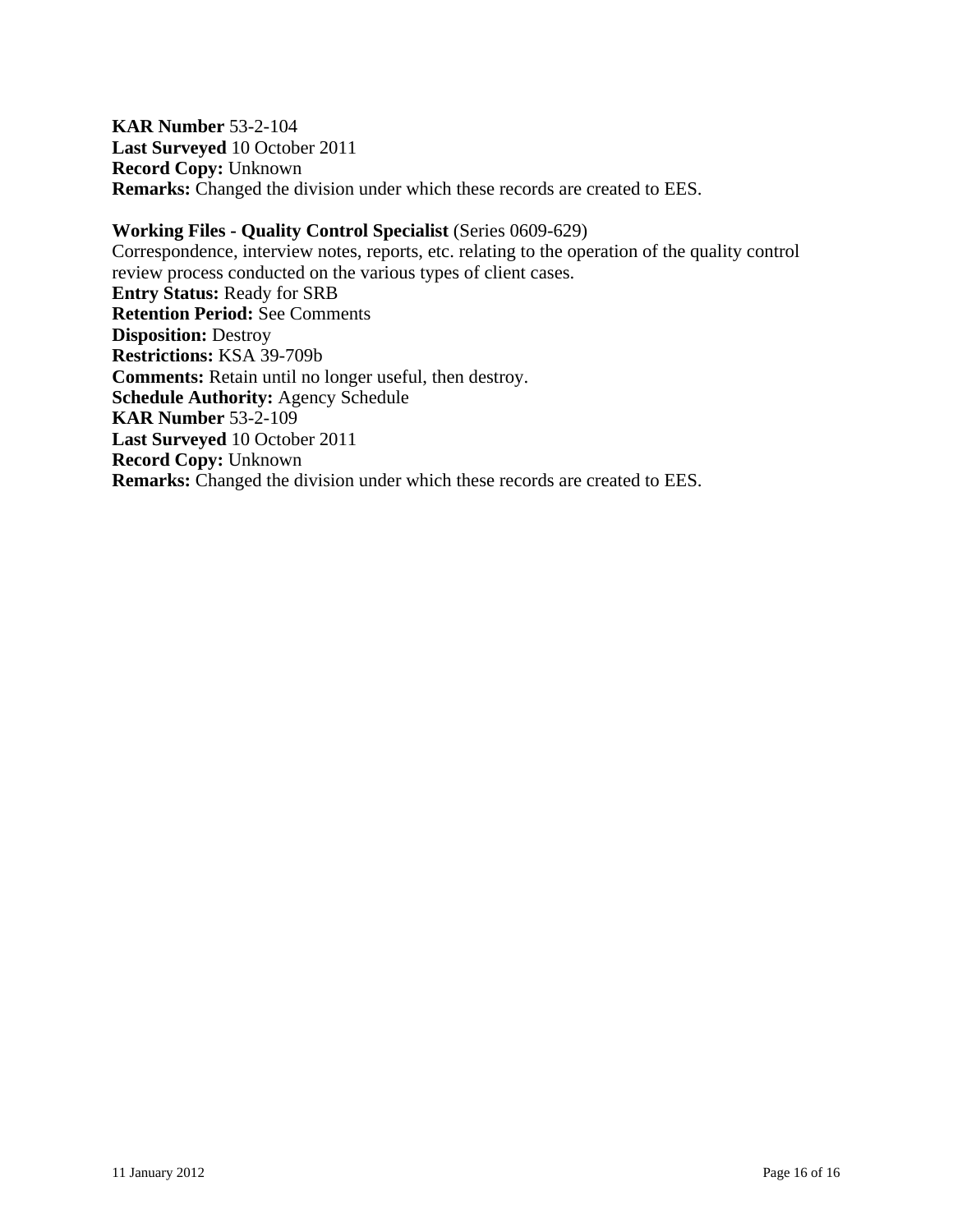## **KANSAS STATE RECORDS BOARD RECORDS APPRAISAL REPORT FOR REVISION TO RETENTION/DISPOSITION SCHEDULE 19 January 2012**

- 1. **Agency:** Kansas Department of Transportation
- 2. **Records Officer:** Susan Maxon **Phone:** 368-8925
- 3. **Appraising Archivist:** Marcella Wiget
- 4. **Date of Appraisal:** December 2011/January 2012
- 5. **Total records No. of Series:** 13
- 6. **Archival/Permanent records No. of Series:** 3
- 7. **Records Eligible for Immediate Transfer to Archives:**

**No. of Series:** 0

## 8. **Appraisal Based Upon:**

Discussions with the Records Officer Susan Maxon at KDoT.

## 9. **Appraisal Narrative:**

Records Officer Susan Maxon contacted KSHS staff to revise some existing series and to create new series entries, largely for records that are now obsolete but had not been scheduled before. These records cannot be destroyed until they have been scheduled.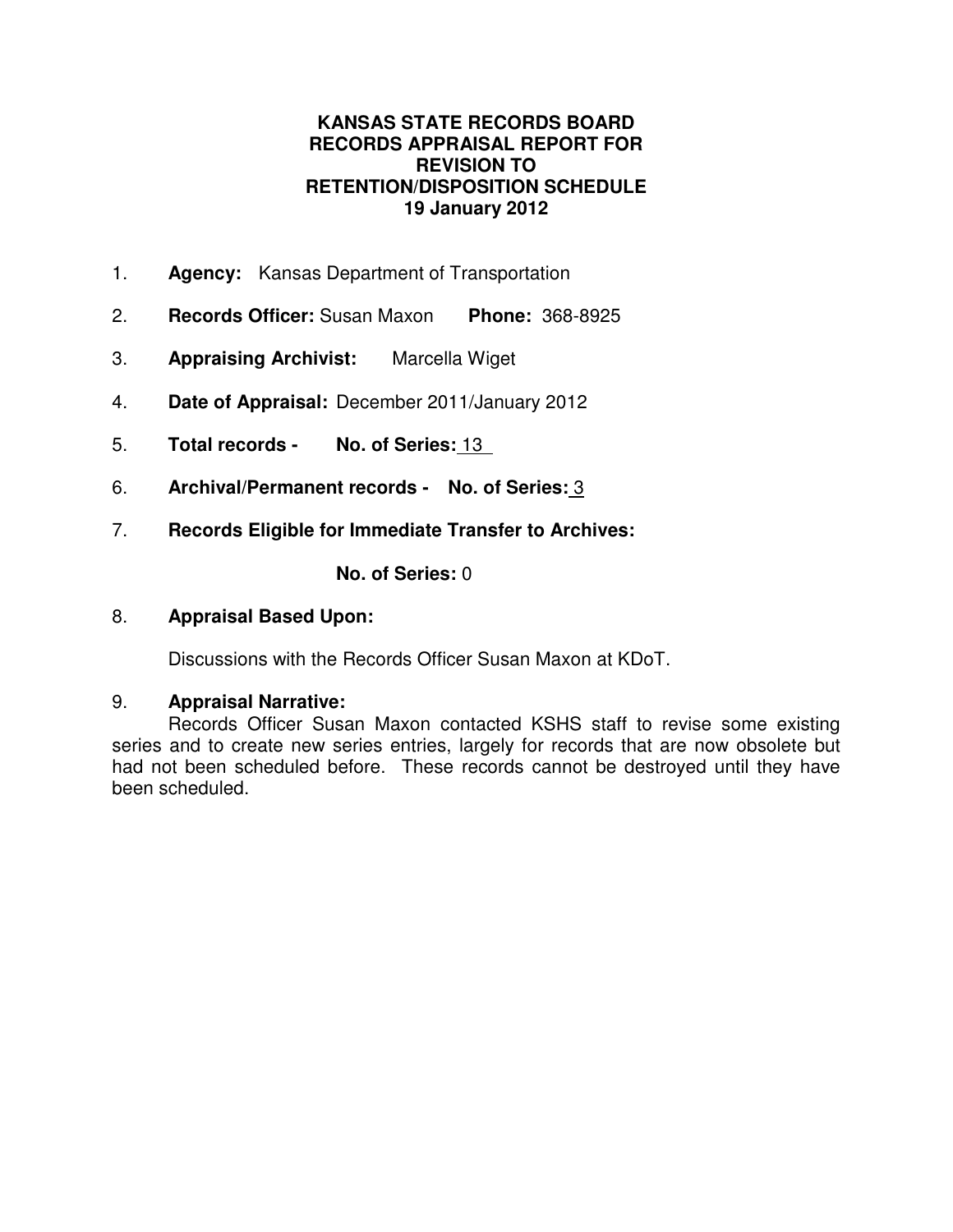# **Retention/Disposition Schedule Entries**



## **276-008 Kansas Department of Transportation Division of Operations**

**Contractor's Qualification Statement and Experience Questionnaire** (Series Unknown) DOT Form 208, filed with the Director of Operations for the purpose of qualifying to bid on construction projects, providing a rating to determine the total amount of work in dollars allowable in any one or more classifications of work which the bidder may have under contract at any one time. The statement includes the following sections: A) desired class(es) of work; B) contractor's balance sheet; C) independent CPA, certificate, and permit numbers; D) affidavit of individual, co-partnership, corporation; E) contractors experience questionnaire; F) contractors certificate.

**Entry Status:** Draft **Retention Period:** See comments. **Disposition:** Destroy **Restrictions:** Restricted per KSA 45-221(a)(12), KSA 45-221(a)(45). **Comments:** Originals retained for one year from the date of qualification, then scanned. Scanned version is retained for six years then destroyed. **Schedule Authority:** Agency schedule **Last Surveyed** 28 December 2011 **Record Copy:** Paper, Electronic **Electronic Recordkeeping Plan Not Required Remarks:** 12/28/2011: new schedule entry. See KSA 68-410 and KSA 17-7301.

## **276-020**

**Kansas Department of Transportation Bureau of Fiscal Services Federal Aid**

## **Federal Aid Billing** (Series Unknown)

Computer-generated report of federally funded projects documenting federal participation, costto-date, and amount billed to the Federal Highway Administration (FHWA), saved to the storage area network (SAN) and copied to CD. Printed copies are made for convenience.

**Entry Status:** Draft

**Retention Period:** See comments.

**Disposition:** Destroy

**Restrictions:** None

**Comments:** Retain printed copy of current year and 1 year prior, then destroy. CDs retained for five years, then destroy. SAN backup is retained for five years, then destroyed. CD is official record copy. Prior to scanning to CD, Federal Aid Billing was stored on micromedia, now obsolete--destroy immediately.

**Schedule Authority:** Agency schedule **Last Surveyed** 28 December 2011 **Record Copy:** Electronic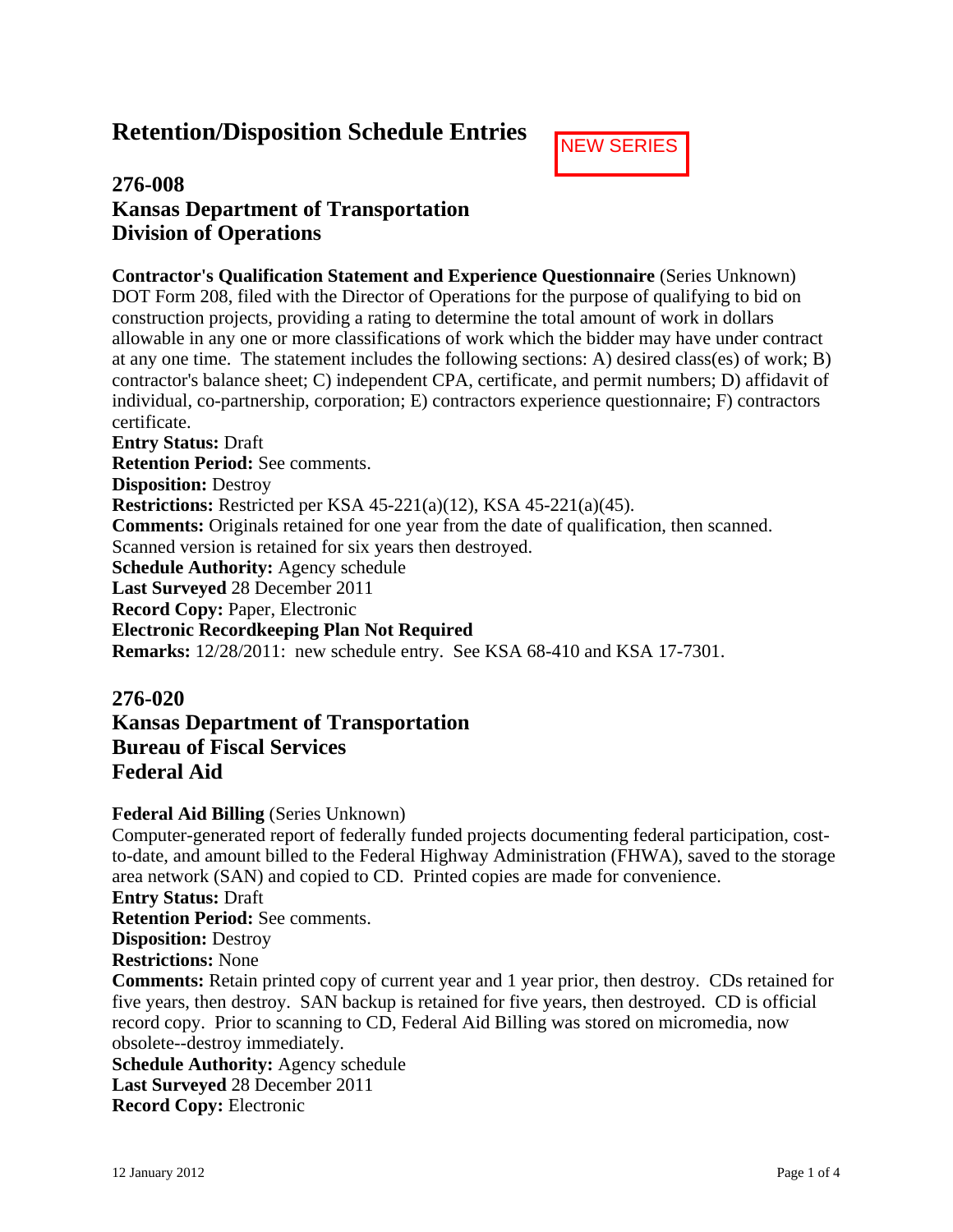### **Electronic Recordkeeping Plan Not Required**

**Remarks:** 12/28/2011: new entry.

### **Obligation records** (Series Unknown)

Computer-generated reports, posting sheets, and other related reports and records documenting obligation authority for local, state, and federal funds for highway projects. **Entry Status:** Draft **Retention Period:** Retain three years, then destroy. **Disposition:** Destroy **Restrictions:** None. **Comments:** OBSOLETE SERIES. Destroy immediately. **Schedule Authority:** Agency schedule **Last Surveyed** 28 December 2011 **Record Copy:** Unknown **Remarks:** 12/28/2011: new entry.

## **276-034**

# **Kansas Department of Transportation Office of Financial and Investment Management**

## **Debt-related prequalification documents** (Series Unknown)

Documents created and maintained to identify qualified commercial bank liquidity providers. **Entry Status:** Draft **Retention Period:** Retain for five years, then destroy. **Disposition:** Destroy by shredding. **Restrictions:** Restricted per KSA 45-221(a)(18), KSA 45-221(a)(27). **Schedule Authority:** Agency schedule **Last Surveyed** 21 December 2011 **Record Copy:** Paper **Remarks:** 12/21/2011: new entry.

## **Highway Debt Management Reports** (Series Unknown)

Reports generated for internal use for he management of agency debt and investments, including no event of default certificate report, debt management placemat, weekly variable rate debt snapshot for internal use only, and the quarterly report to liquidity providers as required by contract. **Entry Status:** Draft **Retention Period:** See comments **Disposition:** Destroy **Restrictions:** Portions may be restricted per KSA 45-221(a)(18), KSA 45-221(a)(27). **Comments:** Retain quarterly report to liquidity providers until superseded or until end of next quarterly reporting period, then destroy. Destroy internal reports when no longer useful. **Schedule Authority:** Agency schedule **Last Surveyed** 21 December 2011 **Record Copy:** Unknown **Remarks:** 12/21/2011: new entry.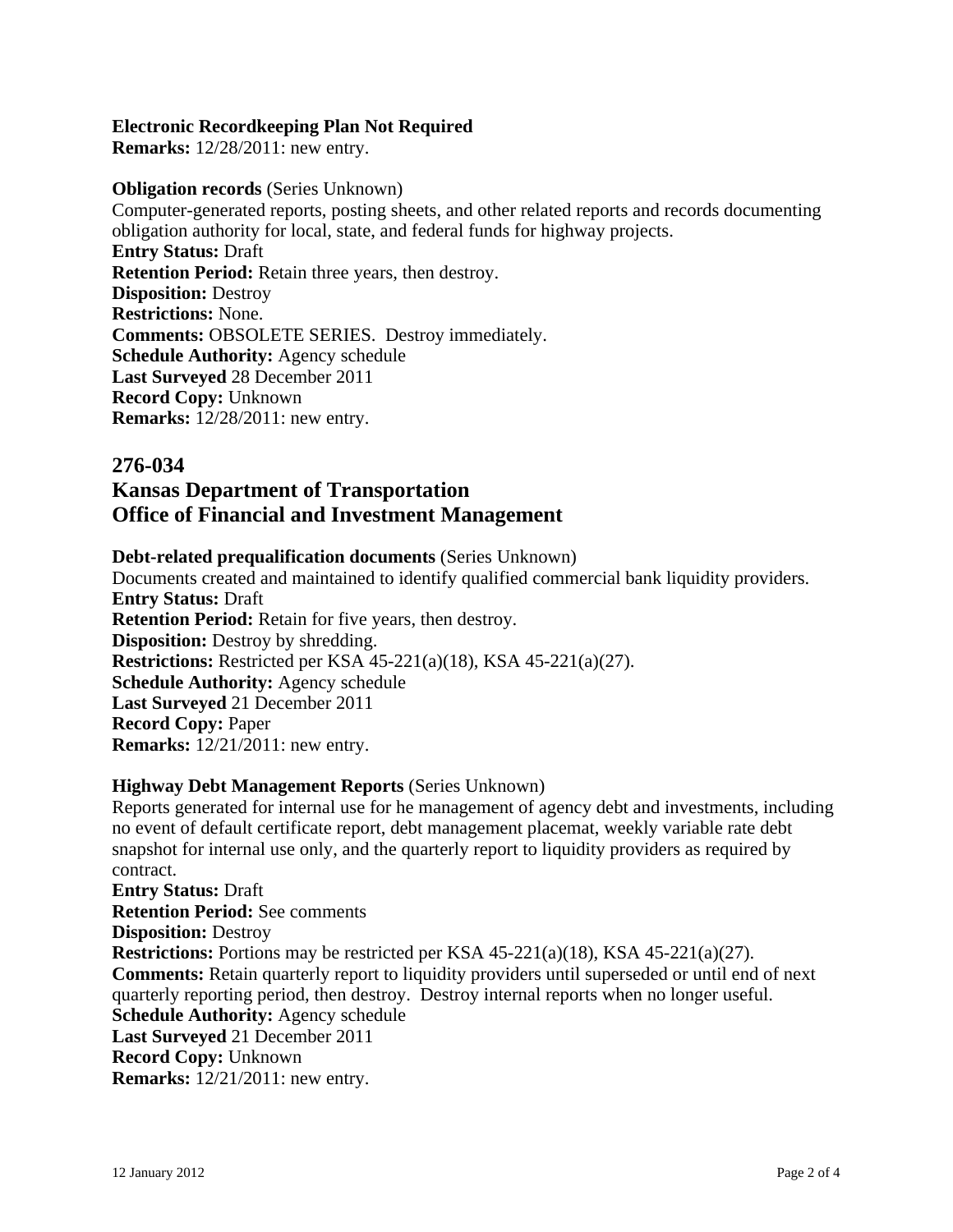#### **Highway Debt Management contracts** (Series Unknown)

Records related to debt management contracts for the agency including remarketing agents, advisors, underwriters, and rating agencies. **Entry Status:** Draft **Retention Period:** Retain 3 years following completion of the contract, then destroy. **Disposition:** Destroy **Restrictions:** Portions may be restricted per KSA 45-221(a)(18), KSA 45-221(a)(27). **Comments:** Supersedes general schedule retention series for contracts. **Schedule Authority:** Agency schedule **Last Surveyed** 28 December 2011 **Record Copy:** Unknown **Remarks:** 12/28/2011: new entry.

### **Highway Debt Management records** (Series Unknown)

Records related to agency debt service and bond proceeds. Includes disclosure and procurement documents, resolutions, and transaction analysis. Does not include canceled certificates, contracts, policy documents, prequalification documents, reports, or rating agency presentations scheduled separately. **Entry Status:** Draft **Retention Period:** See comments. **Disposition:** Destroy **Restrictions:** Portions may be restricted per KSA 45-221(a)(18), KSA 45-221(a)(27). **Comments:** Retain three years following the cancellation of the bond certificate or closure of book entry, then destroy. **Schedule Authority:** Agency schedule **Last Surveyed** 21 December 2011 **Record Copy:** Unknown **Remarks:** 12/21/2011: new entry.

## **Rating Agency Presentations** (Series Unknown)

Presentations provided to educate rating analysts on Kansas Department of Transportation revenues, debt service coverage, and debt management policies and practices in support of the rating agencies issuance of a credit rating. **Entry Status:** Draft **Retention Period:** Retain until superseded or no longer useful, then destroy. **Disposition:** Destroy **Restrictions:** None. **Schedule Authority:** Agency schedule **Last Surveyed** 21 December 2011 **Record Copy:** Unknown **Remarks:** 12/21/2011: new entry.

#### **Revolving Funds for Financing Assistance** (Series Unknown)

Documents and transactions related to Transportation Revolving Funds. Includes loan applications, agreements, loan specific details, program guides, resolutions, correspondence, transaction details, and reports.

**Entry Status:** Draft **Retention Period:** See comments.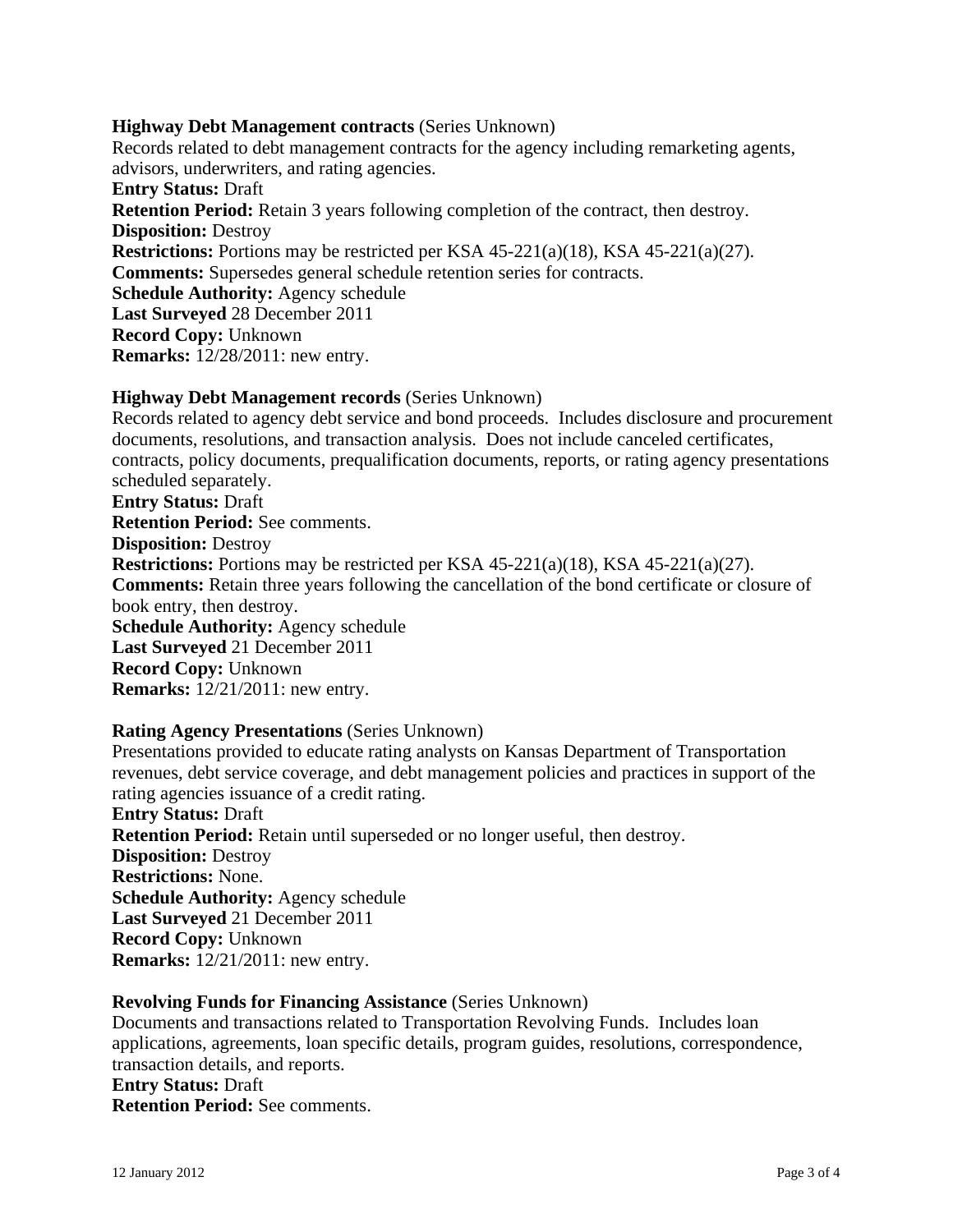**Disposition:** Destroy

**Restrictions:** None

**Comments:** Retain in office three years after final payment of loan, then scan non-financial documents and destroy the remainder. Save scanned images in document management system for 10 years, then destroy.

**Schedule Authority:** Agency schedule

**Last Surveyed** 21 December 2011

**Record Copy:** Paper, Electronic

**Electronic Recordkeeping Plan Pending**

**Remarks:** 12/21/2011: new entry.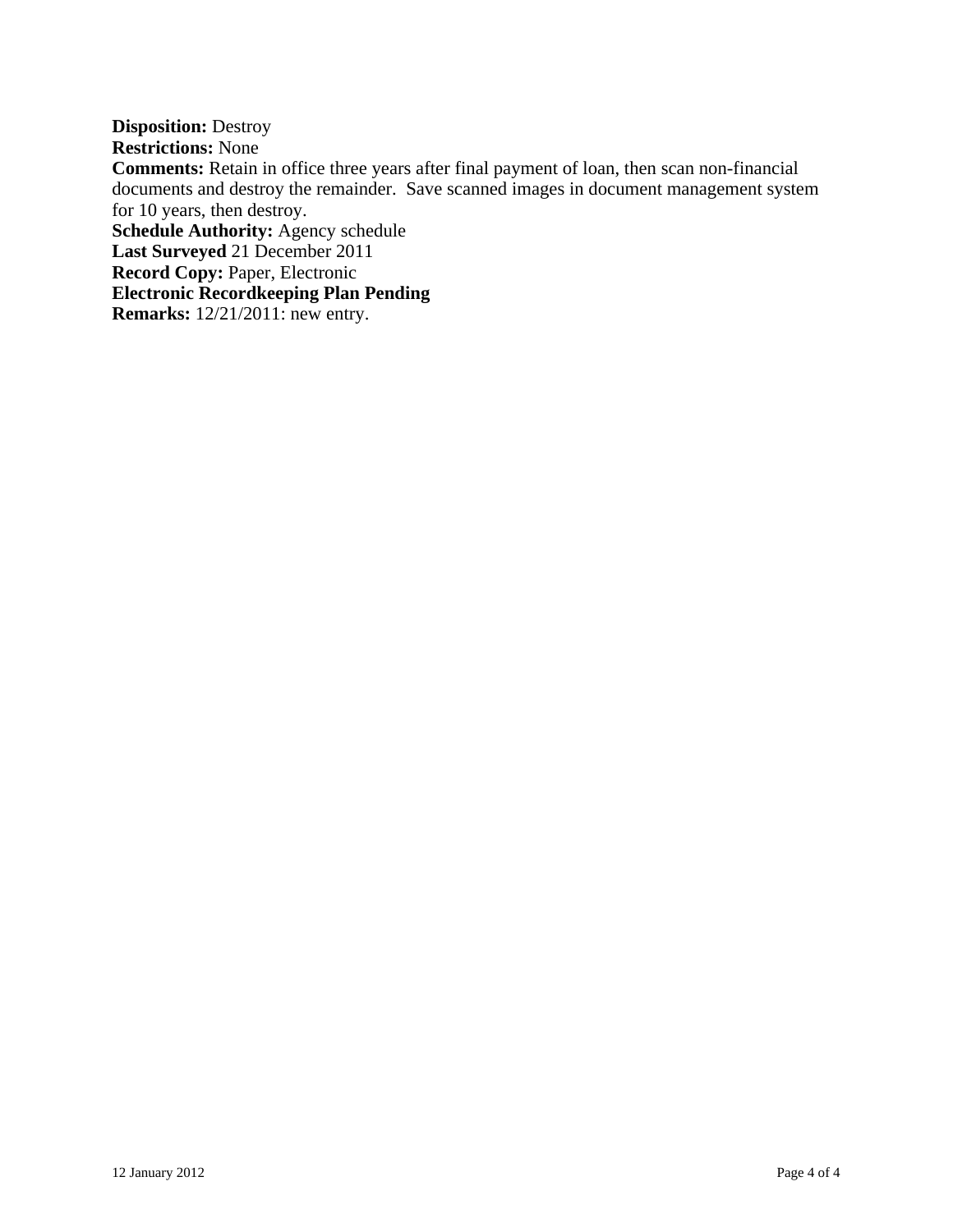# **Retention/Disposition Schedule Entries**

## **276-002 Kansas Department of Transportation Office of the Secretary**

REVISED SERIES

**Agency Director's Files** (Series 0010-276) Variety of paper and electronic correspondence, executive staff meeting agendas, minutes, etc. related to the administration and operation of the agency. **Entry Status:** Ready for SRB **Retention Period:** See Comments **Disposition:** See Comments **Restrictions:** Portions per K.S.A. 45-221(a)(4)(14) **Comments:** Supersedes general schedule entry. Retain until no longer useful, then transfer appropriate policy or major project related records to the archives for purging **Schedule Authority:** Agency Schedule **KAR Number** 53-2-148 **Last Surveyed** 03 January 2012 **Record Copy:** Paper, Electronic **Electronic Recordkeeping Plan Pending Remarks:** 01/03/2012: Modified description, modified retention period comments.

## **Office of the Secretary**

**Agency Director's Administrative Files** (Series 0011-276) Incoming and outgoing correspondence and supporting documentation relating to comments, inquiries, complaints, etc. relating to the various highways across the state. **Entry Status:** Ready for SRB **Retention Period:** See Comments **Disposition:** See Comments **Restrictions:** Portions per K.S.A. 45-221(a)(14) **Comments:** Retain until no longer useful, then transfer appropriate policy or major projectrelated records to archives for purging. **Schedule Authority:** Agency Schedule **KAR Number** 53-2-148 **Last Surveyed** 20 December 2011 **Record Copy:** Unknown **Remarks:** 12/20/2011: Changed series title; changed comments.

## **276-011**

# **Kansas Department of Transportation Office of Management and Budget**

#### **Legislators Files** (Series 0124-276)

Paper and electronic testimony, fiscal notes, bills, tracking requests from legislators to KDOT or notifying legislators of actions taken by the agency.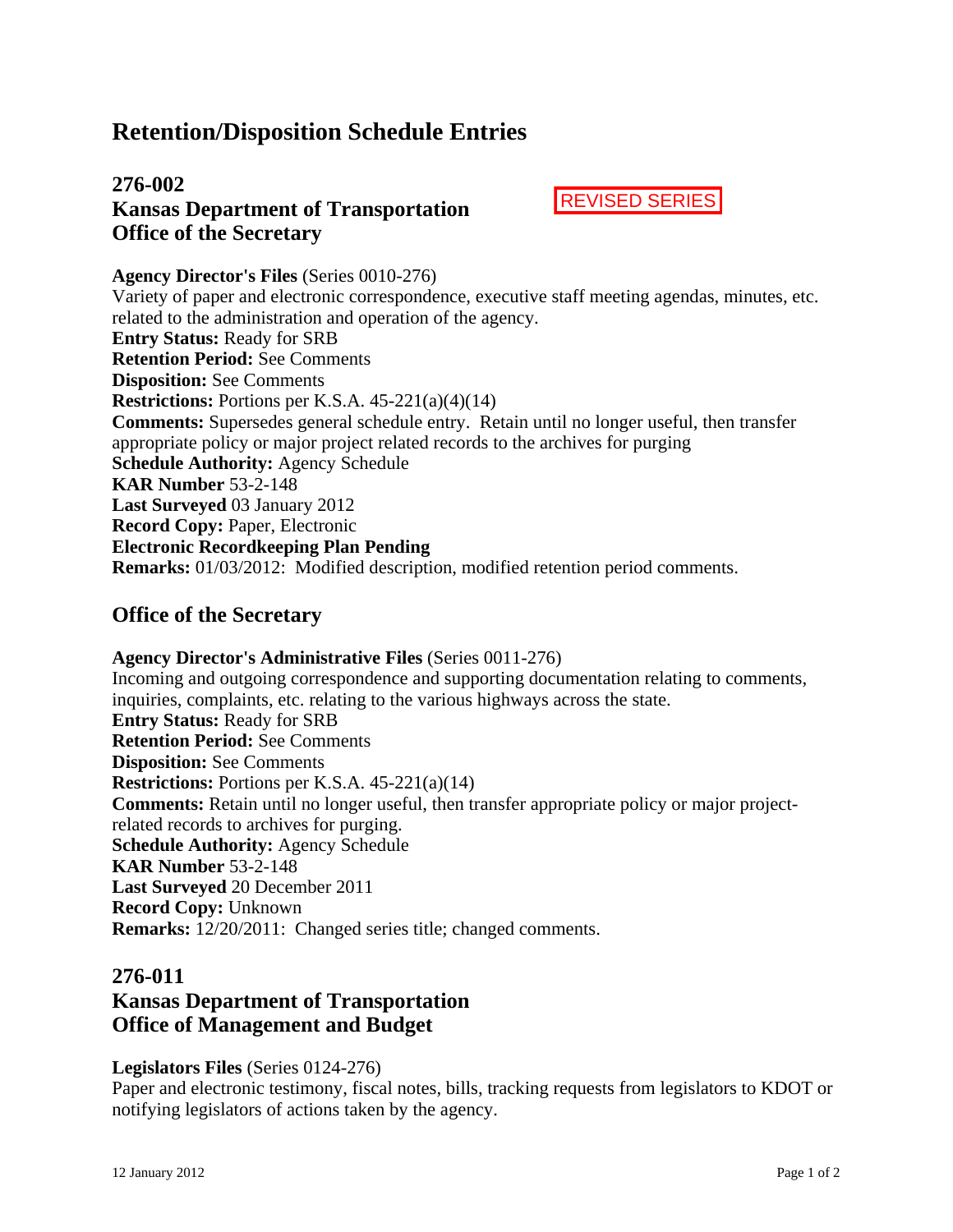**Entry Status:** Ready for SRB **Retention Period:** 004 cldr yrs **Disposition:** See Comments **Restrictions:** None **Comments:** Retain paper copies in office 4 calendar years, then transfer paper copies to the archives for purging. Retain electronic copies until no longer useful, then destroy. **Schedule Authority:** Agency Schedule **KAR Number** 53-2-155 **Last Surveyed** 21 December 2011 **Record Copy:** Paper **Remarks:** 05/01/2007: Revised General Schedule entry. 12/28/2011: Series can be superseded by general schedule Legislative Relations, 0069-000.

## **276-034**

## **Kansas Department of Transportation Office of Financial and Investment Management**

**Highway Revenue Bonds** (Series 0004-276)

Certificate of registered highway bonds sent to the agency documentingcompleted payment by the owner. **Entry Status:** Ready for SRB **Retention Period:** 005 cldr yrs **Disposition:** See Comments **Restrictions:** None **Comments:** Retain in office 5 calendar years, then destroy or sell if feasible. **Schedule Authority:** Agency Schedule **KAR Number** 53-2-118 **Last Surveyed** 20 December 2011 **Record Copy:** Unknown **Remarks:** 12/20/2011: Changed sub-agency ownership to OFIM; corrected description.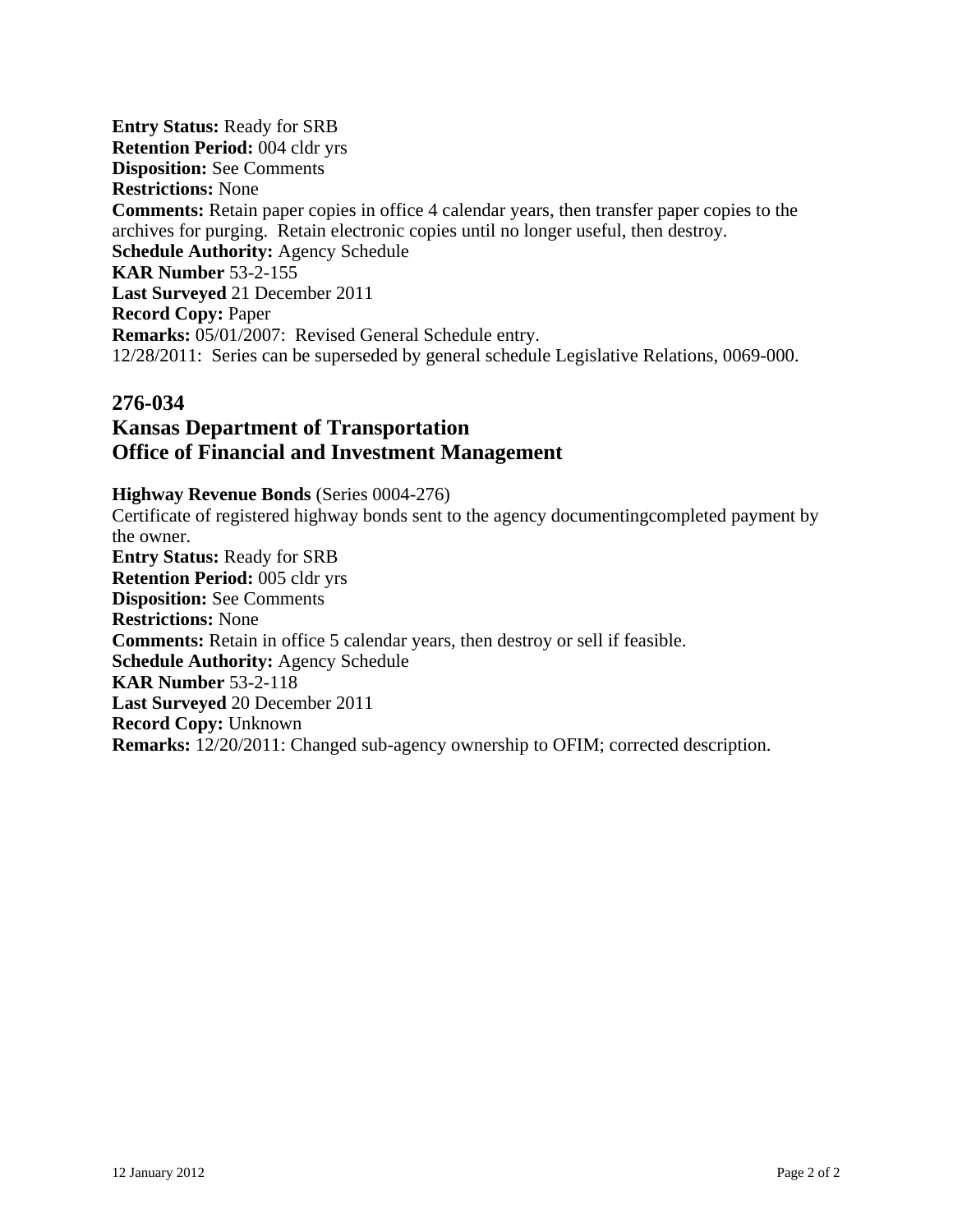## **KANSAS STATE RECORDS BOARD RECORDS APPRAISAL REPORT FOR REVISION TO RETENTION/DISPOSITION SCHEDULE 19 January 2012**

- 1. **Agency:** Board of Nursing
- 2. **Records Officer:** Carol Moreland **Phone:** 296-5036
- 3. **Appraising Archivist:** Lu Harris / Marcella Wiget
- 4. **Date of Appraisal:** 11 Nov. 2011
- 5. **Total records No. of Series:** 17
- 6. **Archival/Permanent records No. of Series:** 8
- 7. **Records Eligible for Immediate Transfer to Archives:**

**No. of Series:** 0

## 8. **Appraisal Based Upon:**

Discussions with the Records Officer Carol Moreland at the Board of Nursing.

## 9. **Appraisal Narrative:**

Board of Nursing contacted the Archive Division to discuss an overhaul of their agency's retention schedule. We reviewed the proposed changes made by the Board of Nursing and are submitting a portion of the schedules for approval. Most series have been superseded by the general retention and disposition schedule. One schedule has had minor adjustments made to the records series title. More agency-specific schedules will be appraised for future State Records Board meetings.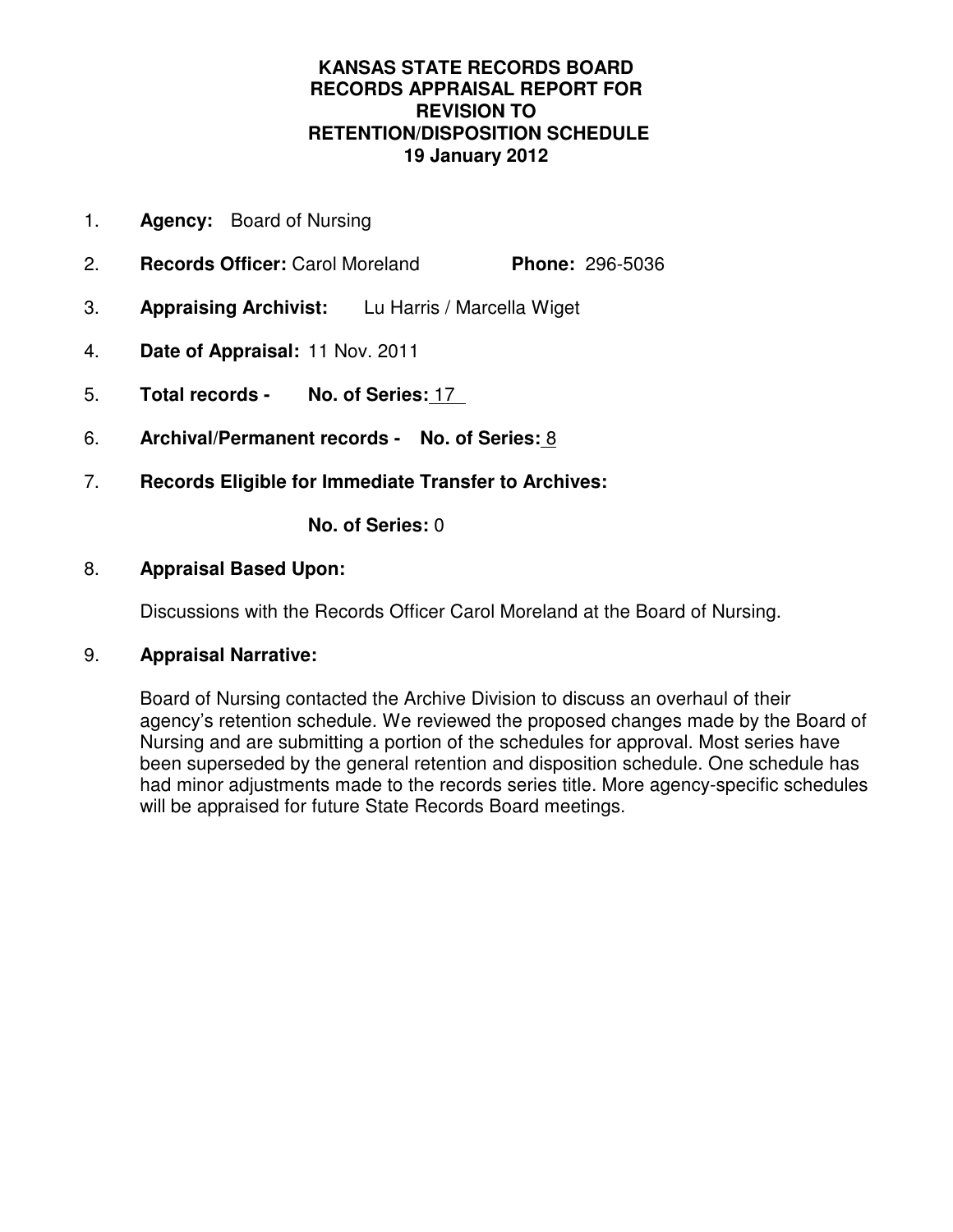# **Retention/Disposition Schedule Entries**

## **482-001 Board of Nursing**

**Annual and Special Reports** (Series 0005-482) General and specific reports on agency activities. **Entry Status:** Ready for SRB **Retention Period:** See Comments **Disposition:** Archives **Restrictions:** None **Comments:** Retain until no longer useful, then transfer to the archives.

**Schedule Authority:** General Schedule **KAR Number** 53-2-097 **Last Surveyed** 30 November 2011 **Record Copy:** Paper **Remarks:** 11/30/11 - SUPERSEDED by General Schedule 0005-000 - Annual and Special reports

### **Budget Preparation Files - Annual** (Series 0052-482)

Documents used in the preparation of annual agency budgets: correspondence, draft budget requests, computer reports, notes, and other miscellaneous materials. **Entry Status:** Ready for SRB **Retention Period:** 005 fisc yrs **Disposition:** See Comments **Restrictions:** None **Comments:** Contact the archives for appraisal - if not accepted for transfer to the archives, then destroy. **Schedule Authority:** General Schedule **KAR Number** 53-2-097 **Last Surveyed** 30 November 2011 **Record Copy:** Unknown **Remarks:** 11/30/11: SUPERSEDED by general schedule 0016-000 - Budget Preparation Files - Annual

#### **Budget Requests and Appeals - Annual** (Series 0008-482)

Copies of budgets submitted yearly to the state legislature for approval and subsequent appeals: DA forms 400 thru 518 and associated supporting documents. **Entry Status:** Ready for SRB **Retention Period:** 005 fisc yrs **Disposition:** Archives **Restrictions:** None **Schedule Authority:** General Schedule **KAR Number** 53-2-097 **Last Surveyed** 30 November 2011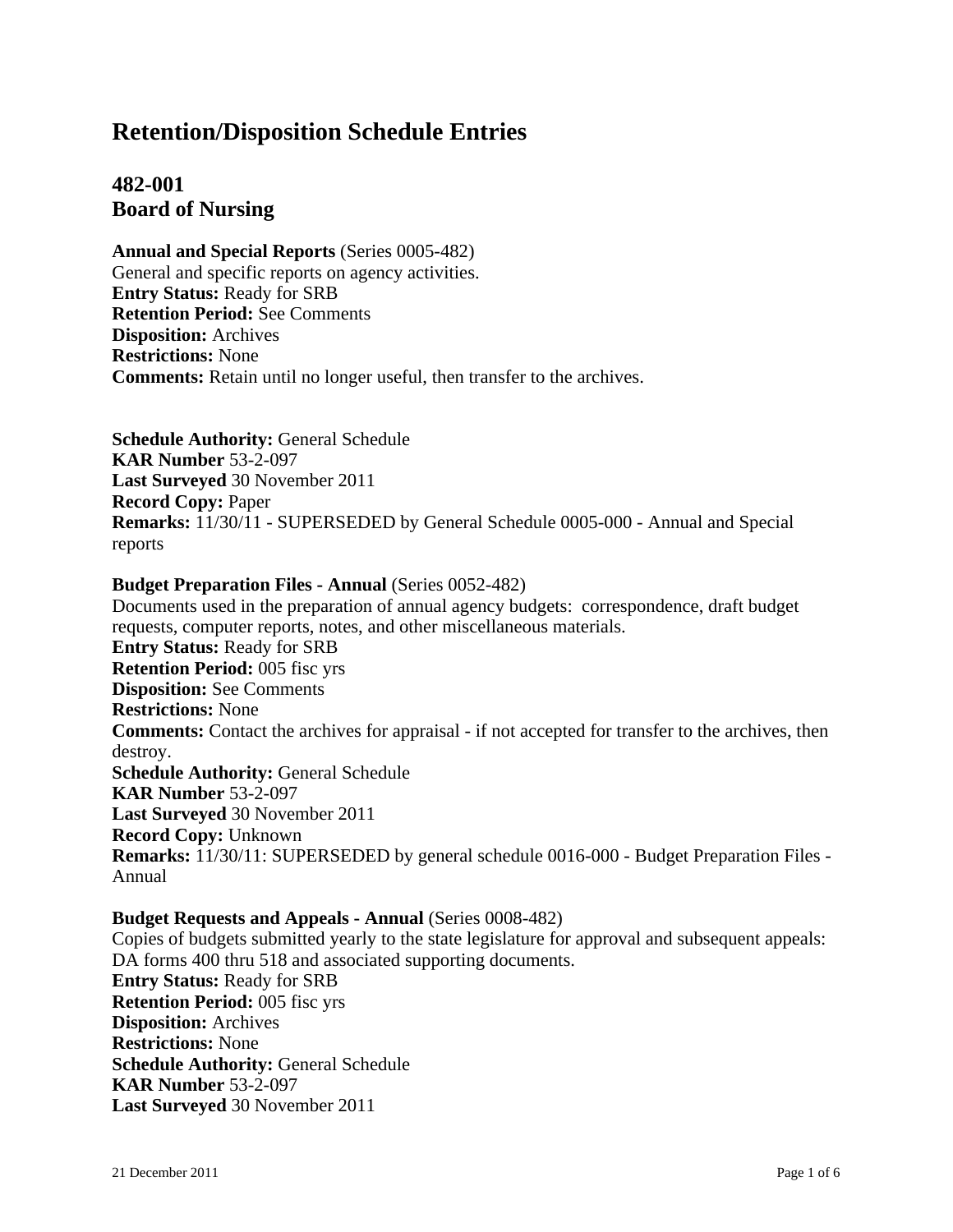**Record Copy:** Unknown **Remarks:** 11/30/11: SUPERSEDED by general schedule 0017-000 - Budget Requests and Appeals - Annual

**Contracts** (Series 0011-482) Legal agreements with individuals and organizations. Includes all associated documents, e.g. DA-146 series. **Entry Status:** Ready for SRB **Retention Period:** See Comments **Disposition:** Destroy **Restrictions:** None **Comments:** Retain until expiration of contract plus 5 calendar years, then destroy. **Schedule Authority:** General Schedule **KAR Number** 53-2-097 **Last Surveyed** 30 November 2011 **Record Copy:** Unknown **Remarks:** 11/30/11: SUPERSEDED by general schedule - 0026-000 - Contracts

### **Correspondence - Policy Related** (Series 0013-482)

Incoming and outgoing letters and memoranda that state or form the basis for policy, set precedent, or record important events in the operational and organizational history of the agency. **Entry Status:** Ready for SRB

**Retention Period:** 005 cldr yrs **Disposition:** Archives **Restrictions:** None **Comments:** Retain in office 5 calendar years, then transfer to the archives for purging. **Schedule Authority:** General Schedule **KAR Number** 53-2-097 **Last Surveyed** 30 November 2011 **Record Copy:** Unknown **Remarks:** 11/30/11: SUPERSEDED by general schedule 0027-000 - Correspondence - Policy Related

#### **Correspondence - Routine** (Series 0053-482)

Incoming and outgoing letters and memoranda which pertain only to routine matters handled in accordance with existing policy and procedures: requests for information, letters of transmittal, etc.

**Entry Status:** Ready for SRB **Retention Period:** See Comments **Disposition:** Destroy **Restrictions:** None **Comments:** Retain until no longer useful, then destroy. **Schedule Authority:** General Schedule **KAR Number** 53-2-097 **Last Surveyed** 30 November 2011 **Record Copy:** Unknown **Remarks:** 11/30/11: SUPERSEDED by general schedule 0028-000 - Correspondence-Routine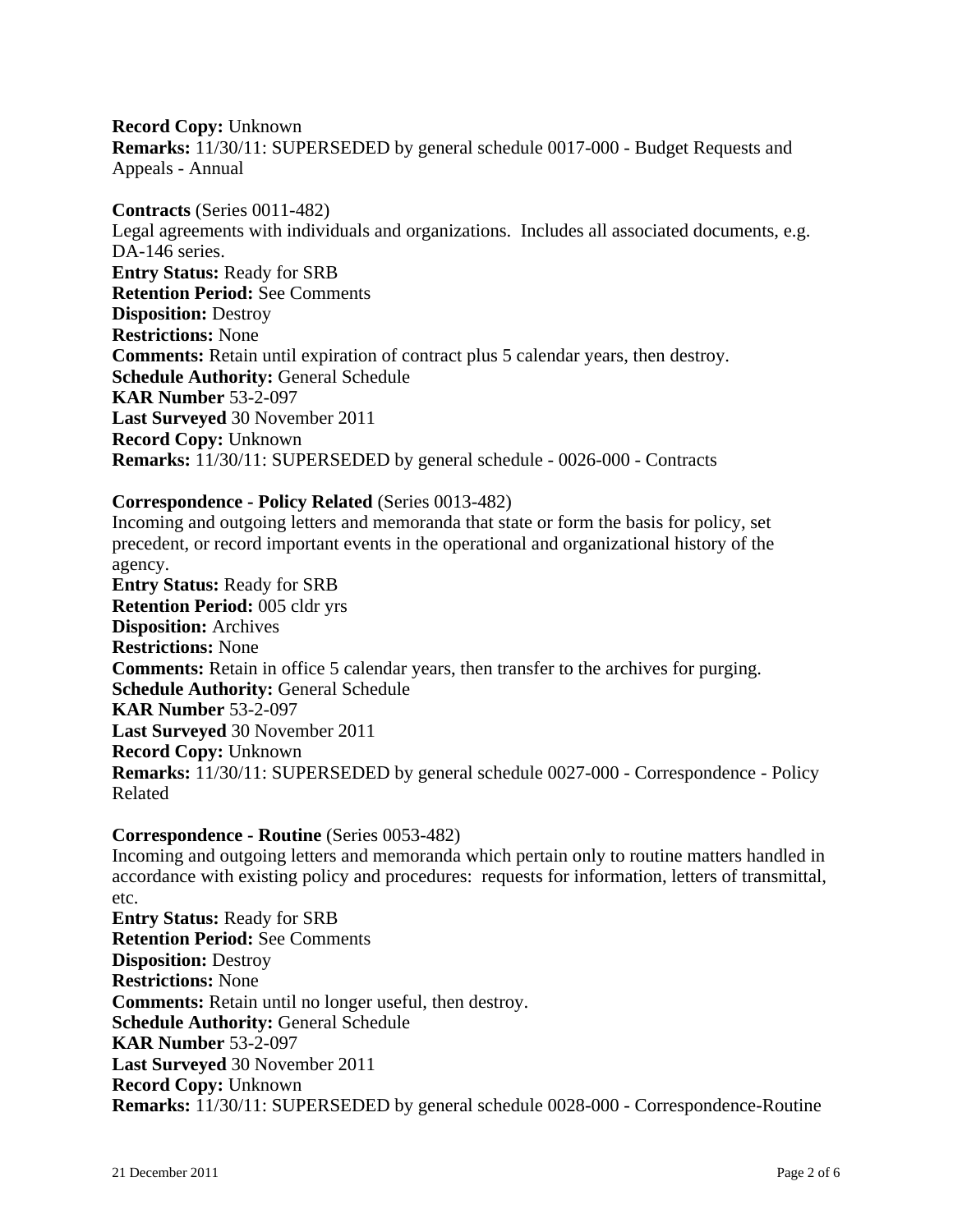### **Employee Personnel Files** (Series 0017-482)

Documents associated with the employment of specific personnel: employee evaluation forms, applications for employment, INS Resident Status forms, and other personnel materials. **Entry Status:** Ready for SRB **Retention Period:** See Comments **Disposition:** Destroy **Restrictions:** KSA 45-221(a)(4) **Comments:** Retain in office for length of employee's tenure plus 3 calendar years. Purge documents to create abstracted work history (appointment data and change of status information), transfer to the records center fro 62 calendar years, then destroy. **Schedule Authority:** General Schedule **KAR Number** 53-2-097 **Last Surveyed** 30 November 2011 **Record Copy:** Unknown **Remarks:** 11/30/11: SUPERSEDED by general schedule 0036-000-Employee Personnel Files

#### **Employee Time Report Records** (Series 0018-482)

Records documenting time worked by individual employees on a daily, weekly, or monthly basis: time sheets, time cards, attendance reports, absence reports, sign-in/out sheets, etc. **Entry Status:** Ready for SRB **Retention Period:** 005 fisc yrs **Disposition:** Destroy **Restrictions:** KSA 45-221(a)(4) **Comments:** Internal agency forms. See also Leave Requests. **Schedule Authority:** General Schedule **KAR Number** 53-2-097 **Last Surveyed** 30 November 2011 **Record Copy:** Unknown **Remarks:** 11/30/11: SUPERSEDED by general schedule 0039-000-Employee Time Report Records

## **Employment Applications - Not Hired** (Series 0019-482)

DA forms 203 and supplementary materials submitted by unsuccessful applicants for employment. **Entry Status:** Ready for SRB **Retention Period:** 003 cldr yrs **Disposition:** Destroy **Restrictions:** KSA 45-221(a)(4) **Schedule Authority:** General Schedule **KAR Number** 53-2-097 **Last Surveyed** 30 November 2011 **Record Copy:** Unknown **Remarks:** 11/30/11: SUPERSEDED by general schedule 0043-000-Employee Applications-Not **Hired** 

### **Legislative Relations Files** (Series 0025-482)

Copies of bills and statutes, drafts of legislation, notes, correspondence, testimony, and other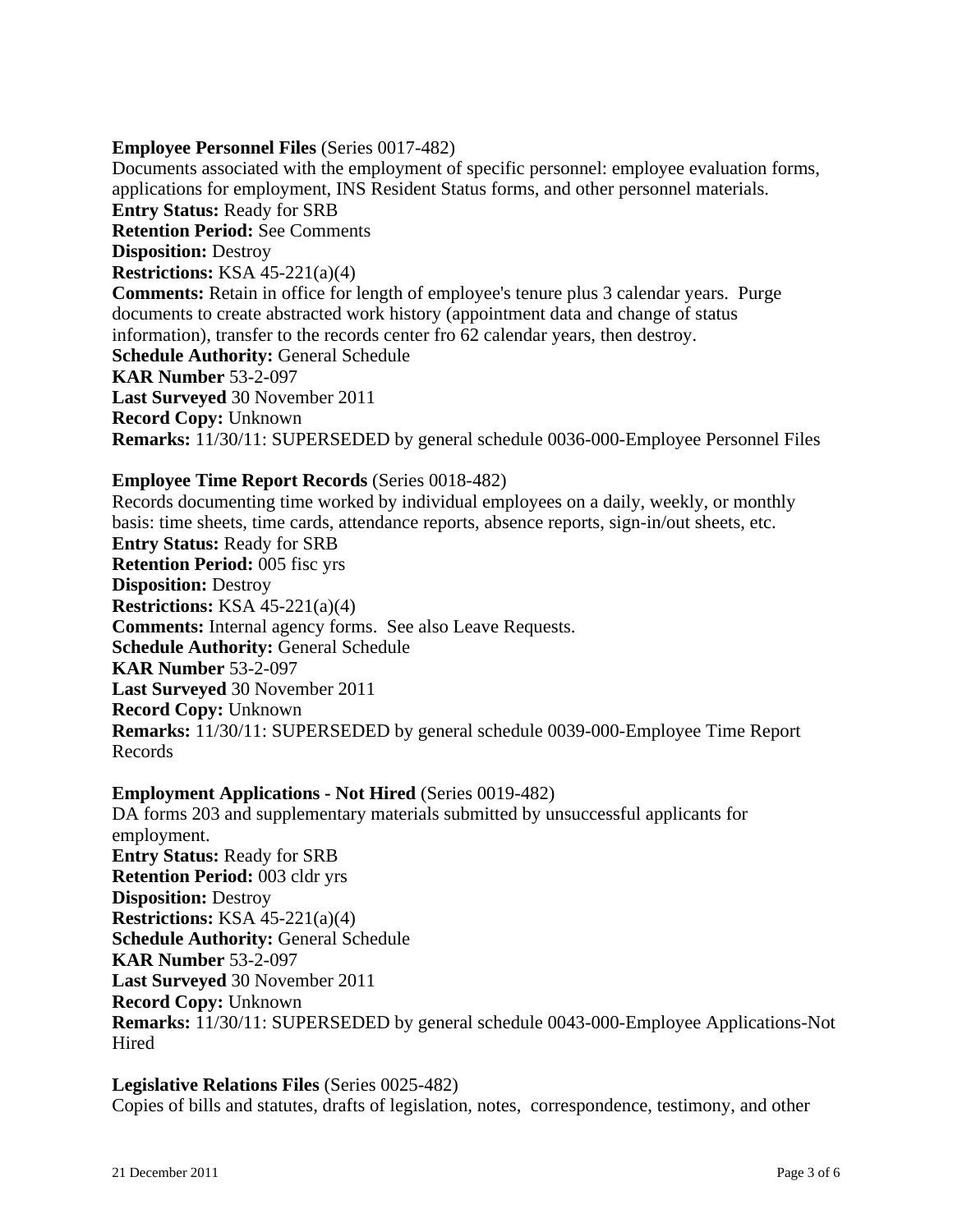miscellaneous documents related to the various legislative activities. **Entry Status:** Ready for SRB **Retention Period:** See Comments **Disposition:** Archives **Restrictions:** None **Comments:** Retain until no longer useful, then transfer to the archives for purging. **Schedule Authority:** General Schedule **KAR Number** 53-2-097 **Last Surveyed** 30 November 2011 **Record Copy:** Unknown **Remarks:** 11/30/11; SUPERSEDED by general schedule 0069-000-Legislative Relations Files

**Newsletters** (Series 0037-482) Newsletters distributed to nursing professionals throughout the state to keep them informed of board activities and other developments relating to nursing. **Entry Status:** Ready for SRB **Retention Period:** See Comments **Disposition:** See Comments **Restrictions:** None **Comments:** Retain until no longer useful, then transfer 2 copies to the archives, destroy the remainder. **Schedule Authority:** Agency Schedule **KAR Number** 53-2-097 **Last Surveyed** 30 November 2011 **Record Copy:** Unknown **Remarks:** 11/30/11: SUPERSEDED by general schedule 0091-000-Publications

**Policy Statements** (Series 0054-482) Original copies of formal explanations of agency policies and procedures issued in individual statement formats. **Entry Status:** Ready for SRB **Retention Period:** See Comments **Disposition:** Archives **Restrictions:** None **Comments:** Retain until superseded or no longer in effect, then transfer 1 copy to the archives. Retain convenience copies until no longer useful, then destroy. **Schedule Authority:** General Schedule **KAR Number** 53-2-097 **Last Surveyed** 30 November 2011 **Record Copy:** Unknown **Remarks:** 11/30/11: SUPERSEDED by general schedule 0084-000-Policy Statements

**Procedures Manuals** (Series 0063-482) Original copies of agency procedures issued in a collective manual. **Entry Status:** Ready for SRB **Retention Period:** See Comments **Disposition:** See Comments **Restrictions:** None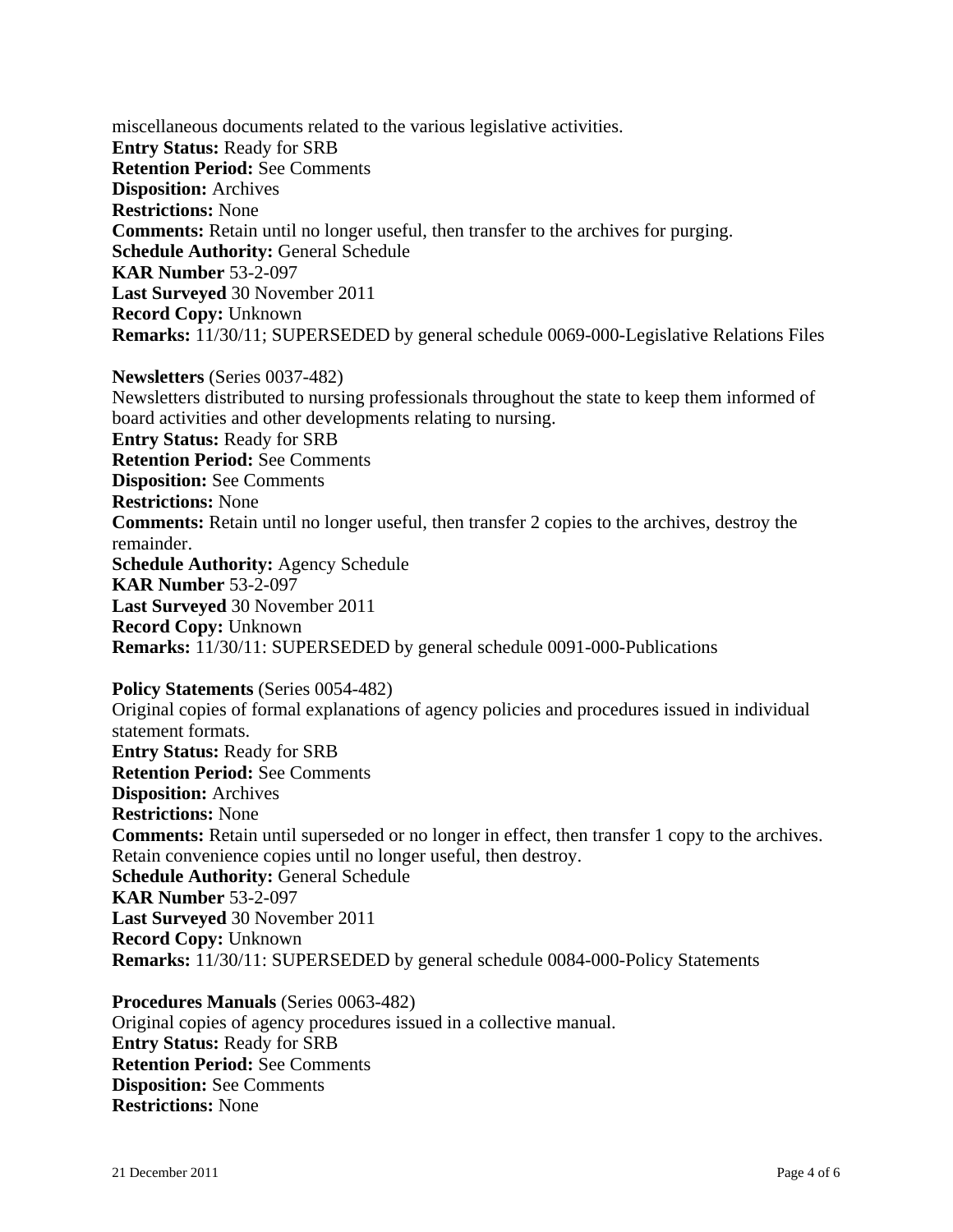**Comments:** Retain until superseded or no longer in effect, then transfer 1 copy to the archives, destroy the remainder. **Schedule Authority:** General Schedule **KAR Number** 53-2-097 **Last Surveyed** 30 November 2011 **Record Copy:** Unknown **Remarks:** 11/30/11: SUPERSEDED by general schedule 0087-000-Procedure Manuals

#### **Purchase Requests - Internal** (Series 0055-482)

Documents used by subordinate organizations to request purchases of goods and services through the agency central purchasing office. **Entry Status:** Ready for SRB **Retention Period:** 003 fisc yrs **Disposition:** Destroy **Restrictions:** None **Schedule Authority:** General Schedule **KAR Number** 53-2-097 **Last Surveyed** 30 November 2011 **Record Copy:** Unknown **Remarks:** 11/30/11: SUPERSEDED by general schedule 0092-000-Purchase Orders-Internal

**Receipts Records - Cash** (Series 0056-482) Records of cash received by the agency: receipt slips, receipt books, receipt ledgers, etc. **Entry Status:** Ready for SRB **Retention Period:** 003 fisc yrs **Disposition:** Destroy **Restrictions:** None **Schedule Authority:** General Schedule **KAR Number** 53-2-097 **Last Surveyed** 30 November 2011 **Record Copy:** Unknown **Remarks:** 11/30/11: SUPERSEDED by general schedule 0094-000-Receipt Records-Cash

**Subject Files - Director of Operations** (Series 0049-482) Variety of documents relating to routine office matters. **Entry Status:** Ready for SRB **Retention Period:** See Comments **Disposition:** Destroy **Restrictions:** None **Comments:** Retain until no longer useful, then destroy. **Schedule Authority:** Agency Schedule **KAR Number** 53-2-097 **Last Surveyed** 30 November 2011 **Record Copy:** Unknown **Remarks:** 11/30/11: Changed series title from: Subject Files-Office Manager to - Subject Files-Director of Operations

**Vouchers - Purchase** (Series 0057-482)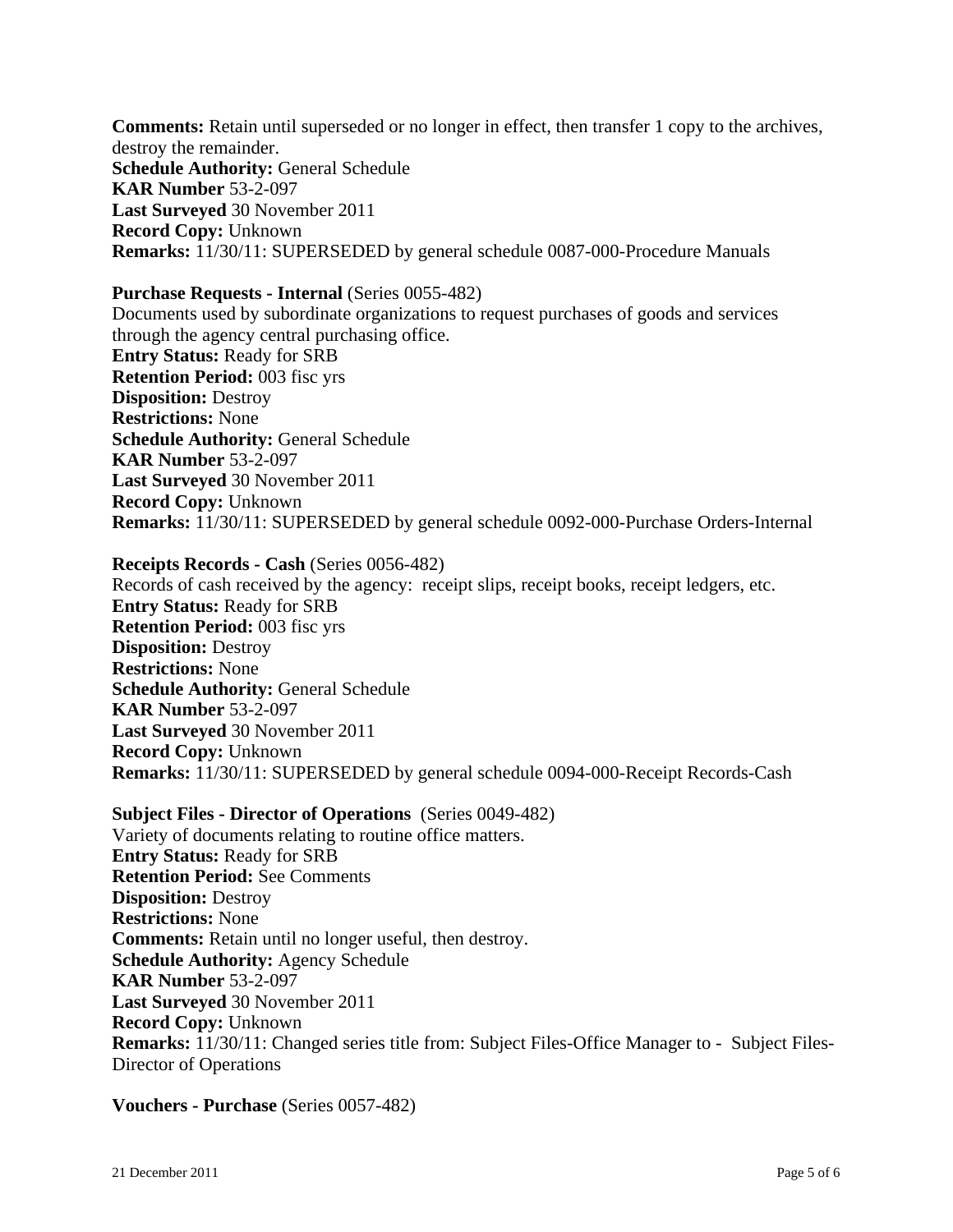Copies of documents used to order and pay for goods and services: DA forms 100 thru 109 and DA-120. **Entry Status:** Ready for SRB **Retention Period:** 003 fisc yrs **Disposition:** Destroy **Restrictions:** None **Schedule Authority:** General Schedule **KAR Number** 53-2-097 **Last Surveyed** 30 November 2011 **Record Copy:** Unknown **Remarks:** 11/30/11: SUPERSEDED by general schedule 0093-000 - Purchasing Records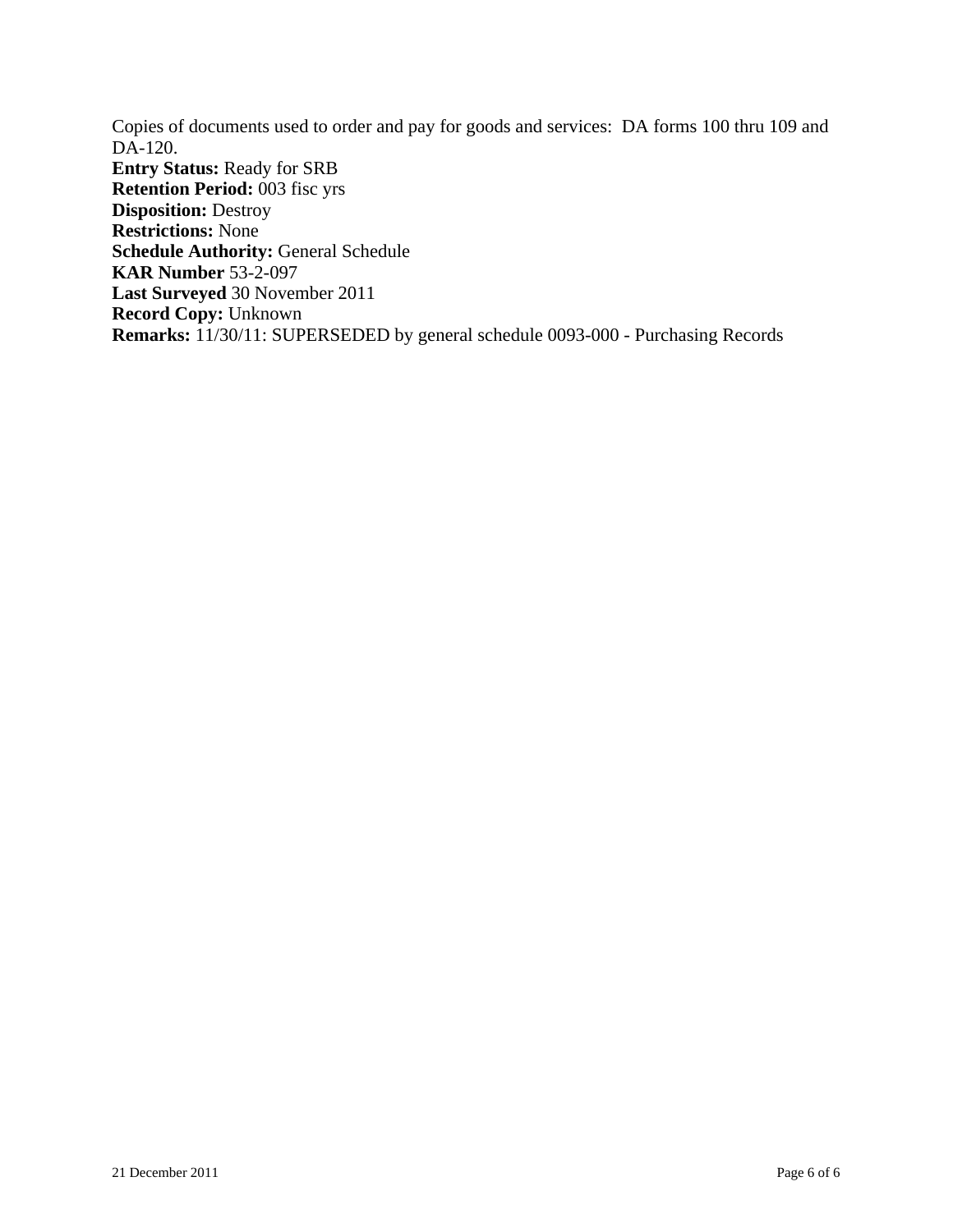# **KANSAS STATE RECORDS BOARD RECORDS APPRAISAL REPORT FOR REVISION TO RETENTION/DISPOSITION SCHEDULE 19 January 2012**

- 1. **Agency:** Kansas Corporation Commission
- 2. **Records Officer:** Dawn Dubach **Phone:** 271-3113
- 3. **Appraising Archivist:** Lu Harris, Marcella Wiget
- 4. **Date of Appraisal:** January 2012
- 5. **Total records No. of Series:** 76
- 6. **Archival/Permanent records No. of Series:** 26
- 7. **Records Eligible for Immediate Transfer to Archives:**

**No. of Series:** 0

# 8. **Appraisal Based Upon:**

Discussions with the Records Officer Dawn Dubach at Kansas Corporation Commission.

## 9. **Appraisal Narrative:**

Kansas Corporation Commission contacted the State Archives Division to discuss an overhaul of their agency's retention and disposition schedule. We reviewed the proposed changes made by the Kansas Corporation Commission and are submitting a portion of the schedules for approval. All series have been superseded by the general retention and disposition schedule. More agencyspecific schedules will be appraised at future State Records Board meetings.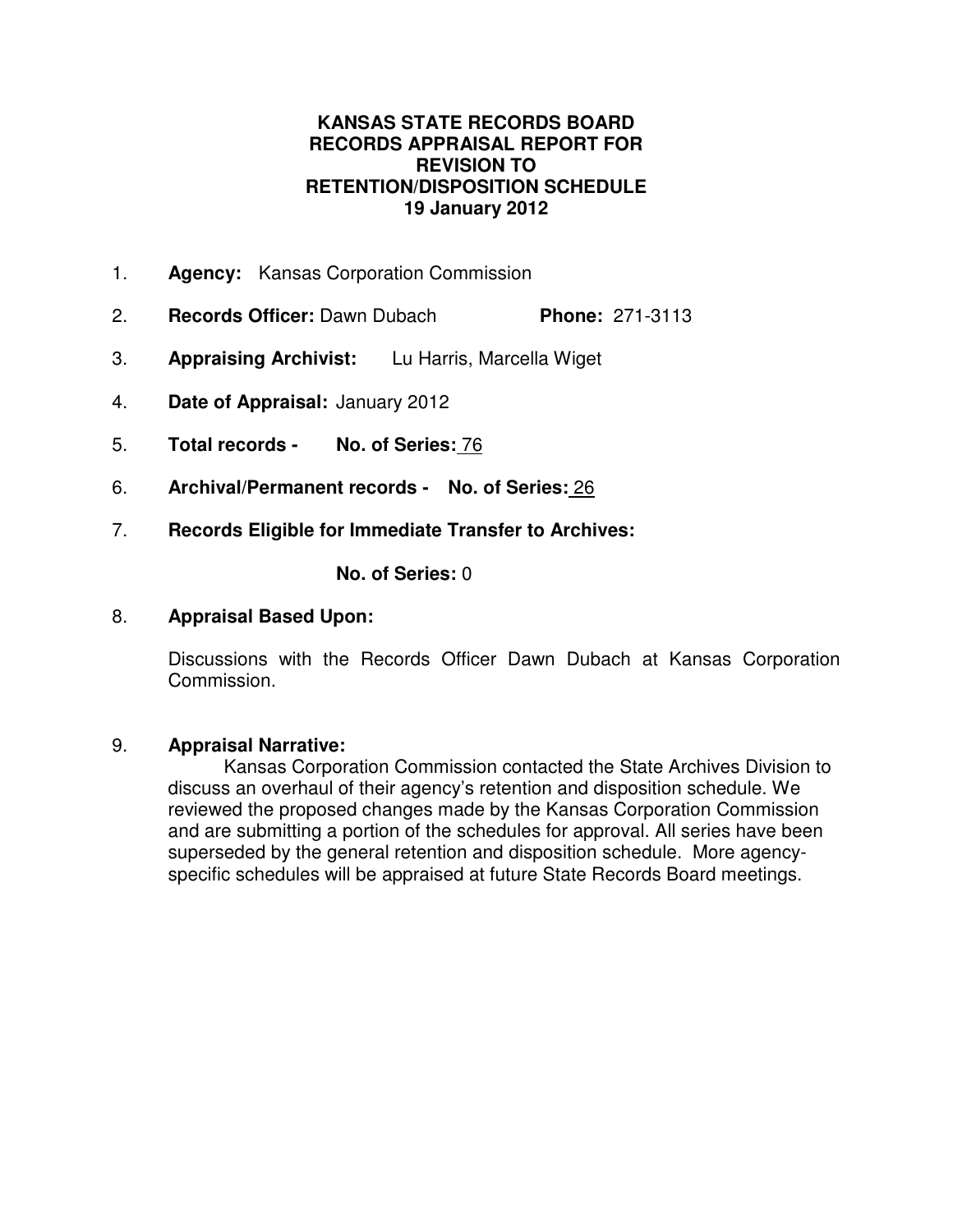# **Retention/Disposition Schedule Entries**

# **143-010 State Corporation Commission Administrative Division**

**Annual and Special Reports** (Series 0008-143) General and specific reports on agency activities. **Entry Status:** Ready for SRB **Retention Period:** See Comments **Disposition:** Archives **Restrictions:** None **Comments:** Retain until no longer useful, then transfer to archives. **Schedule Authority:** General Schedule **KAR Number** 53-2-074 **Last Surveyed** 05 January 2012 **Record Copy:** Unknown **Remarks:** 1/5/12 - SUPERSEDED by general schedule: 0005-000 - Annual and Special Reports

# **Accounting Section**

**Audit Reports** (Series 0014-143) Results of audits conducted by Legislative Division or Post-Audit, other state and/or federal auditing agencies, or contracted auditors. **Entry Status:** Ready for SRB **Retention Period:** 005 fisc yrs **Disposition:** Archives **Restrictions:** None **Schedule Authority:** General Schedule **KAR Number** 53-2-074 **Last Surveyed** 05 January 2012 **Record Copy:** Paper **Remarks:** 2012-01-05 SUPERSEDED by general schedule: 0009-000 - Audit Reports

**Banking Records** (Series 0017-143) Bank statements, deposit books and slips, check registers, and cancelled checks. **Entry Status:** Ready for SRB **Retention Period:** 003 fisc yrs **Disposition:** Destroy **Restrictions:** None **Schedule Authority:** General Schedule **KAR Number** 53-2-074 **Last Surveyed** 05 January 2012 **Record Copy:** Paper **Remarks:** 2012-01-05 SUPERSEDED by general schedule: 0012-000 - Banking Records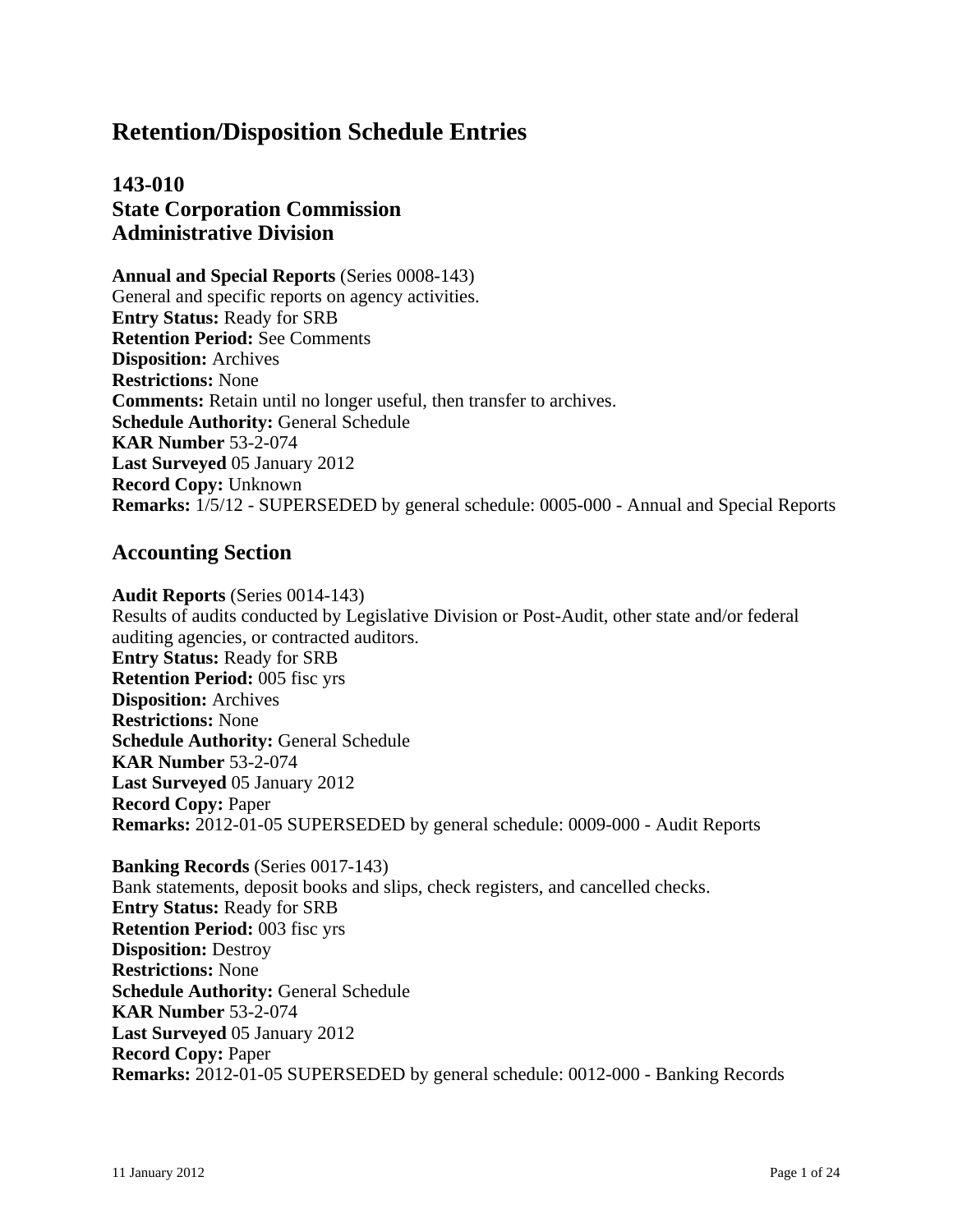#### **Batch Transmittal Forms** (Series 0019-143)

Completed forms used to transmit documents for mass computer input - includes both DA forms 199 and/or equivalent internal documents. **Entry Status:** Ready for SRB **Retention Period:** See Comments **Disposition:** Destroy **Restrictions:** None **Comments:** Retain in conjunction with transmitted documents. **Schedule Authority:** General Schedule **KAR Number** 53-2-074 **Last Surveyed** 05 January 2012 **Record Copy:** Paper **Remarks:** 2012-01-05 SUPERSEDED by general schedule: 0013-000 - Batch Transmittal Forms

**Bid Records** (Series 0020-143) Documents related to requests for proposals, bids, quotations, or estimates. **Entry Status:** Ready for SRB **Retention Period:** 005 fisc yrs **Disposition:** Destroy **Restrictions:** None **Comments:** See also Contracts, Accounts Payable Records, Purchasing Records, Vendor Files, and Vouchers - Purchase. **Schedule Authority:** General Schedule **KAR Number** 53-2-074 **Last Surveyed** 05 January 2012 **Record Copy:** Unknown **Remarks:** 2012-01-05 SUPERSEDED by general schedule: 0014-000 - Bid Records

## **Budget Preparation Files - Annual** (Series 0023-143)

Documents used in the preparation of annual agency budget: correspondence, draft budget requests, computer reports, notes, and other miscellaneous materials. **Entry Status:** Ready for SRB **Retention Period:** 005 fisc yrs **Disposition:** See Comments **Restrictions:** None **Comments:** Contact the archives for appraisal. If not accepted by the archives, destroy. **Schedule Authority:** General Schedule **KAR Number** 53-2-074 **Last Surveyed** 05 January 2012 **Record Copy:** Unknown **Remarks:** 2012-01-05 SUPERSEDED by general schedule: 0016-000 - Budget Preparation Files-Annual

## **Budget Requests and Appeals - Annual** (Series 0025-143)

Copies of budgets submitted yearly to the state legislature for approval and subsequent appeals: DA forms 400 through 518 and associated supporting documents. **Entry Status:** Ready for SRB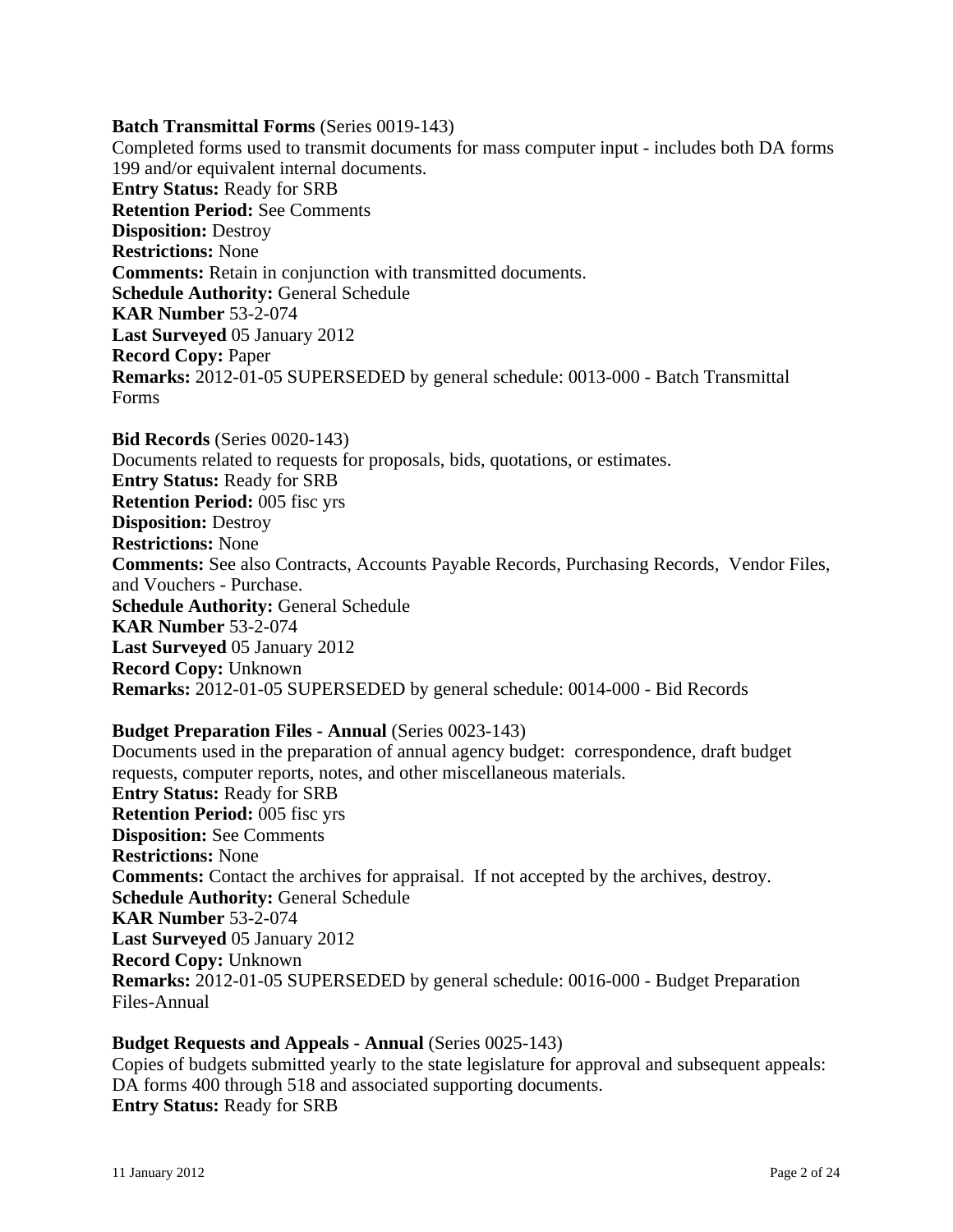**Retention Period:** 005 fisc yrs **Disposition:** Archives **Restrictions:** None **Schedule Authority:** General Schedule **KAR Number** 53-2-074 **Last Surveyed** 05 January 2012 **Record Copy:** Unknown **Remarks:** 2012-01-05 SUPERSEDED by general schedule: 0017-000 - Budget Requests and Appeals-Annual

# **Employee Withholding Allowance Certificates** (Series 0067-143)

Internal Revenue Service W-4 forms completed by employees to establish rate of tax to be withheld from paychecks. **Entry Status:** Ready for SRB **Retention Period:** See Comments **Disposition:** Destroy **Restrictions:** KSA 79-3234 **Comments:** Retain until no longer in effect, then destroy provided four years have passed since date tax was due or paid (whichever is later). **Schedule Authority:** Agency Schedule **KAR Number** 53-2-074 **Last Surveyed** 05 January 2012 **Record Copy:** Unknown **Remarks:** 2012-01-05 SUPERSEDED by general schedule: 0042-000 - Employee Withholding Allowance Certificates

**Leases - Real Property, and Capital Equipment** (Series 0093-143) Documents related to the leasing of real estate and equipment. **Entry Status:** Ready for SRB **Retention Period:** See Comments **Disposition:** Destroy **Restrictions:** None **Comments:** Retain until superseded or inactive PLUS 5 calendar years. **Schedule Authority:** General Schedule **KAR Number** 53-2-074 **Last Surveyed** 05 January 2012 **Record Copy:** Unknown **Remarks:** 2012-01-05 SUPERSEDED by general schedule: 0066-000 - Leases-Real Property and Capital Equipment

**Ledgers - General** (Series 0095-143) General records maintained by agencies of financial receipts and expenditures normally used to monitor, manage, and verify agency budget. **Entry Status:** Ready for SRB **Retention Period:** 003 fisc yrs **Disposition:** Archives **Restrictions:** None **Comments:** This series includes only internal documents.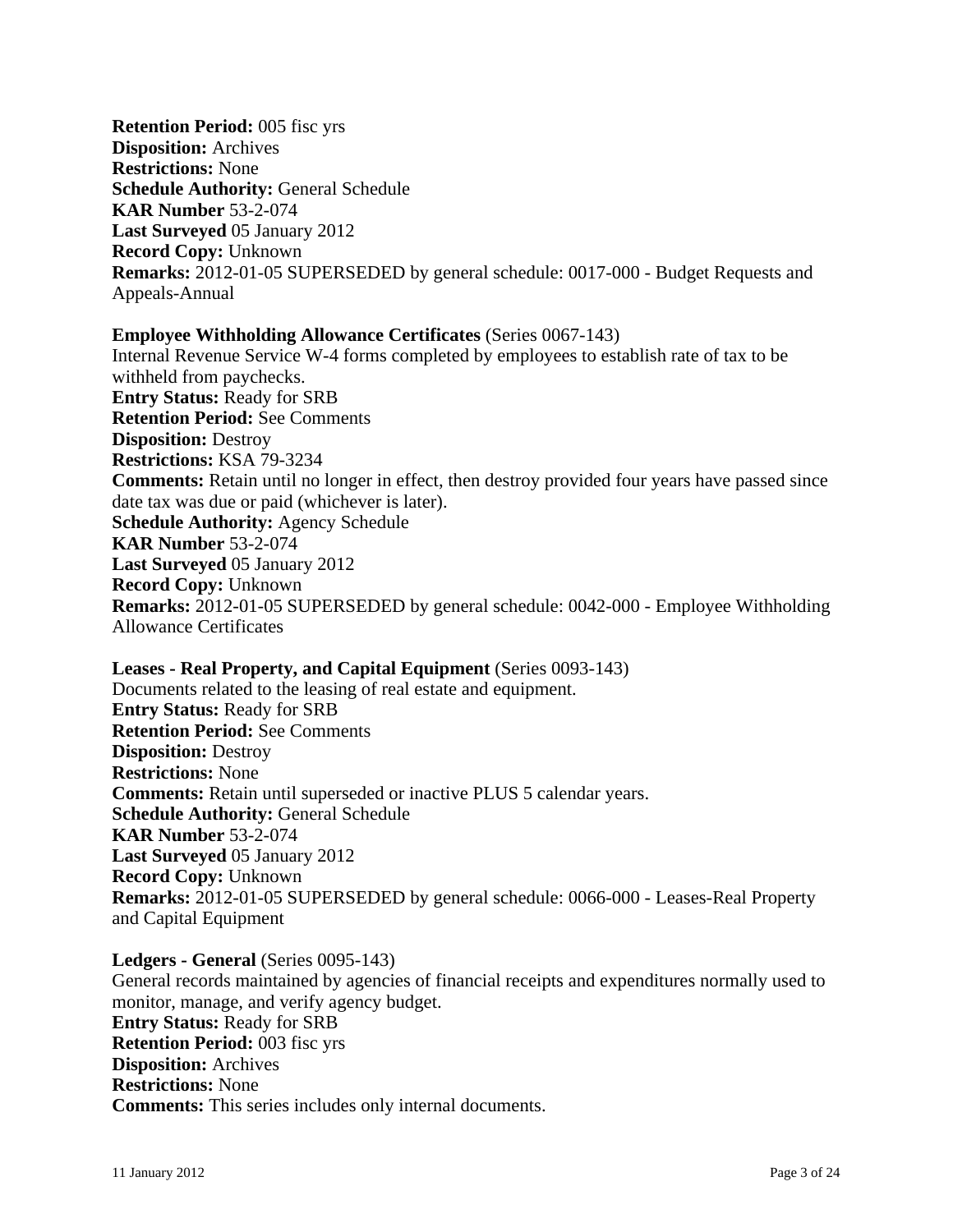**Schedule Authority:** General Schedule **KAR Number** 53-2-074 **Last Surveyed** 05 January 2012 **Record Copy:** Unknown **Remarks:** 2012-01-05 SUPERSEDED by general schedule: 0068-000 - Ledgers - General

# **Payroll Adjustment Records** (Series 0112-143)

Copies of documents and supporting materials used to make adjustments in agency payroll accounts: forms AR-9, AR-10, DA-10, DA-10a, DA-21 series, DA-171 through 177, and DA-251 through 262. **Entry Status:** Ready for SRB **Retention Period:** 003 fisc yrs **Disposition:** Destroy **Restrictions:** None **Comments:** This schedule does not apply to copies of these records maintained by the Division of Accounts and Reports. See also Payroll Direct Deduction Authorization Records - General **Schedule Authority:** General Schedule **KAR Number** 53-2-074 **Last Surveyed** 05 January 2012 **Record Copy:** Unknown **Remarks:** 2012-01-05 SUPERSEDED by general schedule: 0077-000 - Payroll Adjustment Records

## **Payroll Direct Deposit Authorization Records** (Series 0115-143)

Completed forms used to authorize direct deposits of payroll checks in employee bank accounts. **Entry Status:** Ready for SRB **Retention Period:** See Comments **Disposition:** Destroy **Restrictions:** KSA 45-221(a)(4) **Comments:** Retain until no longer in effect plus 2 years, then destroy. **Schedule Authority:** General Schedule **KAR Number** 53-2-074 **Last Surveyed** 05 January 2012 **Record Copy:** Unknown **Remarks:** 2012-01-05 SUPERSEDED by general schedule: 0079-000 - Payroll Direct Deposit Authorization Records

**Petty Cash Records** (Series 0120-143) Documents related to petty cash accounting: DA-71 through 73. **Entry Status:** Ready for SRB **Retention Period:** 003 fisc yrs **Disposition:** Destroy **Restrictions:** None **Schedule Authority:** General Schedule **KAR Number** 53-2-074 **Last Surveyed** 05 January 2012 **Record Copy:** Unknown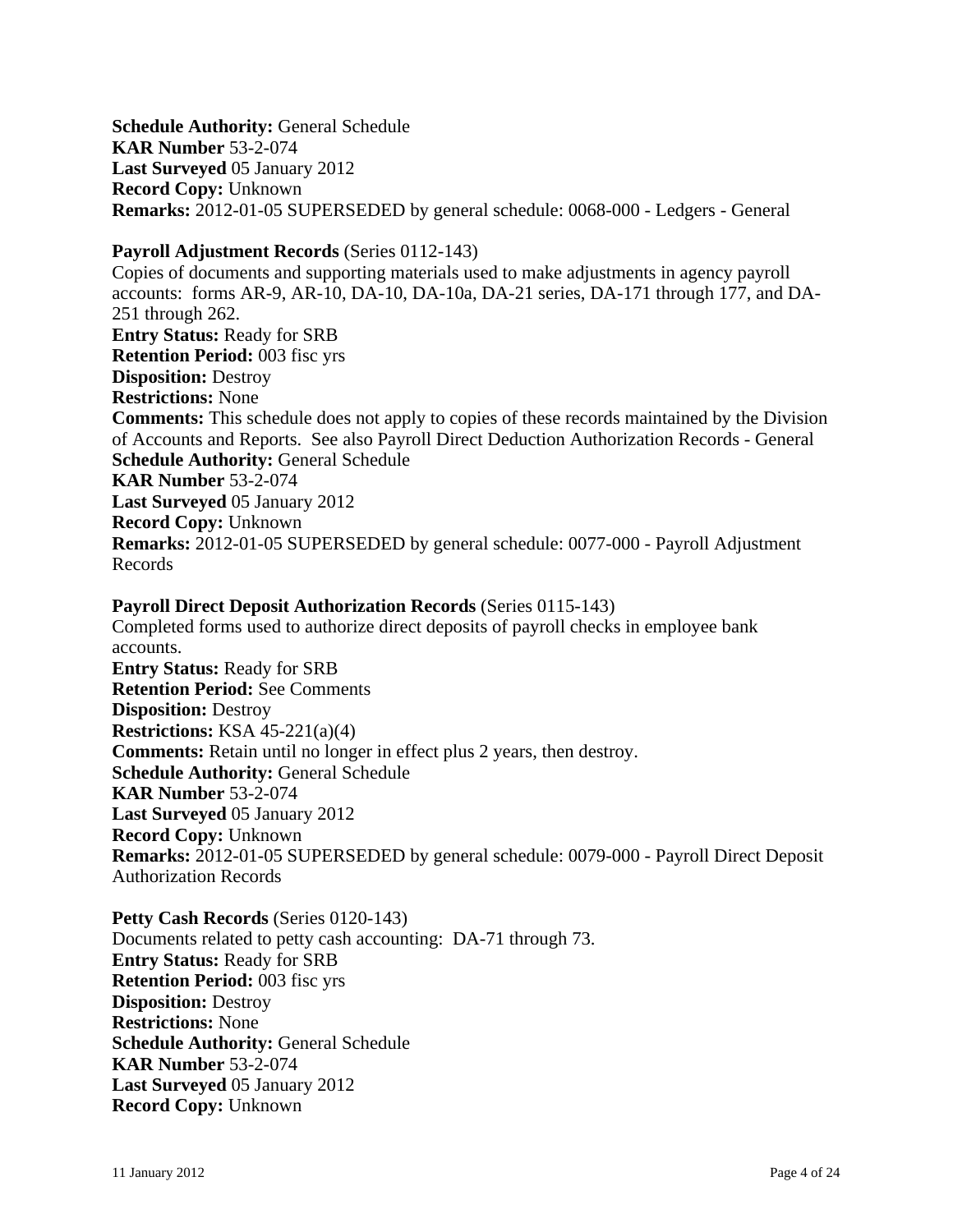**Remarks:** 2012-01-05 SUPERSEDED by general schedule: 0081-000 - Petty Cash Records

### **Postal Records** (Series 0125-143)

Records concerning the use of the U. S. Postal Service and express companies: mailing logs, postage purchase reports, registered mail receipts, express company receipts, mailing permits, etc.

**Entry Status:** Ready for SRB **Retention Period:** 003 fisc yrs **Disposition:** Destroy **Restrictions:** None **Schedule Authority:** General Schedule **KAR Number** 53-2-074 **Last Surveyed** 05 January 2012 **Record Copy:** Unknown **Remarks:** 2012-01-05 SUPERSEDED by general schedule: 0085-000 - Postal Records

### **Property Disposition Records - Non-Expendable** (Series 0128-143)

Copies of DA forms 110 and supporting documents used to remove capital equipment from the agency inventory. **Entry Status:** Ready for SRB **Retention Period:** 003 fisc yrs **Disposition:** Destroy **Restrictions:** None **Schedule Authority:** General Schedule **KAR Number** 53-2-074 **Last Surveyed** 05 January 2012 **Record Copy:** Unknown **Remarks:** 2012-01-05 SUPERSEDED by general schedule: 0090-000 - Property Disposition Records - Non-Expendable

#### **Purchase Requests - Internal** (Series 0132-143)

Documents used by subordinate organizations to request purchases of goods and services through the agency central purchasing office. **Entry Status:** Ready for SRB **Retention Period:** 003 fisc yrs **Disposition:** Destroy **Restrictions:** None **Schedule Authority:** General Schedule **KAR Number** 53-2-074 **Last Surveyed** 05 January 2012 **Record Copy:** Unknown **Remarks:** 2012-01-05 SUPERSEDED by general schedule: 0092-000 - Purchase Orders-Internal

#### **Purchasing Records** (Series 0135-143)

Documents related to the purchase of goods and services: correspondence, vouchers, invoices, ledger books and cards, invoices, vouchers, etc. **Entry Status:** Ready for SRB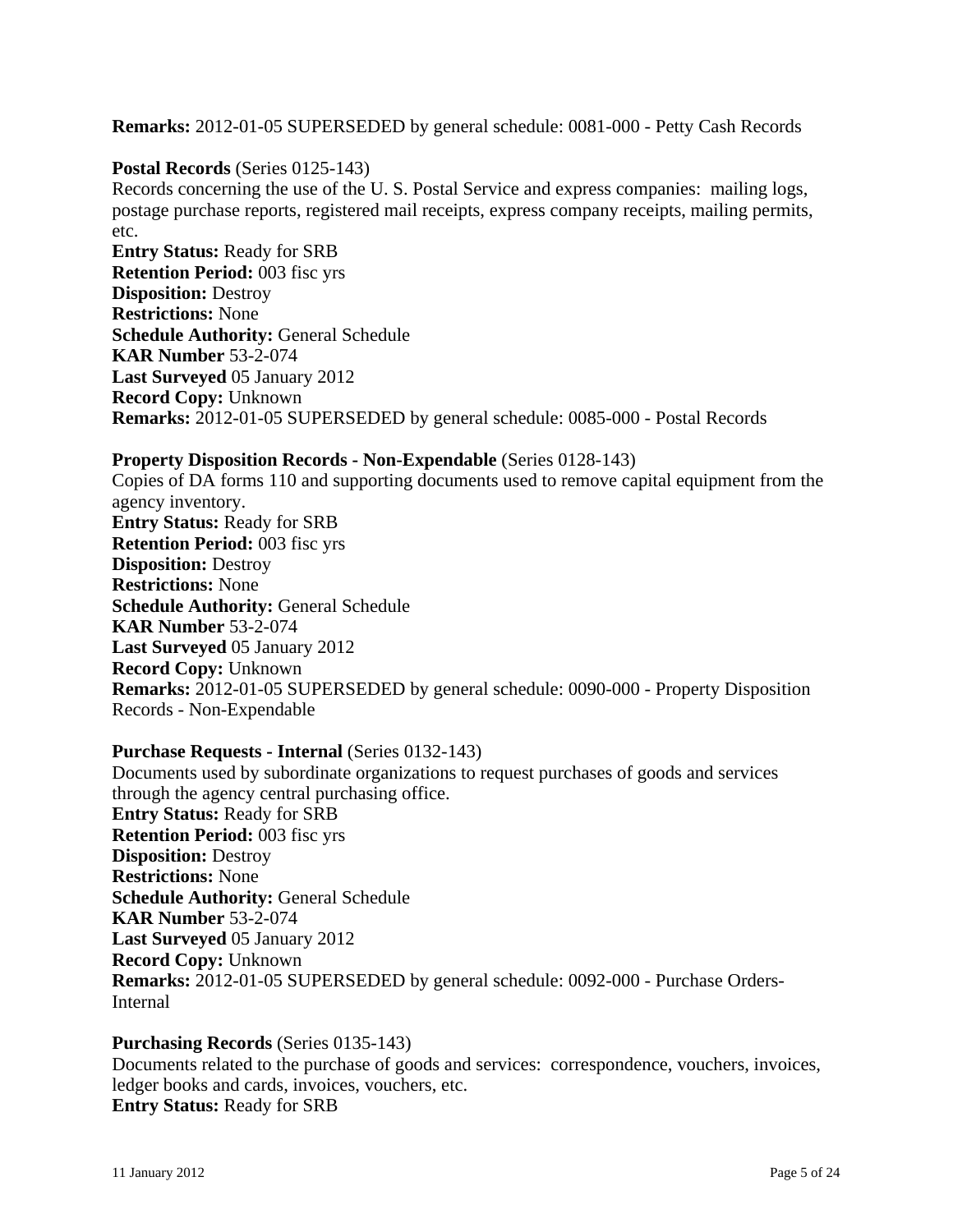**Retention Period:** 003 fisc yrs **Disposition:** Destroy **Restrictions:** None **Schedule Authority:** General Schedule **KAR Number** 53-2-074 **Last Surveyed** 05 January 2012 **Record Copy:** Unknown **Remarks:** 2012-01-05 SUPERSEDED by general schedule: 0093-000 - Purchasing Records

#### **Statements of Lost Warrants** (Series 0149-143)

Copies of DA form 6 used to request re-issues of lost warrants. **Entry Status:** Ready for SRB **Retention Period:** currt fisc yr **Disposition:** Destroy **Restrictions:** None **Schedule Authority:** General Schedule **KAR Number** 53-2-074 **Last Surveyed** 05 January 2012 **Record Copy:** Unknown **Remarks:** 2012-01-05 SUPERSEDED by general schedule: 0107-000 - Statement of Lost **Warrants** 

#### **Telephone Billing Records** (Series 0153-143)

Copies of computer billings and supporting documents concerning the use of a telecommunications service provider. **Entry Status:** Ready for SRB **Retention Period:** 003 fisc yrs **Disposition:** Destroy **Restrictions:** None **Schedule Authority:** General Schedule **KAR Number** 53-2-074 **Last Surveyed** 05 January 2012 **Record Copy:** Unknown **Remarks:** 2012-01-05 SUPERSEDED by general schedule: 0116-000 - Telephone Billing Records

**Vendor Files** (Series 0157-143) Records concerning purchases from specific vendors: invoices, correspondence, vouchers, ledger books and cards, etc. **Entry Status:** Ready for SRB **Retention Period:** 003 fisc yrs **Disposition:** Destroy **Restrictions:** None **Comments:** Retain for 5 fiscal years if record is subject to KSA 75-3704(e). See also Vouchers - Purchase Purchasing Records, Bid Records, Contracts, and Accounts Payable Records. **Schedule Authority:** General Schedule **KAR Number** 53-2-074 **Last Surveyed** 05 January 2012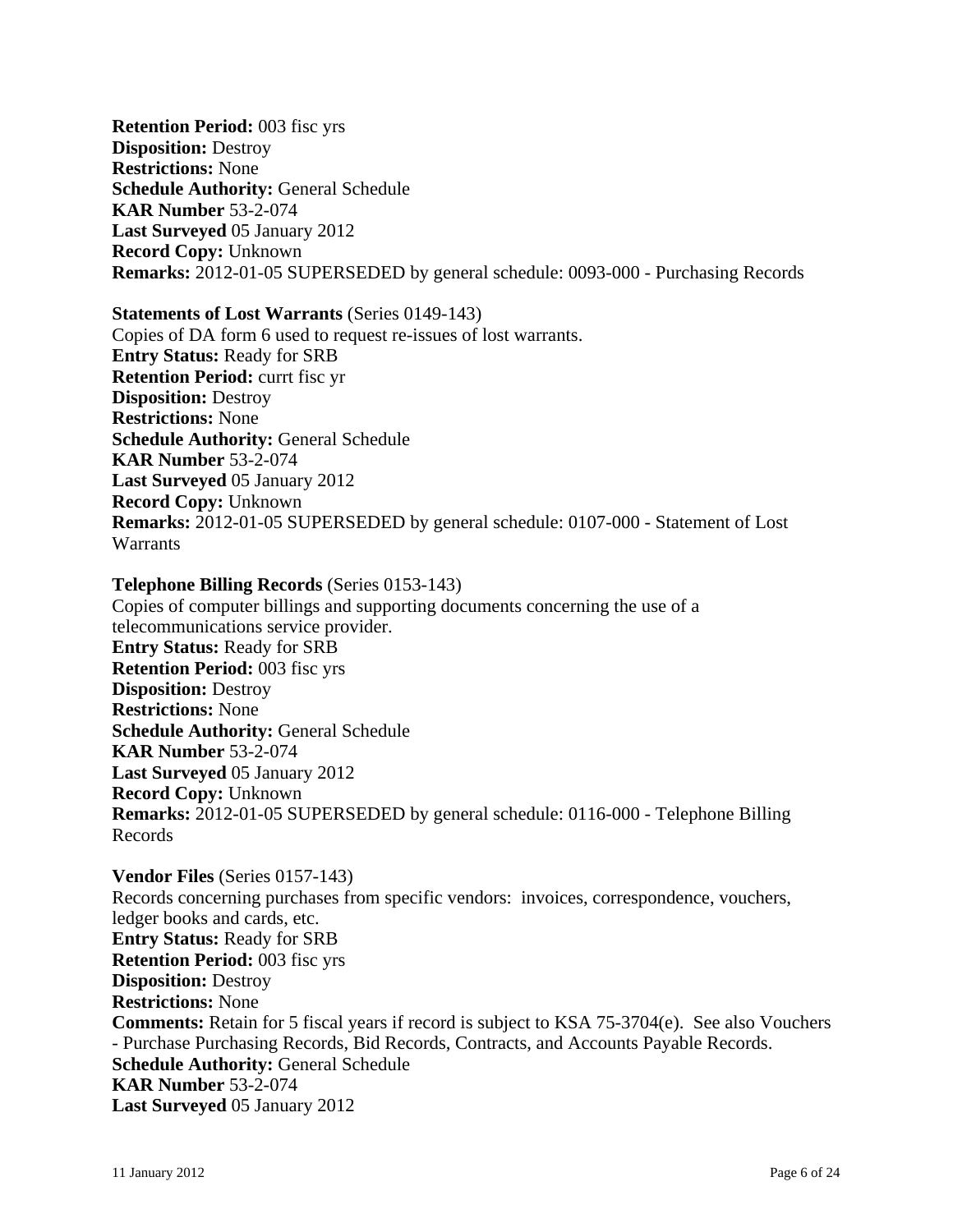**Record Copy:** Unknown **Remarks:** 2012-01-05 SUPERSEDED by general schedule: 0121-000 - Vendor Files

**Vouchers - Journal** (Series 0161-143) DA forms 35 series used to adjust financial account balances. **Entry Status:** Ready for SRB **Retention Period:** 003 fisc yrs **Disposition:** Destroy **Restrictions:** None **Schedule Authority:** General Schedule **KAR Number** 53-2-074 **Last Surveyed** 05 January 2012 **Record Copy:** Unknown **Remarks:** 2012-01-05 SUPERSEDED by general schedule: 0124-000 - Vouchers-Journal

**Vouchers - Receipts** (Series 0162-143) Copies of documents used to transfer funds received by agencies from individuals and organizations into their particular accounts: forms DA-3 series. **Entry Status:** Ready for SRB **Retention Period:** 003 fisc yrs **Disposition:** Destroy **Restrictions:** None **Schedule Authority:** General Schedule **KAR Number** 53-2-074 **Last Surveyed** 05 January 2012 **Record Copy:** Unknown **Remarks:** 2012-01-05 SUPERSEDED by general schedule: 0126-000 - Vouchers-Receipts

**Vouchers - Travel** (Series 0163-143) Copies of documents used to certify the validity of claims for the reimbursement of travel expenses: DA forms 121, 122, and 123. **Entry Status:** Ready for SRB **Retention Period:** 003 fisc yrs **Disposition:** Destroy **Restrictions:** None **Comments:** Includes all variations of forms, eg., DA-121E and 121R, etc. **Schedule Authority:** General Schedule **KAR Number** 53-2-074 **Last Surveyed** 05 January 2012 **Record Copy:** Unknown **Remarks:** 2012-01-05 SUPERSEDED by general schedule: 0127-000 - Vouchers-Travel

## **Commissioners, Offices of**

**Schedules - Office Activities** (Series 0145-143) Internal forms, appointment books, paper and electronic calendars used to schedule employees, office activities, vehicles, meeting rooms, etc.). **Entry Status:** Ready for SRB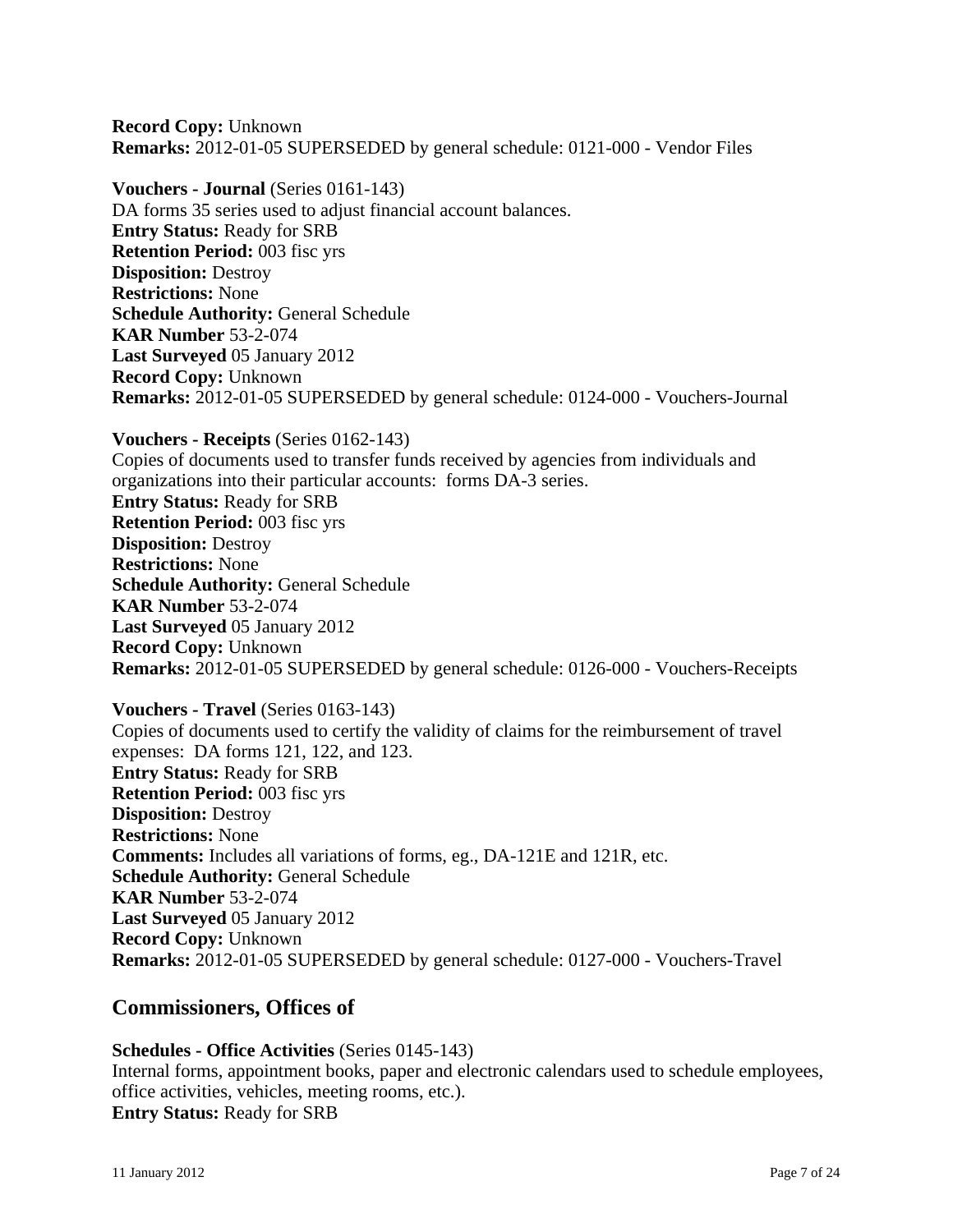**Retention Period:** See Comments **Disposition:** Destroy **Restrictions:** None **Comments:** Retain until no longer useful, then destroy. **Schedule Authority:** General Schedule **KAR Number** 53-2-074 **Last Surveyed** 05 January 2012 **Record Copy:** Unknown **Remarks:** 2012-01-05 SUPERSEDED by general schedule: 0099-000 - Schedules-Office Activities

#### **Speeches and Writings** (Series 0147-143)

Notes, drafts, and final versions of agency related speeches, articles, talks, and other formal public communications published or given at meetings and conferences. **Entry Status:** Ready for SRB **Retention Period:** See Comments **Disposition:** Archives **Restrictions:** None **Comments:** Retain until no longer useful, then transfer to the archives, for purging. **Schedule Authority:** General Schedule **KAR Number** 53-2-074 **Last Surveyed** 05 January 2012 **Record Copy:** Unknown **Remarks:** 2012-01-05 SUPERSEDED by general schedule: 0103-000 - Speeches and Writings

**Telecommunications Logs** (Series 0152-143) Registers recording incoming and outgoing telephone calls and fax transmissions. **Entry Status:** Ready for SRB **Retention Period:** 6 months **Disposition:** Destroy **Restrictions:** None **Schedule Authority:** General Schedule **KAR Number** 53-2-074 **Last Surveyed** 05 January 2012 **Record Copy:** Unknown **Remarks:** 2012-01-05 SUPERSEDED by general schedule: 0114-000 - Telecommunication's log

**Visitors Logs** (Series 0159-143) Registers or logs used to record names of employees, outside contractors, service personnel, and other visitors admitted to agency facilities. **Entry Status:** Ready for SRB **Retention Period:** See Comments **Disposition:** See Comments **Restrictions:** None **Comments:** Retain until no longer useful, then contact the archives for appraisal. If not accepted by the archives, then destroy. **Schedule Authority:** Agency Schedule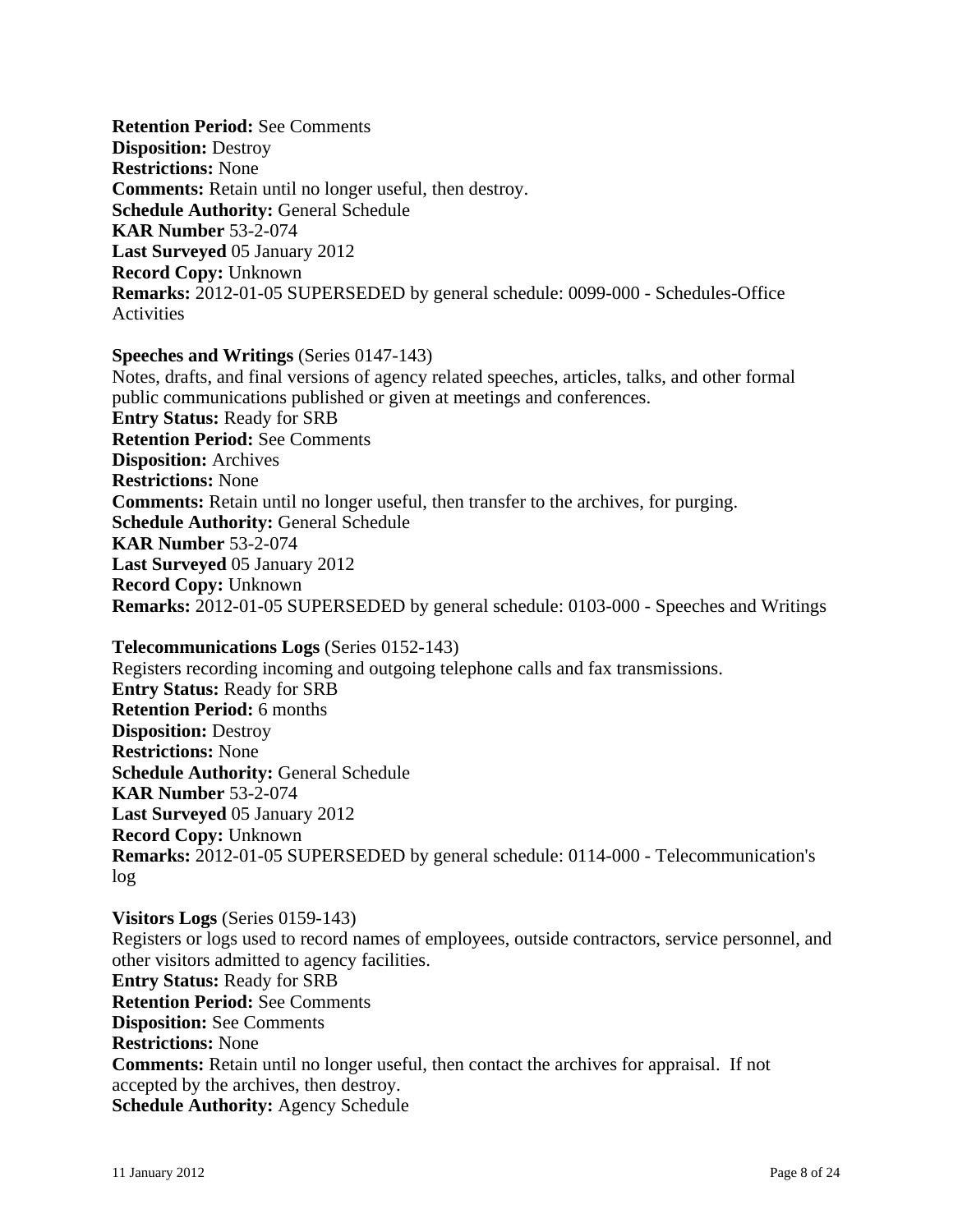**KAR Number** 53-2-074 **Last Surveyed** 05 January 2012 **Record Copy:** Unknown **Remarks:** 2012-01-05 SUPERSEDED by general schedule: 0122-000 - Visitor Logs

# **Computer Services**

#### **Correspondence - Policy Related** (Series 0040-143)

Incoming and outgoing letters and memoranda that state or form the basis for policy, set precedent, or record important events in the operational and organization history of the agency. **Entry Status:** Ready for SRB **Retention Period:** 005 cldr yrs **Disposition:** Archives **Restrictions:** None **Comments:** Retain in office 5 calendar years, then transfer to the archives for purging. **Schedule Authority:** General Schedule **KAR Number** 53-2-070 **Last Surveyed** 05 January 2012 **Record Copy:** Unknown **Remarks:** 2012-01-05 SUPERSEDED by general schedule: 0027-000 - Correspondence-Policy Related

# **Energy Analysis**

**Correspondence - Policy Related** (Series 0042-143) Incoming and outgoing letters and memoranda that state or form the basis for policy, set precedent, or record important events in the operational and organizational history of the agency. **Entry Status:** Ready for SRB **Retention Period:** 005 cldr yrs **Disposition:** Archives **Restrictions:** None **Comments:** Retain in office 5 calendar years, then transfer to the archives for purging. **Schedule Authority:** General Schedule **KAR Number** 53-2-070 **Last Surveyed** 05 January 2012 **Record Copy:** Unknown **Remarks:** 2012-01-05 SUPERSEDED by general schedule: 0027-000 - Correspondence-Policy Related

#### **Employee Personnel Files - Office Copies** (Series 0064-143)

Copies of documents in agency's Employee Personnel Files associated with employment of specific personnel (applications, evaluations, etc.) maintained for convenience of reference. **Entry Status:** Ready for SRB **Retention Period:** See Comments **Disposition:** Destroy **Restrictions:** KSA 45-221(a)(4)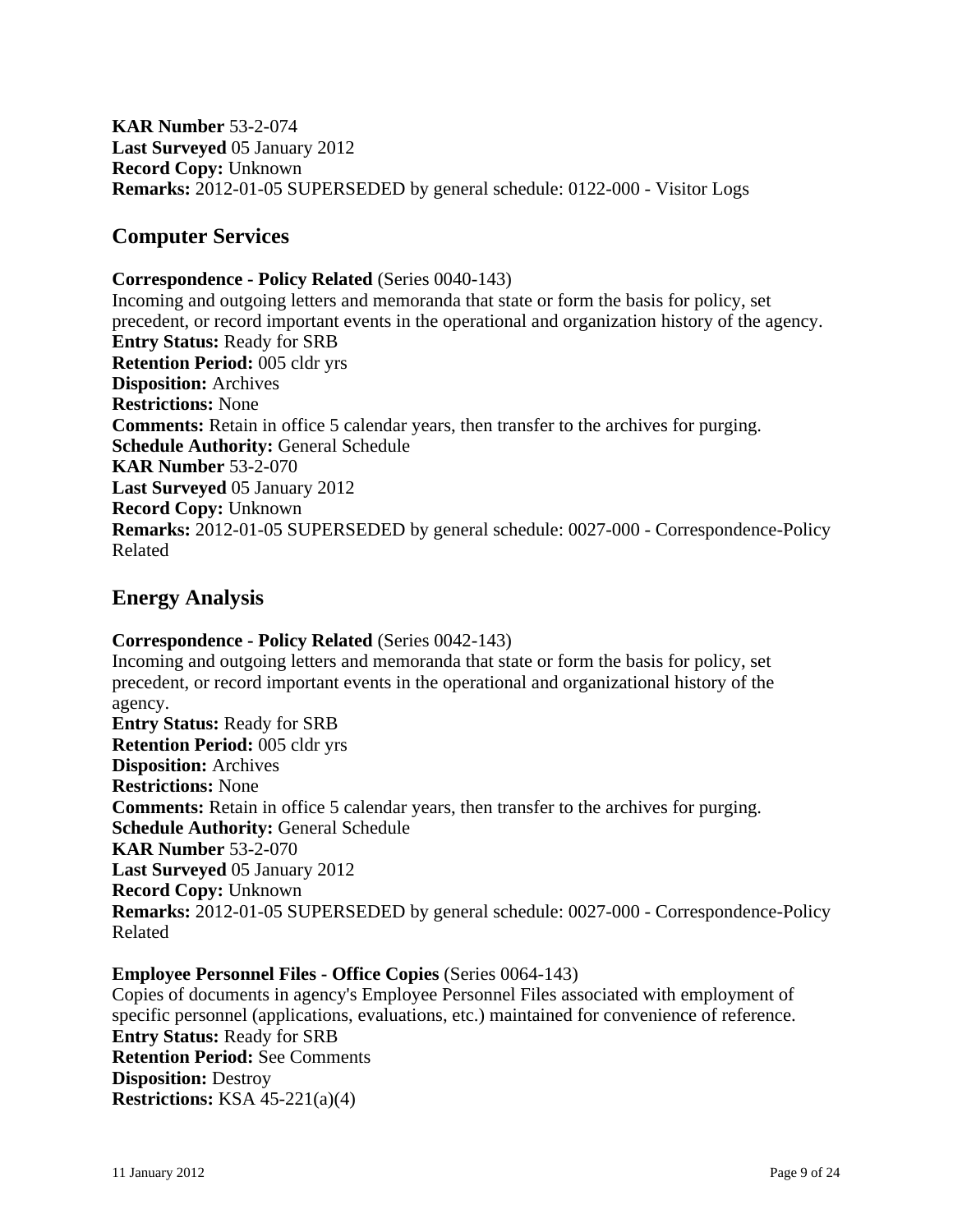**Comments:** Retain for length of employee's tenure plus 5 calendar years, then destroy. **Schedule Authority:** General Schedule **KAR Number** 53-2-070 **Last Surveyed** 05 January 2012 **Record Copy:** Unknown **Remarks:** 2012-01-05 SUPERSEDED by general schedule: 0037-000 - Employee Personnel Files- Office Copies

# **Energy Section**

**Architectural Plans, Drawings, Maps, and Specifications** (Series 0013-143) Records documenting physical plant of the agency. **Entry Status:** Ready for SRB **Retention Period:** See Comments **Disposition:** Archives **Restrictions:** KSA 45-221(a)(12) **Comments:** Retain until no longer useful, then transfer to archives for purging. **Schedule Authority:** General Schedule **KAR Number** 53-2-074 **Last Surveyed** 05 January 2012 **Record Copy:** Unknown **Remarks:** 2012-01-05 SUPERSEDED by general schedule: 0007-000 - Architectural Plans, Drawings, Maps and Specifications

**Audit Reports** (Series 0015-143) Results of audits conducted by Legislative Division of Post-Audit and other state and/or federal auditing agencies. **Entry Status:** Ready for SRB **Retention Period:** 005 fisc yrs **Disposition:** Archives **Restrictions:** None **Schedule Authority:** General Schedule **KAR Number** 53-2-074 **Last Surveyed** 05 January 2012 **Record Copy:** Paper **Remarks:** 2012-01-05 SUPERSEDED by general schedule: 0009-000 - Audit Reports

**Banking Records** (Series 0018-143) Bank statements, deposit books and slips, check registers, and canceled checks. **Entry Status:** Ready for SRB **Retention Period:** 003 fisc yrs **Disposition:** Destroy **Restrictions:** None **Schedule Authority:** General Schedule **KAR Number** 53-2-074 **Last Surveyed** 05 January 2012 **Record Copy:** Paper **Remarks:** 2012-01-05 SUPERSEDED by general schedule: 0012-000 - Banking Records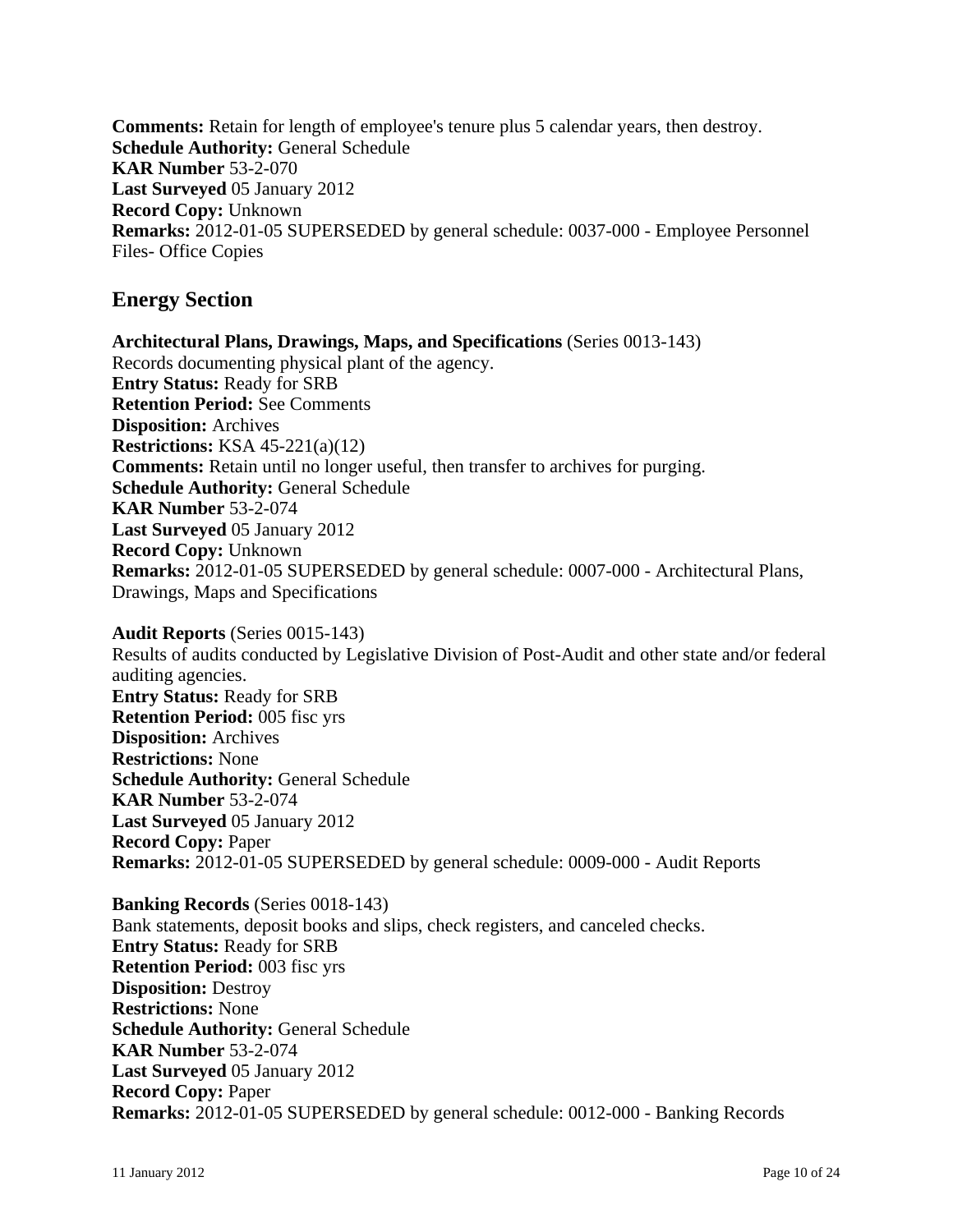# **Executive Director, Office of**

**Bid Records** (Series 0021-143) Documents related to requests for proposals, bids, quotations, or estimates. **Entry Status:** Ready for SRB **Retention Period:** 005 fisc yrs **Disposition:** Destroy **Restrictions:** None **Comments:** See also: Accounts Payable Records, Contracts, Purchasing Records, Vendor Files, Vouchers - Purchase. **Schedule Authority:** General Schedule **KAR Number** 53-2-074 **Last Surveyed** 05 January 2012 **Record Copy:** Unknown **Remarks:** 2012-01-05 SUPERSEDED by general schedule: 0014-000 - Bid Records

#### **Budget Preparation Files - Annual** (Series 0024-143)

Documents used in the preparation of annual agency budget: correspondence, draft budget requests, computer reports, notes, and other miscellaneous materials. **Entry Status:** Ready for SRB **Retention Period:** 005 fisc yrs **Disposition:** See Comments **Restrictions:** None **Comments:** Contact the archives for appraisal. If not accepted by the archives, destroy. **Schedule Authority:** General Schedule **KAR Number** 53-2-074 **Last Surveyed** 05 January 2012 **Record Copy:** Unknown **Remarks:** 2012-01-05 SUPERSEDED by general schedule: Budget Preparation Files-Annual

## **Budget Requests and Appeals - Annual** (Series 0026-143)

Copies of budgets submitted yearly to the state legislature for approval and subsequent appeals: DA forms 400 through 518 and associated supporting documents. **Entry Status:** Ready for SRB **Retention Period:** 005 fisc yrs **Disposition:** Archives **Restrictions:** None **Schedule Authority:** General Schedule **KAR Number** 53-2-074 **Last Surveyed** 05 January 2012 **Record Copy:** Unknown **Remarks:** 2012-01-05 SUPERSEDED by general schedule: 0017-000 - Budget Requests and Appeals-Annual

#### **Contracts** (Series 0038-143)

Legal agreements with individuals and organizations. Includes all associated documents, e.g.. DA-146 series.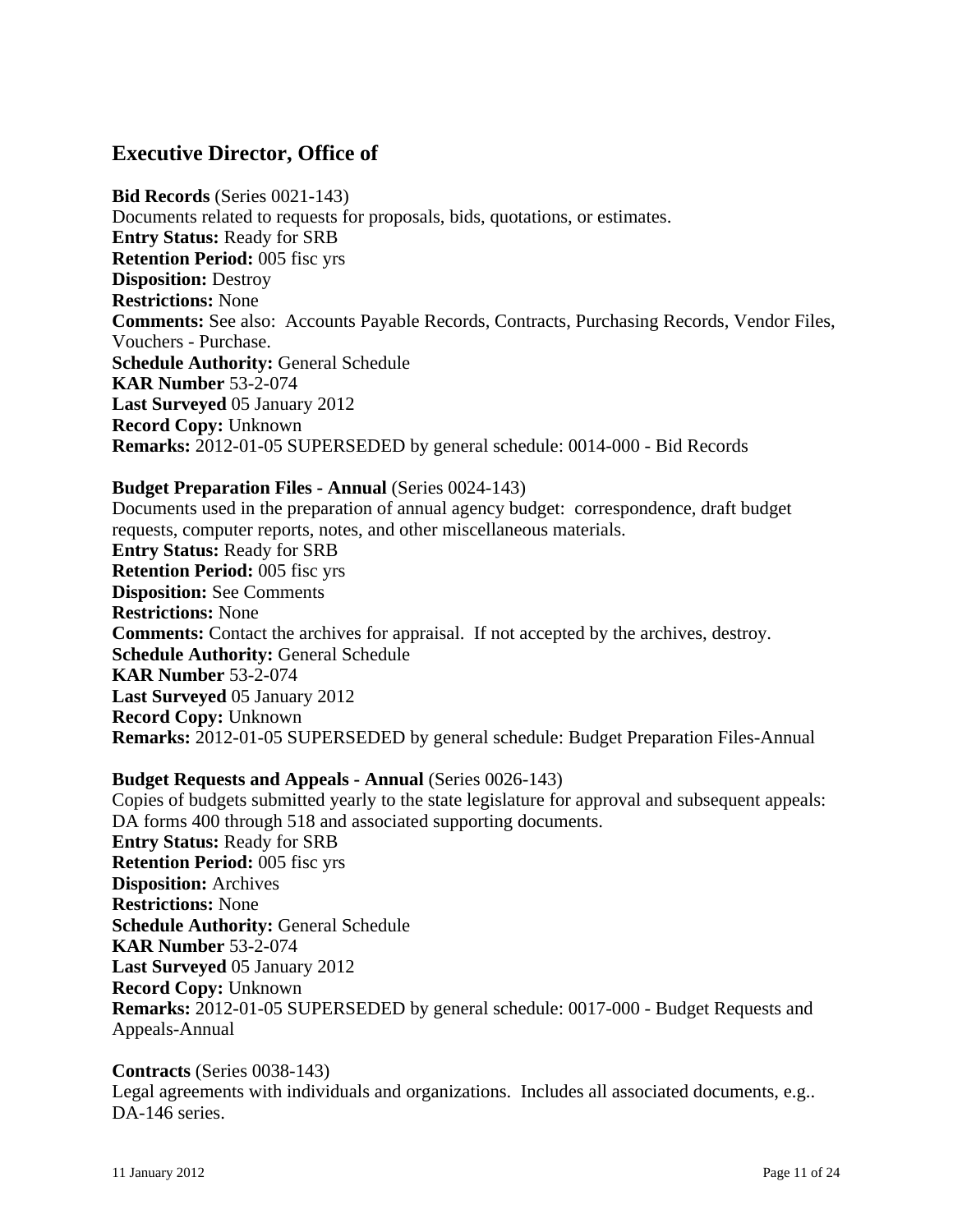**Entry Status:** Ready for SRB **Retention Period:** See Comments **Disposition:** Destroy **Restrictions:** None **Comments:** Retain until expiration of contract PLUS 5 calendar years, then destroy. See also: Purchasing Records, Vendor Files, Accounts Payable Records, Bid Records, and Vouchers and Requisitions. **Schedule Authority:** General Schedule **KAR Number** 53-2-074 **Last Surveyed** 05 January 2012 **Record Copy:** Unknown **Remarks:** 2012-01-05 SUPERSEDED by general schedule: 0026-000 - Contracts

# **Correspondence - Policy Related** (Series 0043-143)

Incoming and outgoing letters and memoranda that state or form the basis for policy, set precedent, or record important events in the operational and organizational history of the agency. **Entry Status:** Ready for SRB **Retention Period:** 005 cldr yrs **Disposition:** Archives **Restrictions:** None **Comments:** Retain in office 5 calendar years, then transfer to the archives for purging. **Schedule Authority:** General Schedule **KAR Number** 53-2-074 **Last Surveyed** 05 January 2012 **Record Copy:** Unknown **Remarks:** 2012-01-05 SUPERSEDED by general schedule: 0027-000 - Correspondence-Policy Related

## **Correspondence - Routine** (Series 0047-143)

Incoming and outgoing letters and memoranda which pertain only to routine matters handled in accordance with existing policy and procedures: requests for information, letters of transmittal, etc.

**Entry Status:** Ready for SRB **Retention Period:** See Comments **Disposition:** Destroy **Restrictions:** None **Comments:** Retain until no longer useful, then destroy. **Schedule Authority:** General Schedule **KAR Number** 53-2-074 **Last Surveyed** 05 January 2012 **Record Copy:** Unknown **Remarks:** 2012-01-05 SUPERSEDED by general schedule: 0028-000 - Correspondence-Routine

#### **Legislative Relations Files** (Series 0096-143)

Copies of bills and statutes, drafts of legislation, notes, correspondence, testimony, and other miscellaneous documents related to various legislative activities.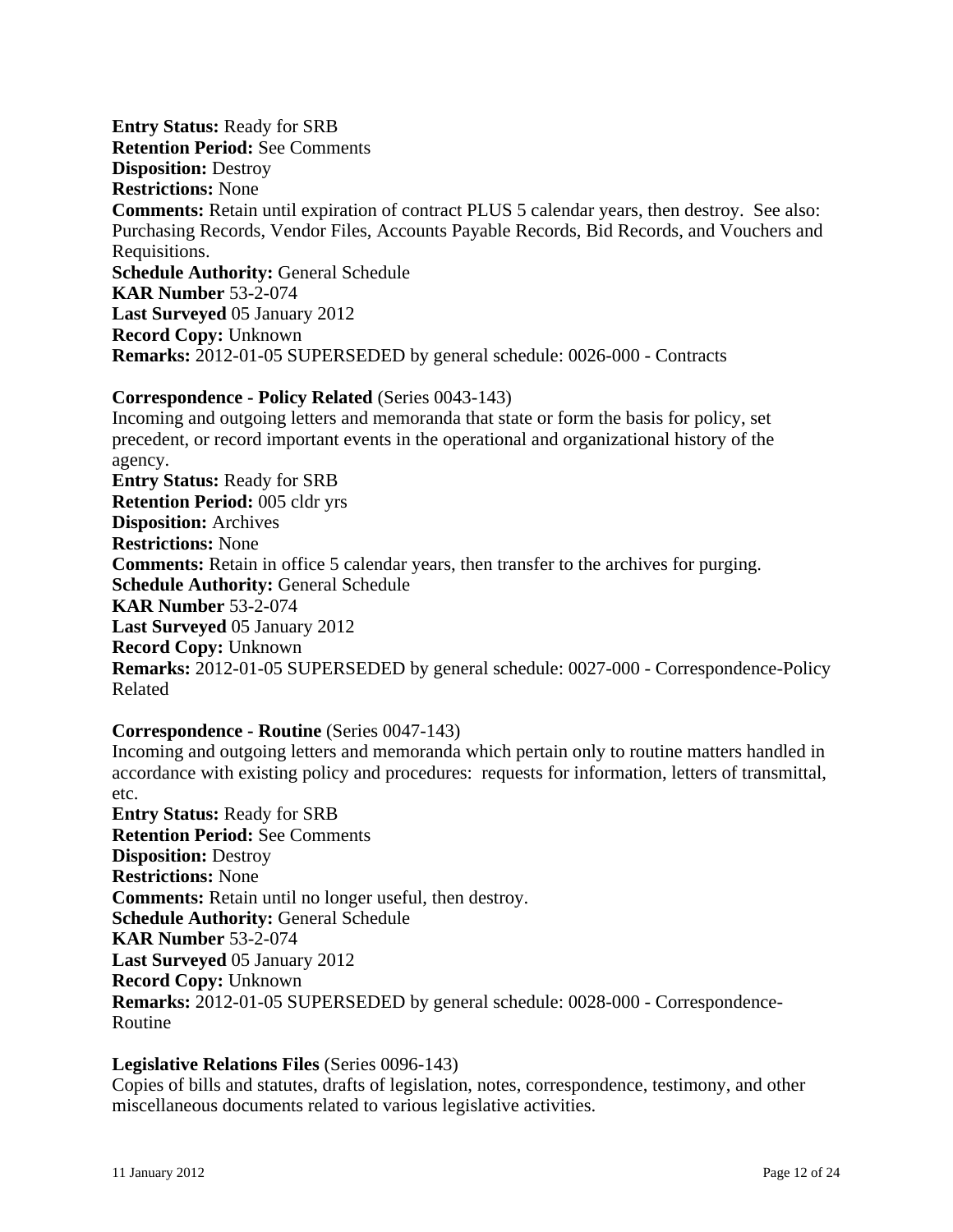**Entry Status:** Ready for SRB **Retention Period:** 005 cldr yrs **Disposition:** Archives **Restrictions:** None **Schedule Authority:** Agency Schedule **KAR Number** 53-2-072 **Last Surveyed** 05 January 2012 **Record Copy:** Unknown **Remarks:** 2012-01-05 SUPERSEDED by general schedule: 0069-000 - Legislative Relations Files

# **Personnel Section**

# **Correspondence - Policy Related** (Series 0041-143)

Incoming and outgoing letters and memoranda that state or form the basis for policy, set precedent, or record important events in the operational and organizational history of the agency. **Entry Status:** Ready for SRB **Retention Period:** 005 cldr yrs **Disposition:** Archives **Restrictions:** None **Comments:** Retain in office 5 calendar years, then transfer to the archives for purging. **Schedule Authority:** General Schedule **KAR Number** 53-2-074 **Last Surveyed** 05 January 2012 **Record Copy:** Unknown **Remarks:** 2012-01-05 SUPERSEDED by general schedule: 0027-000 - Correspondence-Policy Related

## **Correspondence - Routine** (Series 0048-143)

Incoming and outgoing letters and memoranda which pertain only to routine matters handled in accordance with existing policy and procedures: requests for information, letters of transmittal, etc. **Entry Status:** Ready for SRB

**Retention Period:** See Comments **Disposition:** Destroy **Restrictions:** None **Comments:** Retain until no longer useful, then destroy. **Schedule Authority:** General Schedule **KAR Number** 53-2-074 **Last Surveyed** 05 January 2012 **Record Copy:** Unknown **Remarks:** 2012-01-05 SUPERSEDED by general schedule: 0028-000 - Correspondence-Routine

**Employee Personnel Files** (Series 0063-143) Central file of official documents related to the employment of all staff members of the KCC. **Entry Status:** Ready for SRB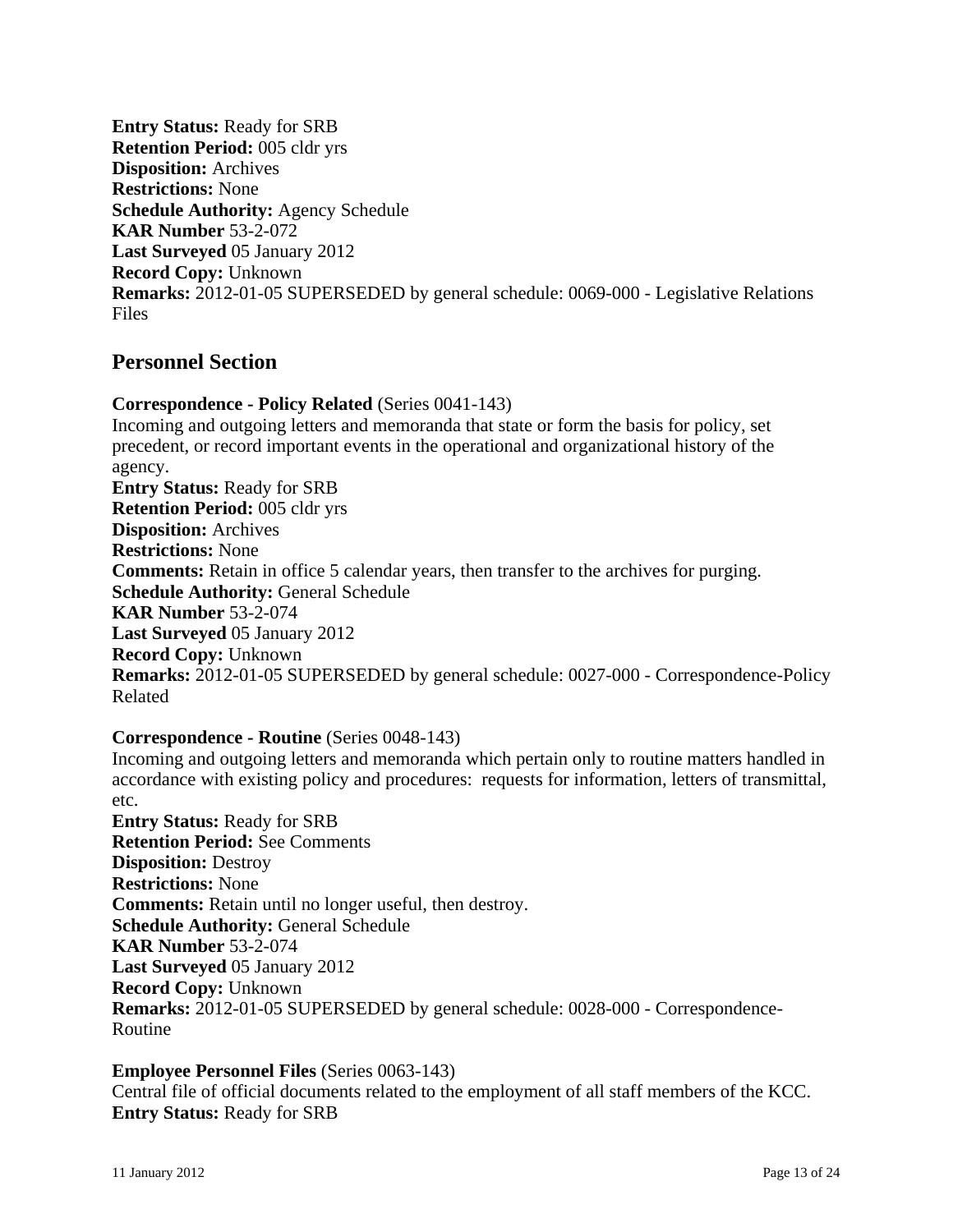**Retention Period:** See Comments **Disposition:** See Comments **Restrictions:** KSA 45-221(a)(4) **Comments:** Retain 3 years after termination of employment and disposition of any legal action related to employment, then discard, provided a service record for all employees of agency is retained permanently. **Schedule Authority:** Agency Schedule **KAR Number** 53-2-070 **Last Surveyed** 05 January 2012 **Record Copy:** Unknown **Remarks:** 2012-01-05 SUPERSEDED by general schedule: 0036-000 - Employee Personnel Files

**Employee Withholding Allowance Certificates** (Series 0068-143) Internal Revenue Service W-4 forms completed by employees to establish rate of tax to be withheld from paychecks. **Entry Status:** Ready for SRB **Retention Period:** See Comments **Disposition:** Destroy **Restrictions:** KSA 79-3234 **Comments:** Retain until no longer in effect, then destroy provided four years have passed since date tax was due or paid (whichever is later). **Schedule Authority:** Agency Schedule **KAR Number** 53-2-074 **Last Surveyed** 05 January 2012 **Record Copy:** Unknown **Remarks:** 2012-01-05 SUPERSEDED by general schedule: 0042-000 - Employee Withholding Allowance Certificates

## **Employment Applications - Not Hired** (Series 0069-143)

DA forms 203 and supplementary materials submitted by unsuccessful applicants for employment. **Entry Status:** Ready for SRB **Retention Period:** 003 cldr yrs **Disposition:** Destroy **Restrictions:** KSA 45-221(a)(4) **Schedule Authority:** General Schedule **KAR Number** 53-2-074 **Last Surveyed** 05 January 2012 **Record Copy:** Unknown **Remarks:** 2012-01-05 SUPERSEDED by general schedule: 0043-000 - Employment Application - Not Hired

#### **Payroll Adjustment Records** (Series 0113-143)

Copies of documents and supporting materials used to make adjustments in agency payroll accounts: forms AR-9, AR-10, DA-10, DA-10a, DA-21 series, DA-171 through 177, DA-251 through 262. **Entry Status:** Ready for SRB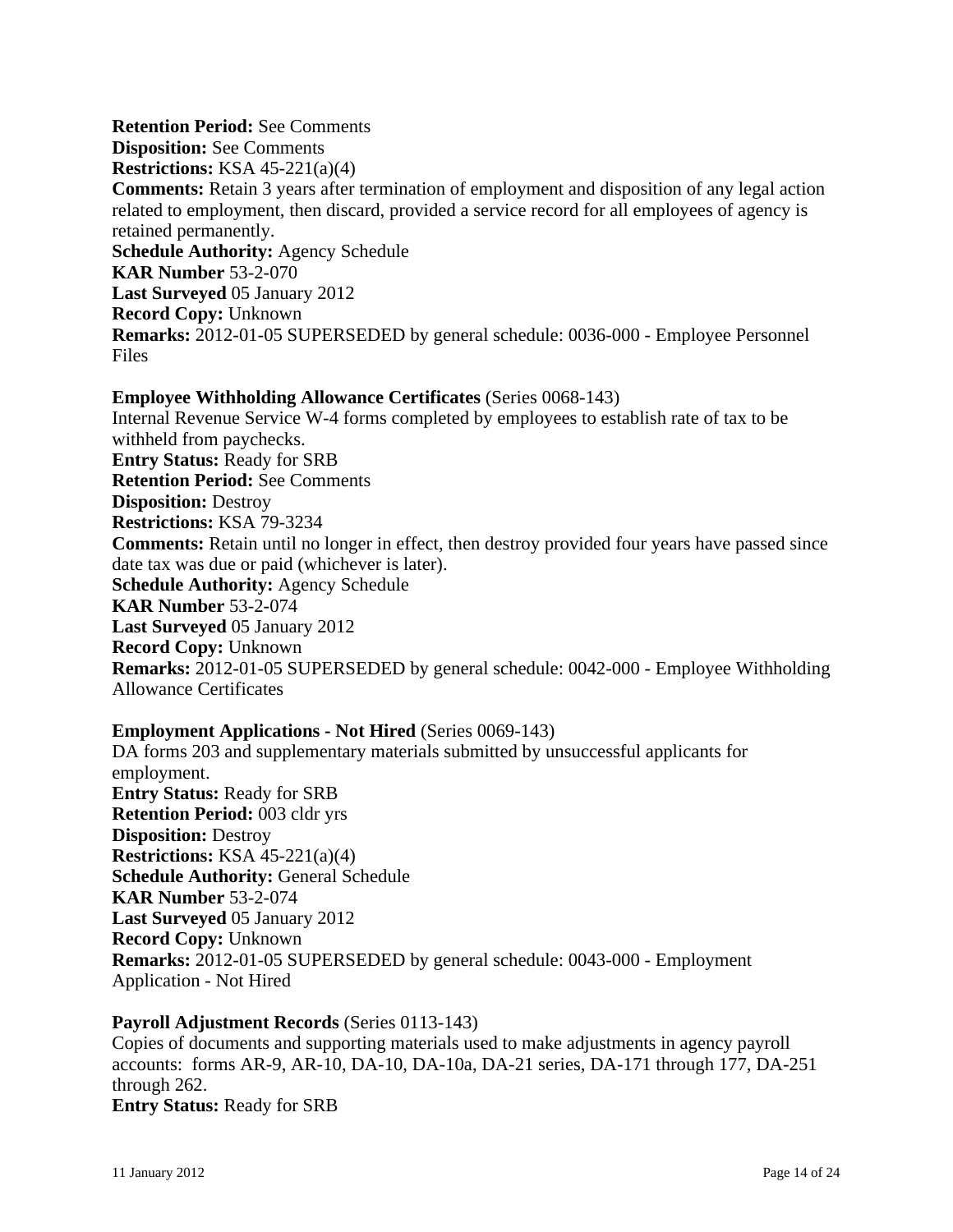**Retention Period:** 003 fisc yrs **Disposition:** Destroy **Restrictions:** None **Comments:** This schedule does not apply to copies of these records maintained by the Division of Accounts and Reports. See also Payroll Direct Deduction Authorization Records - General. **Schedule Authority:** General Schedule **KAR Number** 53-2-074 **Last Surveyed** 05 January 2012 **Record Copy:** Unknown **Remarks:** 2012-01-05 SUPERSEDED by general schedule: 0077-000 - Payroll Adjustment Records

#### **Payroll Deduction Authorization Records - General** (Series 0114-143)

Documents used to authorize various deductions from an employee's pay: insurance enrollments, GHI enrollments, KPERS enrollments, KPERS Annual Account Statements, dues deduction forms, etc. **Entry Status:** Ready for SRB

**Retention Period:** See Comments **Disposition:** Destroy

**Restrictions:** KSA 45-221(a)(4)

**Comments:** Retain until superseded or no longer in effect plus 1 calendar year, then destroy. This schedule does not apply to W-4 forms or Payroll Direct Deposit Authorization Record - General.

**Schedule Authority:** General Schedule **KAR Number** 53-2-074 **Last Surveyed** 05 January 2012 **Record Copy:** Unknown **Remarks:** 2012-01-05 SUPERSEDED by general schedule: 0078-000 - Payroll Deduction Authorization Records - General

## **Payroll Direct Deposit Authorization Records** (Series 0116-143)

Completed forms used to authorize direct deposits of payroll checks in employee bank accounts. **Entry Status:** Ready for SRB **Retention Period:** See Comments **Disposition:** Destroy **Restrictions:** KSA 45-221(a)(4) **Comments:** Retain until no longer in effect plus 2 years, then destroy. **Schedule Authority:** General Schedule **KAR Number** 53-2-074 **Last Surveyed** 05 January 2012 **Record Copy:** Unknown **Remarks:** 2012-01-05 SUPERSEDED by general schedule: 0079-000 - Payroll Direct Deposit Authorization Records

## **Policy Statements** (Series 0123-143)

Original copies of formal explanations of agency policies and procedures issued in collective manual or individual statement formats.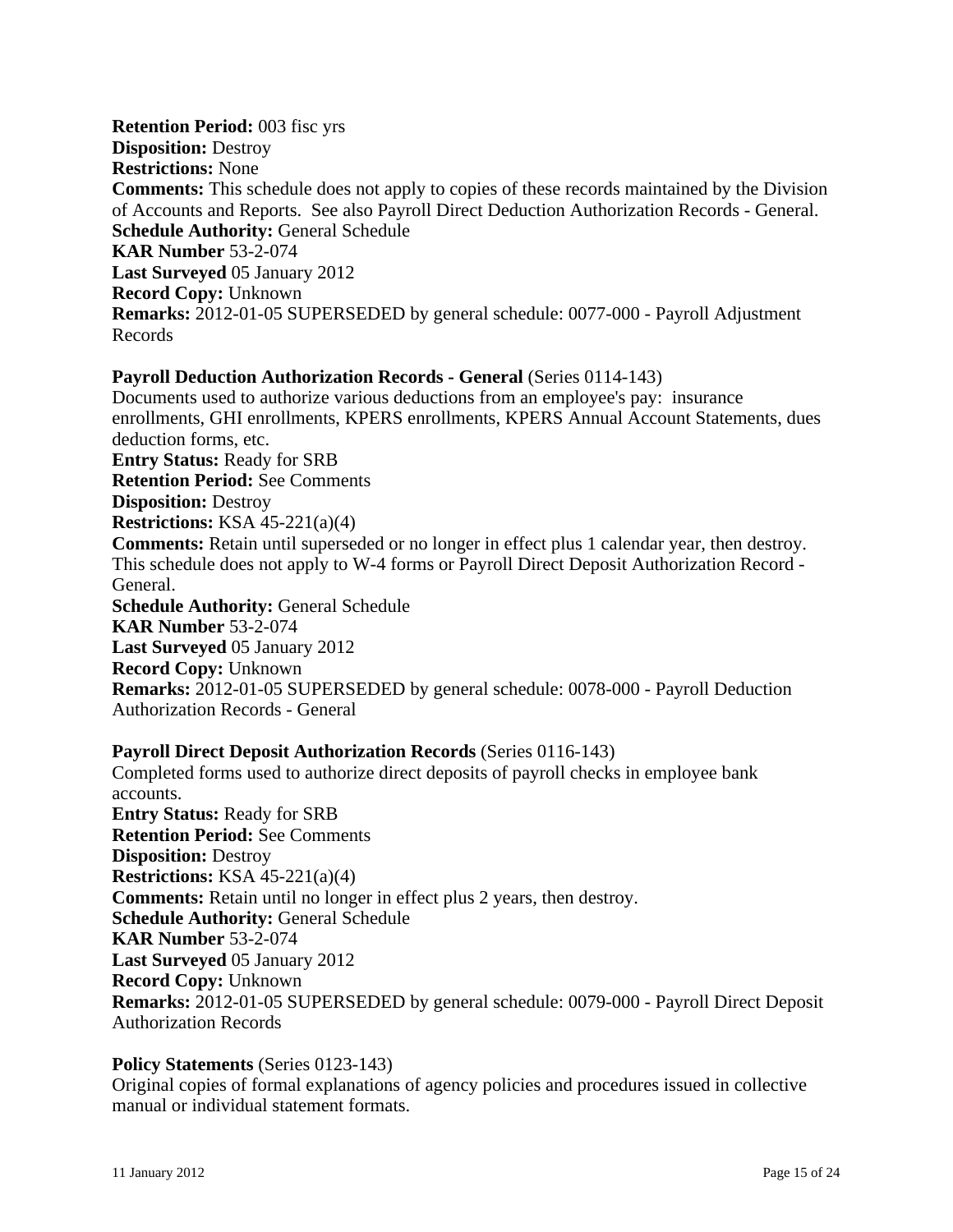**Entry Status:** Ready for SRB **Retention Period:** See Comments **Disposition:** Archives **Restrictions:** None **Comments:** Retain until superseded or no longer in effect, then transfer to archives. **Schedule Authority:** General Schedule **KAR Number** 53-2-074 **Last Surveyed** 05 January 2012 **Record Copy:** Unknown **Remarks:** 2012-01-05 SUPERSEDED by general schedule: 0084-000 - Policy Statements

**Timesheets** (Series 0154-143) Record of hours worked and leave taken by employees of the KCC. **Entry Status:** Ready for SRB **Retention Period:** 005 fisc yrs **Disposition:** Destroy **Restrictions:** KSA 45-221(a)(4) **Schedule Authority:** General Schedule **KAR Number** 53-2-070 **Last Surveyed** 05 January 2012 **Record Copy:** Unknown **Remarks:** 2012-01-05 SUPERSEDED by general schedule: 0039-000 - Timesheets

# **Support Services**

**Bid Records** (Series 0022-143) Documents related to requests for proposals, bids, quotations, or estimates. **Entry Status:** Ready for SRB **Retention Period:** 005 fisc yrs **Disposition:** Destroy **Restrictions:** None **Comments:** See also: Accounts Payable Records, Contracts, Purchasing Records, Vouchers and requisitions, and Vendor Files. **Schedule Authority:** General Schedule **KAR Number** 53-2-074 **Last Surveyed** 05 January 2012 **Record Copy:** Unknown **Remarks:** 2012-01-05 SUPERSEDED by general schedule: 0014-000 - Bid Records

# **Building and Grounds Maintenance Records** (Series 0027-143) Documents associated with repairs and other maintenance to physical plant of agency - does not include Word Orders and Logs (q.v.). **Entry Status:** Ready for SRB **Retention Period:** See Comments **Disposition:** Destroy **Restrictions:** None **Comments:** Retain a minimum of 3 years or until warranties are expired, then destroy. **Schedule Authority:** General Schedule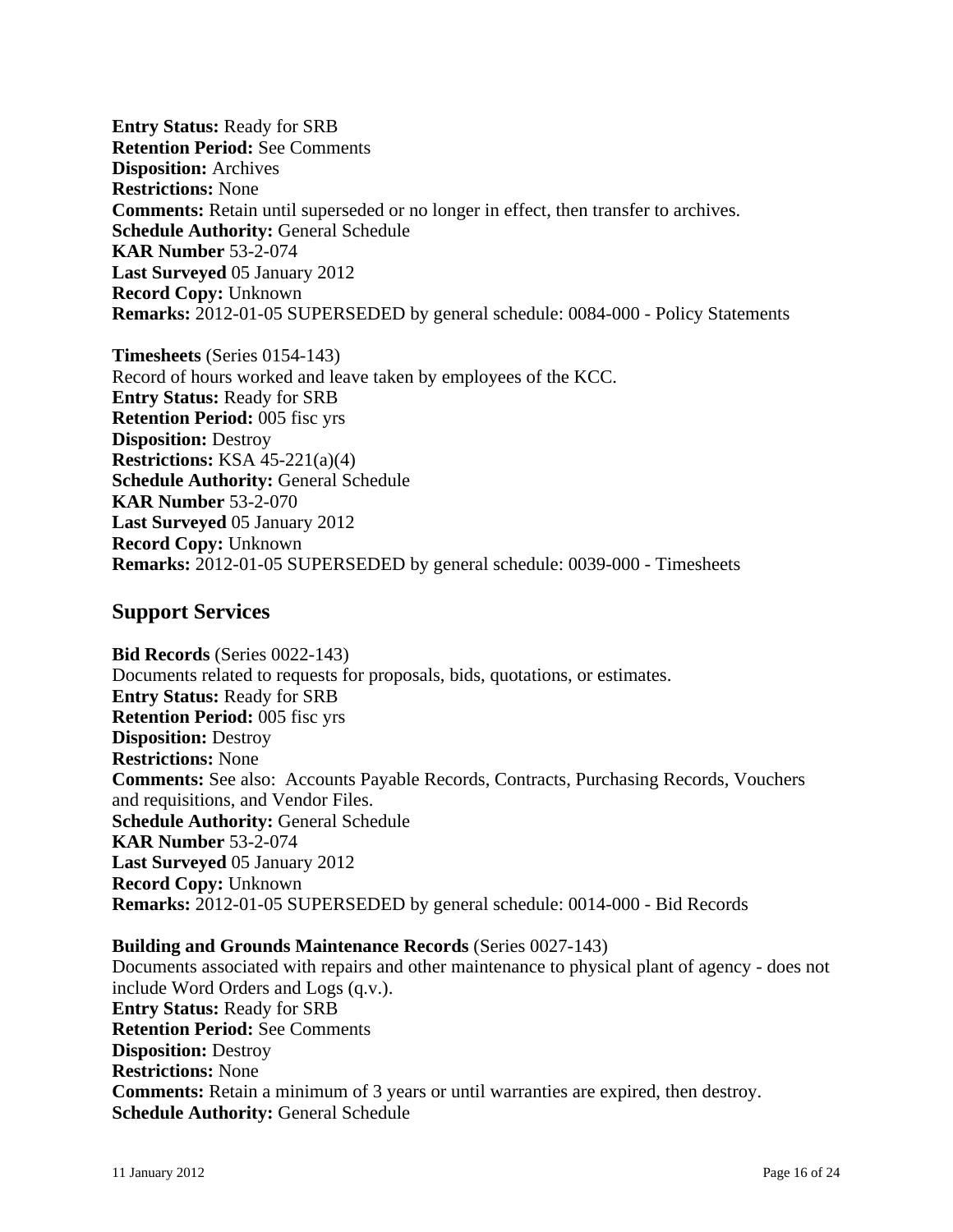**KAR Number** 53-2-074 **Last Surveyed** 05 January 2012 **Record Copy:** Unknown **Remarks:** 2012-01-05 SUPERSEDED by general schedule: Building and Grounds Maintenance Records

**Contracts** (Series 0039-143) Legal agreements with individuals and organizations. Includes all associated documents, e.g.. DA 146 series. **Entry Status:** Ready for SRB **Retention Period:** See Comments **Disposition:** Destroy **Restrictions:** None **Comments:** Retain until expiration of contract PLUS 5 calendar years, then destroy. See also: Accounts Payable Records, Bid Records, Purchasing Records, Vendor Files, and Vouchers & Requisitions. **Schedule Authority:** General Schedule **KAR Number** 53-2-074 **Last Surveyed** 05 January 2012 **Record Copy:** Unknown **Remarks:** 2012-01-05 SUPERSEDED by general schedule: 0026-000 - Contracts

## **Correspondence - Policy Related** (Series 0044-143)

Incoming and outgoing letters and memoranda that state or form the basis for policy, set precedent, or record important events in the operational and organizational history of the agency. **Entry Status:** Ready for SRB **Retention Period:** 005 cldr yrs **Disposition:** Archives **Restrictions:** None **Comments:** Retain in office 5 calendar years, then transfer to the archives for purging. **Schedule Authority:** General Schedule **KAR Number** 53-2-074 **Last Surveyed** 05 January 2012 **Record Copy:** Unknown **Remarks:** 2012-01-05 SUPERSEDED by general schedule: 0027-000 - Correspondence-Policy

Related

#### **Equipment Maintenance and Ownership Records** (Series 0071-143)

Documents related to the legal ownership and maintenance of agency equipment: legal titles, warranties, maintenance logs, etc. **Entry Status:** Ready for SRB **Retention Period:** See Comments **Disposition:** Destroy **Restrictions:** None **Comments:** Retain for the life of the equipment, then transfer to the new owner of the equipment or destroy as appropriate. See also Equipment Operation Records and Vehicle Ownership and Maintenance Records.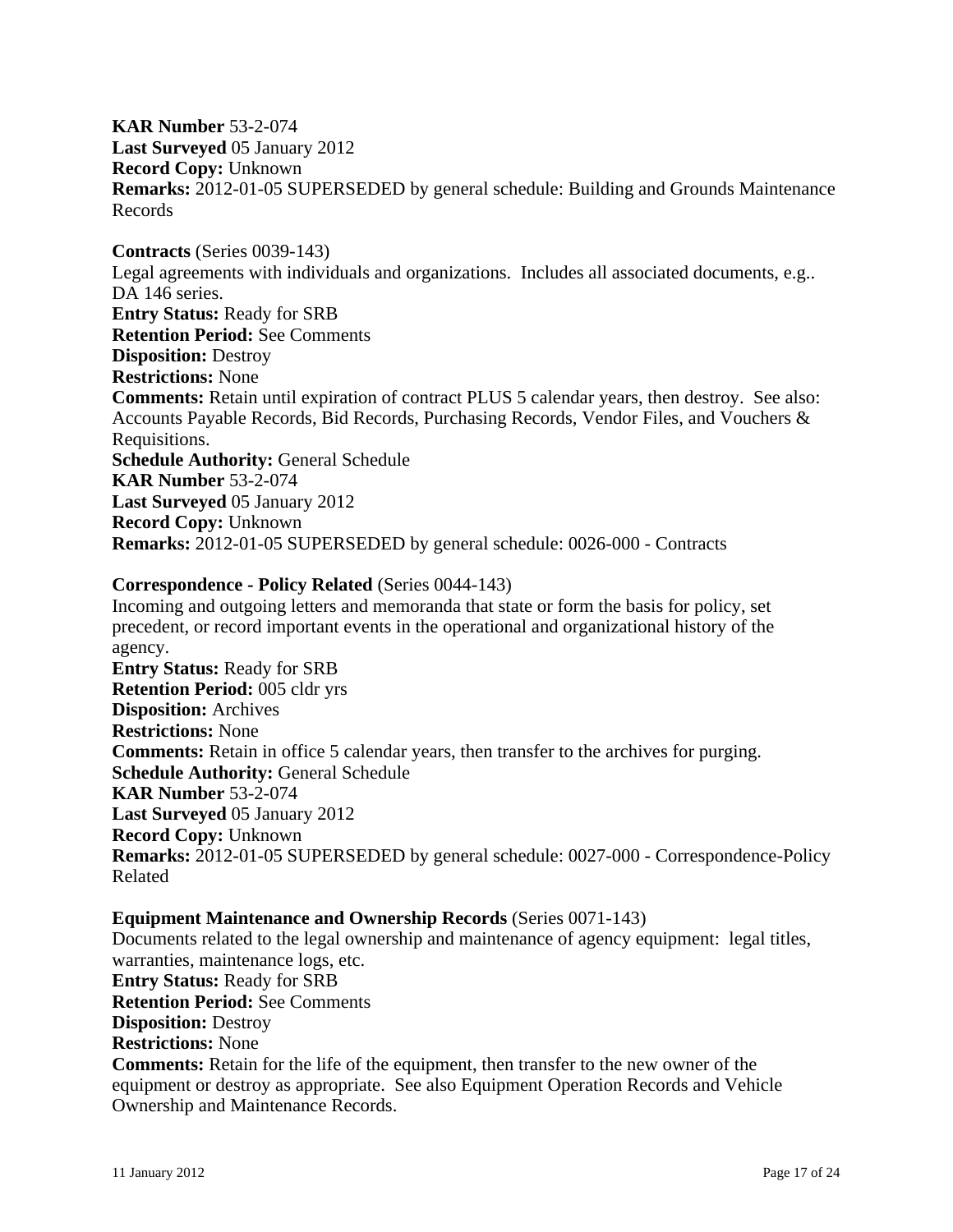**Schedule Authority:** Agency Schedule **KAR Number** 53-2-074 **Last Surveyed** 05 January 2012 **Record Copy:** Unknown **Remarks:** 2012-01-05 SUPERSEDED by general schedule: 0047-000 - Equipment Maintenance and Ownership Records

### **Equipment Operation Records** (Series 0072-143)

Documents related to the use of agency equipment (e.g.. Photocopy logs, check-out forms, use request forms, etc.) including photocopiers, typewriters, computers, calculators, adding machines, etc. **Entry Status:** Ready for SRB **Retention Period:** 003 fisc yrs **Disposition:** Destroy **Restrictions:** None **Comments:** See also Equipment Ownership and Maintenance Records. **Schedule Authority:** General Schedule **KAR Number** 53-2-074 **Last Surveyed** 05 January 2012 **Record Copy:** Unknown **Remarks:** 2012-01-05 SUPERSEDED by general schedule: 0048-000 - Equipment Operation Records

#### **Inventory Records - Expendable Property** (Series 0087-143)

Records of receipts, disbursements, and balances of office supplies and other expendable inventory materials. **Entry Status:** Ready for SRB **Retention Period:** 003 fisc yrs **Disposition:** Destroy **Restrictions:** None **Schedule Authority:** General Schedule **KAR Number** 53-2-074 **Last Surveyed** 05 January 2012 **Record Copy:** Unknown **Remarks:** 2012-01-05 SUPERSEDED by general schedule: 0060-000 - Inventory Records-Expandable Property

**Photographic and Video Materials** (Series 0121-143) Photo-prints, negatives, slides, films, and videotapes. **Entry Status:** Ready for SRB **Retention Period:** See Comments **Disposition:** See Comments **Restrictions:** None **Comments:** Retain until no longer useful, then contact Historical Society - Archives Dept. for appraisal. If not accepted for transfer to archives, then destroy. **Schedule Authority:** General Schedule **KAR Number** 53-2-074 **Last Surveyed** 05 January 2012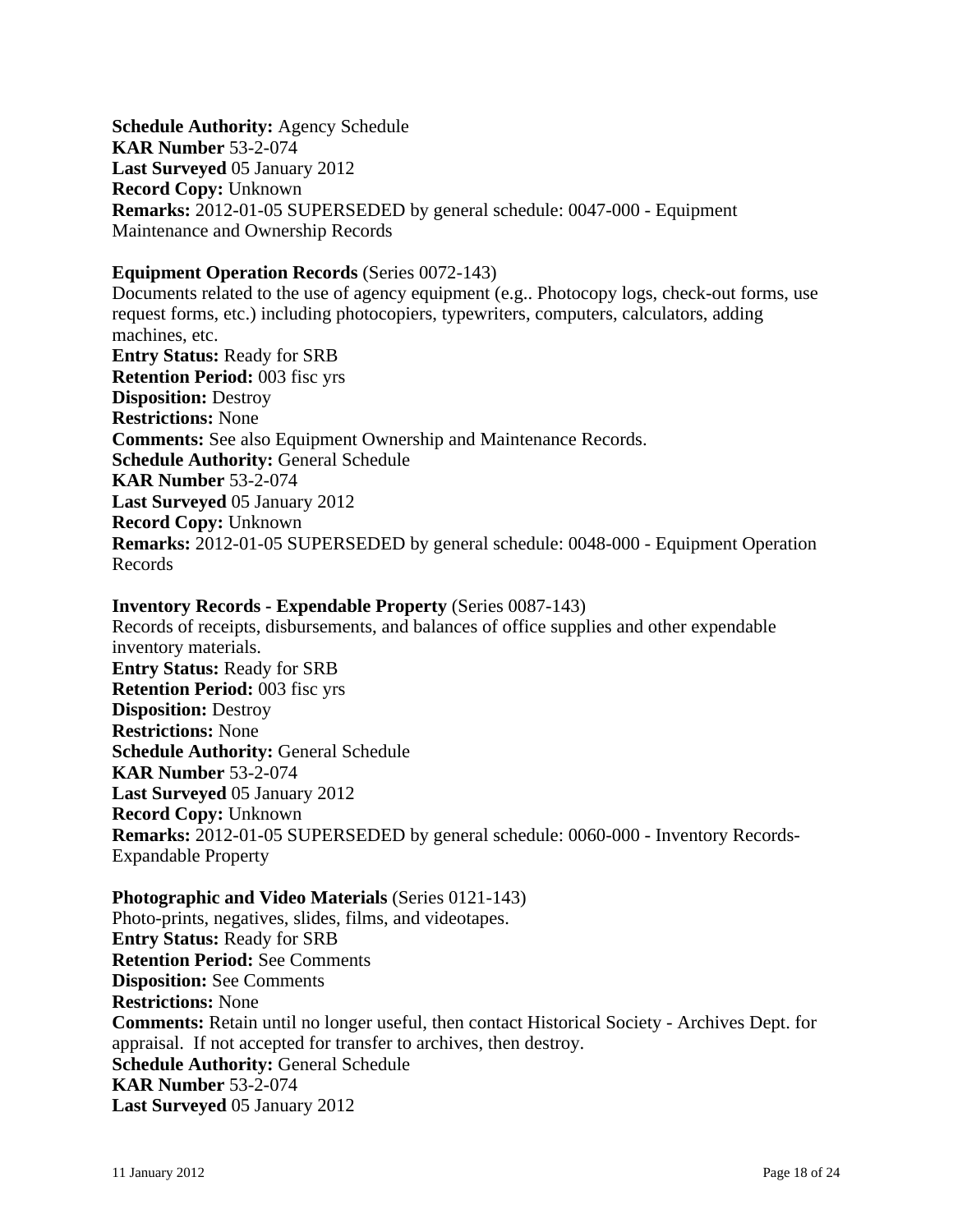**Record Copy:** Unknown **Remarks:** 2012-01-05 SUPERSEDED by general schedule: 0083-000 - Photographic & Video **Materials** 

**Postal Records** (Series 0126-143)

Records concerning the use of the U. S. Postal Service and express companies: mailing logs, postage purchase reports, registered mail receipts, express company receipts, mailing permits, etc.

**Entry Status:** Ready for SRB **Retention Period:** 003 fisc yrs **Disposition:** Destroy **Restrictions:** None **Schedule Authority:** General Schedule **KAR Number** 53-2-074 **Last Surveyed** 05 January 2012 **Record Copy:** Unknown **Remarks:** 2012-01-05 SUPERSEDED by general schedule: 0085-000 - Postal records

#### **Procedures Manuals** (Series 0419-143)

Original copies of agency procedures issued in a collective manual. **Entry Status:** Ready for SRB **Retention Period:** See Comments **Disposition:** See Comments **Restrictions:** None **Comments:** Retain until superseded or no longer in effect, then transfer 1 copy to the archives, destroy the remainder. **Schedule Authority:** General Schedule **KAR Number** 53-2-074 **Last Surveyed** 05 January 2012 **Record Copy:** Unknown **Remarks:** 2012-01-05 SUPERSEDED by general schedule: 0087-000 - Procedures Manual

# **Property Disposition Records - Non-Expendable** (Series 0129-143)

Copies of DA forms 110 and supporting documents used to remove capital equipment from the agency inventory. **Entry Status:** Ready for SRB **Retention Period:** 003 fisc yrs **Disposition:** Destroy **Restrictions:** None **Schedule Authority:** General Schedule **KAR Number** 53-2-074 **Last Surveyed** 05 January 2012 **Record Copy:** Unknown **Remarks:** 2012-01-05 SUPERSEDED by general schedule: 0090-000 - Property Disposition Records - Non-Expandable

# **Schedules - Office Activities** (Series 0146-143)

Internal forms, appointment books, paper and electronic calendars used to schedule employees,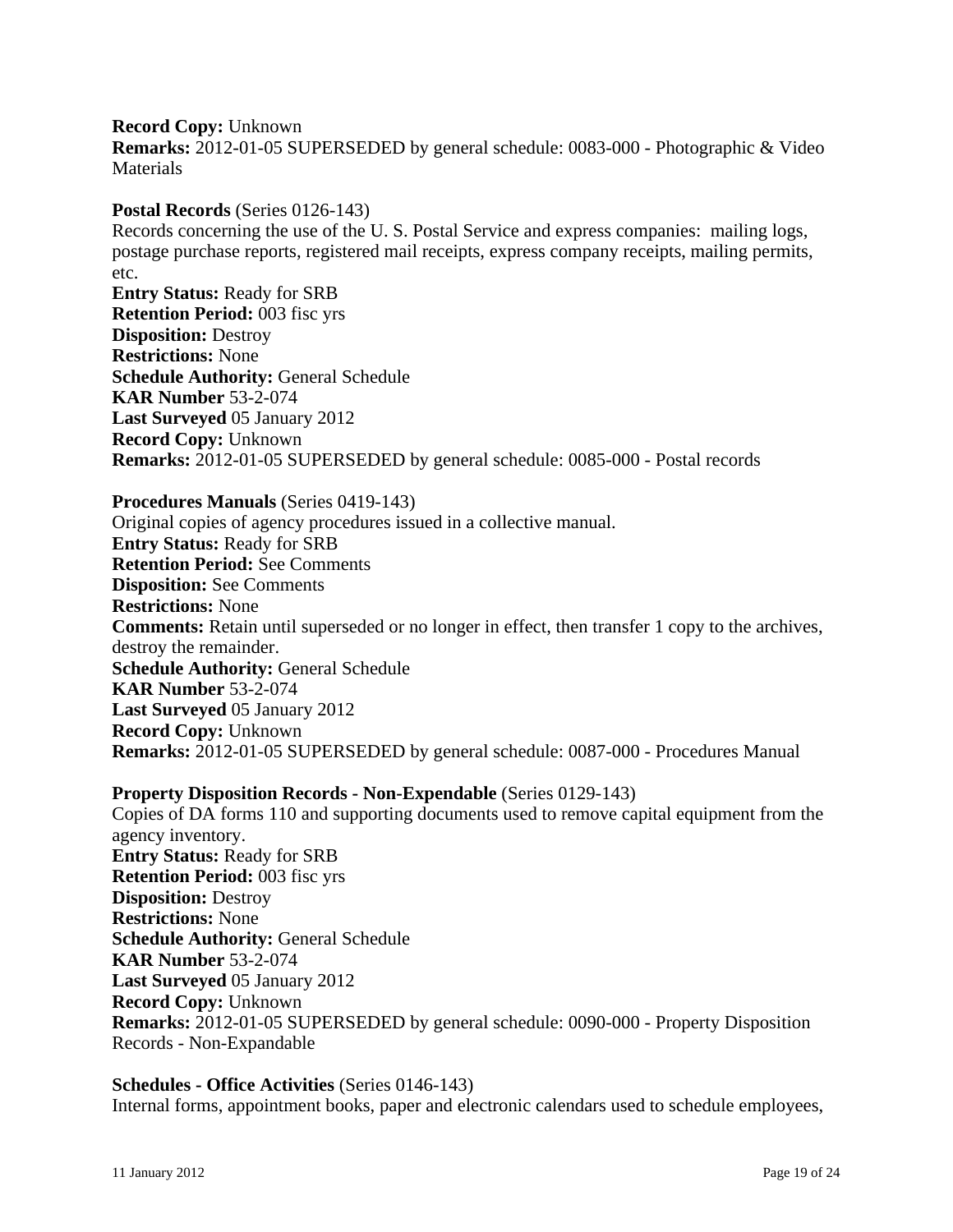office activities, vehicles, meeting rooms, etc.). **Entry Status:** Ready for SRB **Retention Period:** See Comments **Disposition:** Destroy **Restrictions:** None **Comments:** Retain until no longer useful, then destroy. **Schedule Authority:** General Schedule **KAR Number** 53-2-074 **Last Surveyed** 05 January 2012 **Record Copy:** Unknown **Remarks:** 2012-01-05 SUPERSEDED by general schedule: 0099-000 - Schedules-Office **Activities** 

**Vendor Files** (Series 0158-143) Records concerning purchases from specific vendors: invoices, correspondence, vouchers, ledger books & cards, etc. **Entry Status:** Ready for SRB **Retention Period:** 003 fisc yrs **Disposition:** Destroy **Restrictions:** None **Comments:** Retain for 5 fiscal years if record is subject to KSA 75-3704(e). See also Vouchers - Purchase, Purchasing Records, Bid Records, Contracts, and Accounts Payable Records **Schedule Authority:** General Schedule **KAR Number** 53-2-074 **Last Surveyed** 05 January 2012 **Record Copy:** Unknown **Remarks:** 2012-01-05 SUPERSEDED by general schedule: 0121-000 - Vendor files

**Work Orders and Logs** (Series 0166-143) Internal documents used to request and record requests for the performance of maintenance or other services. **Entry Status:** Ready for SRB **Retention Period:** 003 fisc yrs **Disposition:** Destroy **Restrictions:** None **Schedule Authority:** General Schedule **KAR Number** 53-2-074 **Last Surveyed** 05 January 2012 **Record Copy:** Unknown **Remarks:** 2012-01-05 SUPERSEDED by general schedule: 0130-000-Work Orders and Logs

# **143-015 State Corporation Commission Legal Division**

**Correspondence - Policy Related** (Series 0170-143) Incoming and outgoing letters and memoranda that state or form the basis for policy, set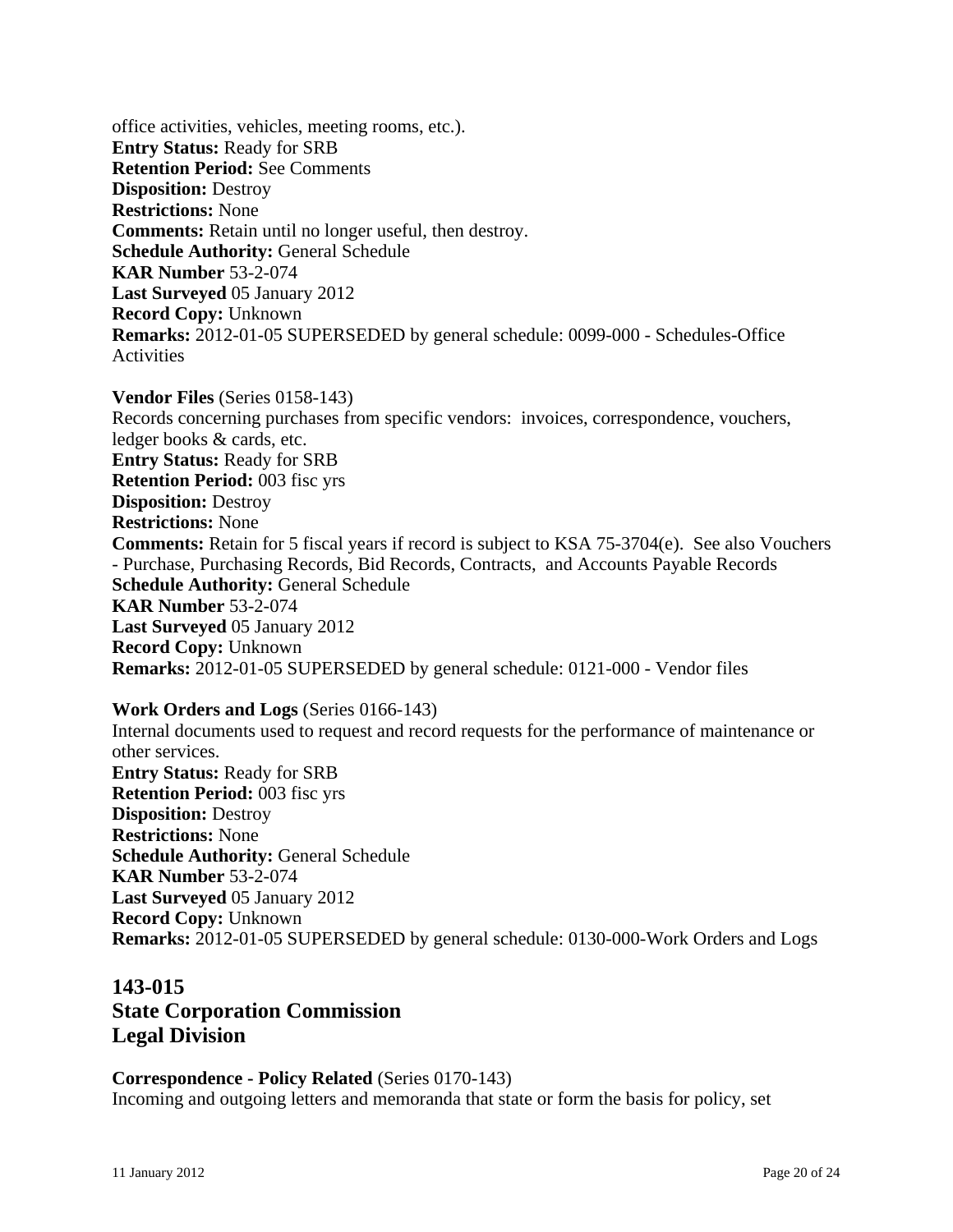precedent, or record important events in the operational and organizational history of the agency. **Entry Status:** Ready for SRB **Retention Period:** 005 cldr yrs **Disposition:** Archives **Restrictions:** None **Comments:** Retain in office 5 calendar years, then transfer to the archives for purging. **Schedule Authority:** General Schedule **KAR Number** 53-2-070 **Last Surveyed** 05 January 2012 **Record Copy:** Unknown **Remarks:** 2012-01-05 SUPERSEDED by general schedule: 0027-000-Correspondence-Policy Related

# **143-020 State Corporation Commission Utilities Division**

## **Correspondence - Policy Related** (Series 0198-143)

Incoming and outgoing letters and memoranda that state or form the basis for policy, set precedent, or record important events in the operational and organizational history of the agency. **Entry Status:** Ready for SRB **Retention Period:** 005 cldr yrs **Disposition:** Archives **Restrictions:** None **Comments:** Retain in office 5 calendar years, then transfer to the archives for purging. **Schedule Authority:** General Schedule **KAR Number** 53-2-070 **Last Surveyed** 05 January 2012 **Record Copy:** Unknown **Remarks:** 2012-01-05 SUPERSEDED by general schedule: 0027-000 - Correspondence-Policy Related

**Telecommunications Logs** (Series 0213-143) Registers recording incoming and outgoing telephone calls and fax transmissions. **Entry Status:** Ready for SRB **Retention Period:** 6 months **Disposition:** Destroy **Restrictions:** None **Schedule Authority:** General Schedule **KAR Number** 53-2-074 **Last Surveyed** 05 January 2012 **Record Copy:** Unknown **Remarks:** 2012-01-05 SUPERSEDED by general schedule: 0114-000 - Telecommunication logs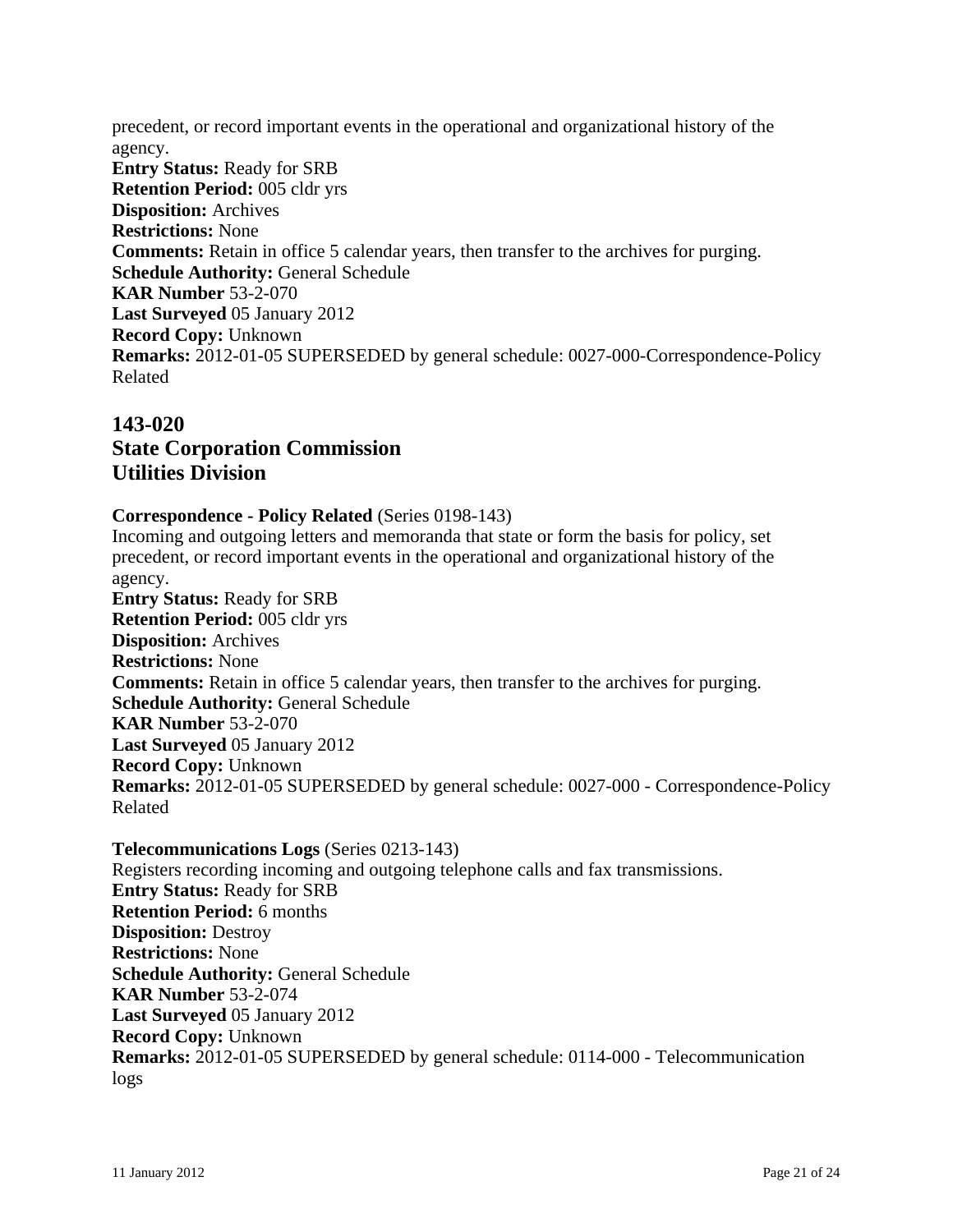**Visitors Logs** (Series 0214-143) Registers or logs used to record names of employees, outside contractors, service personnel, and other visitors admitted to agency facilities. **Entry Status:** Ready for SRB **Retention Period:** See Comments **Disposition:** See Comments **Restrictions:** None **Comments:** Retain until no longer useful, then contact the archives for appraisal. If not accepted by the archives, then destroy. **Schedule Authority:** Agency Schedule **KAR Number** 53-2-074 **Last Surveyed** 05 January 2012 **Record Copy:** Unknown **Remarks:** 2012-01-05 SUPERSEDED by general schedule: 0122-000 - Visitors log

# **143-040 State Corporation Commission Transportation Division Motor Carrier Section**

## **Correspondence - Policy Related** (Series 0224-143)

Incoming and outgoing letters and memoranda that state or form the basis for policy, set precedent, or record important events in the operational and organizational history of the agency. **Entry Status:** Ready for SRB **Retention Period:** 005 cldr yrs **Disposition:** Archives **Restrictions:** None **Comments:** Retain in office 5 calendar years, then transfer to the archives for purging. **Schedule Authority:** General Schedule **KAR Number** 53-2-070 **Last Surveyed** 05 January 2012 **Record Copy:** Unknown **Remarks:** 2012-01-05 SUPERSEDED by general schedule: 0027-000 Correspondence-Policy Related

# **143-050**

**State Corporation Commission Conservation Division Administrative Services Section**

## **Employee Personnel Files - Office Copies** (Series 0262-143)

Reference copy of files maintained by central office personnel section regarding individual employees. **Entry Status:** Ready for SRB **Retention Period:** See Comments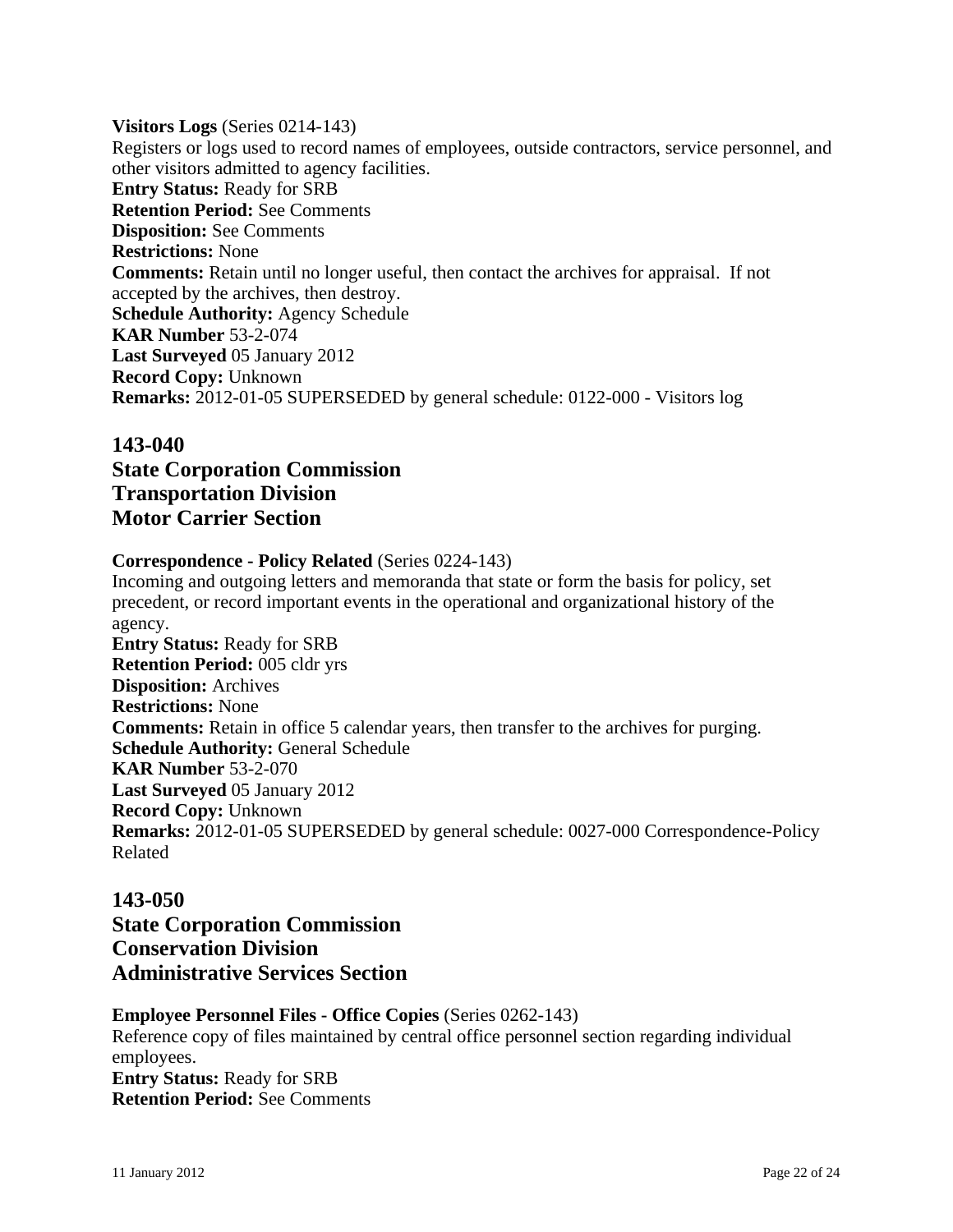**Disposition:** Destroy **Restrictions:** KSA 45-221(a)(4) **Comments:** Retain for length of employee's tenure plus 5 calendar years, then destroy. **Schedule Authority:** General Schedule **KAR Number** 53-2-074 **Last Surveyed** 05 January 2012 **Record Copy:** Unknown **Remarks:** 2012-01-05 SUPERSEDED by general schedule: 0037-000 Employee Personnel Files-Convenience Copies

**Employee Time Sheets** (Series 0263-143) Reference copies of time sheets and leave slips for division staff. **Entry Status:** Ready for SRB **Retention Period:** 005 fisc yrs **Disposition:** Destroy **Restrictions:** KSA 45-221(a)(4) **Schedule Authority:** General Schedule **KAR Number** 53-2-074 **Last Surveyed** 05 January 2012 **Record Copy:** Unknown **Remarks:** 2012-01-05 SUPERSEDED by general schedule: 0039-000 - Employee Time Report Records

**Vouchers - Purchase** (Series 0371-143) Copies of documents used to order and pay for goods and services: DA forms 100 thru 109 and DA-120. **Entry Status:** Ready for SRB **Retention Period:** 003 fisc yrs **Disposition:** Destroy **Restrictions:** None **Schedule Authority:** General Schedule **KAR Number** 53-2-074 **Last Surveyed** 05 January 2012 **Record Copy:** Unknown **Remarks:** 2012-01-05 SUPERSEDED by general schedule: 0125-000 - Vouchers-Purchase

**Vouchers - Travel** (Series 0372-143) Copies of documents used to certify the validity of claims for the reimbursement of travel expenses: DA forms 121, 122, and 123. **Entry Status:** Ready for SRB **Retention Period:** 003 fisc yrs **Disposition:** Destroy **Restrictions:** None **Schedule Authority:** General Schedule **KAR Number** 53-2-074 **Last Surveyed** 05 January 2012 **Record Copy:** Unknown **Remarks:** 2012-01-05 SUPERSEDED by general schedule: 0127-000 - Vouchers-Travel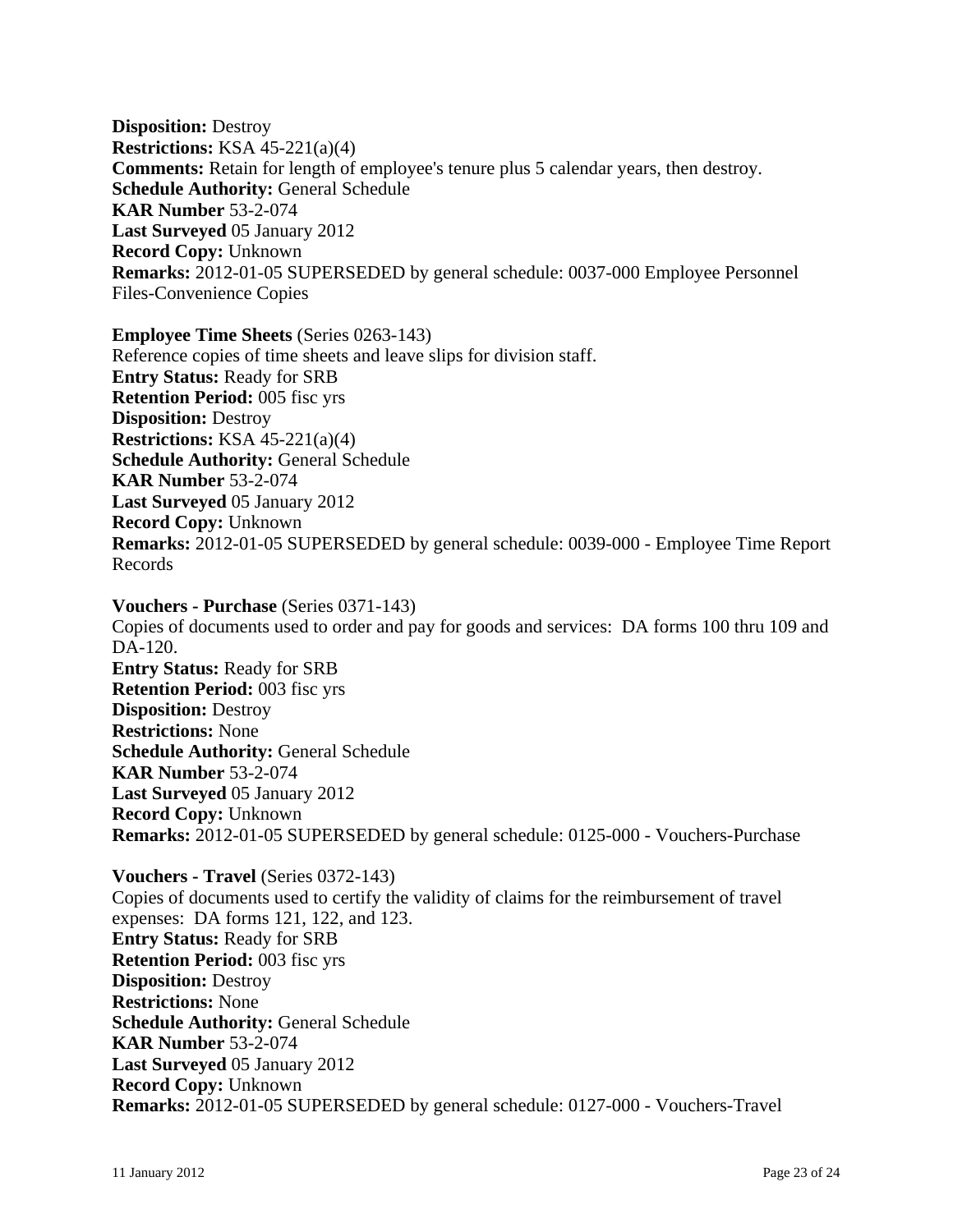# **143-060 State Corporation Commission Mined Land Division**

# **Employee Personnel Files - Office Copies** (Series 0393-143)

Copies of documents related to employees, including application, evaluations, etc. (Record copy maintained in Topeka.) **Entry Status:** Ready for SRB **Retention Period:** See Comments **Disposition:** Destroy **Restrictions:** KSA 45-221(a)(4) **Comments:** Retain for length of employee's tenure plus 5 calendar years, then destroy. **Schedule Authority:** General Schedule **KAR Number** 53-2-073 **Last Surveyed** 05 January 2012 **Record Copy:** Unknown **Remarks:** 2012-01-05 SUPERSEDED by general schedule: 0037-000 - Employee Personnel Files- Convenience Copies

#### **Telecommunications Logs** (Series 0410-143)

Registers recording incoming and outgoing telephone calls and fax transmissions. **Entry Status:** Ready for SRB **Retention Period:** 6 months **Disposition:** Destroy **Restrictions:** None **Schedule Authority:** General Schedule **KAR Number** 53-2-073 **Last Surveyed** 05 January 2012 **Record Copy:** Unknown **Remarks:** 2012-01-05 SUPERSEDED by general schedule: 0114-000 - Telecommunication Logs

**Telephone Billing Records** (Series 0400-143) Copies of computer billings and supporting documents concerning the use of a telecommunications service provider. **Entry Status:** Ready for SRB **Retention Period:** 004 cldr yrs **Disposition:** Destroy **Restrictions:** None **Schedule Authority:** Agency Schedule **KAR Number** 53-2-073 **Last Surveyed** 05 January 2012 **Record Copy:** Unknown **Remarks:** 2012-01-05 SUPERSEDED by general schedule: 0116-000 - Telephone Billing Records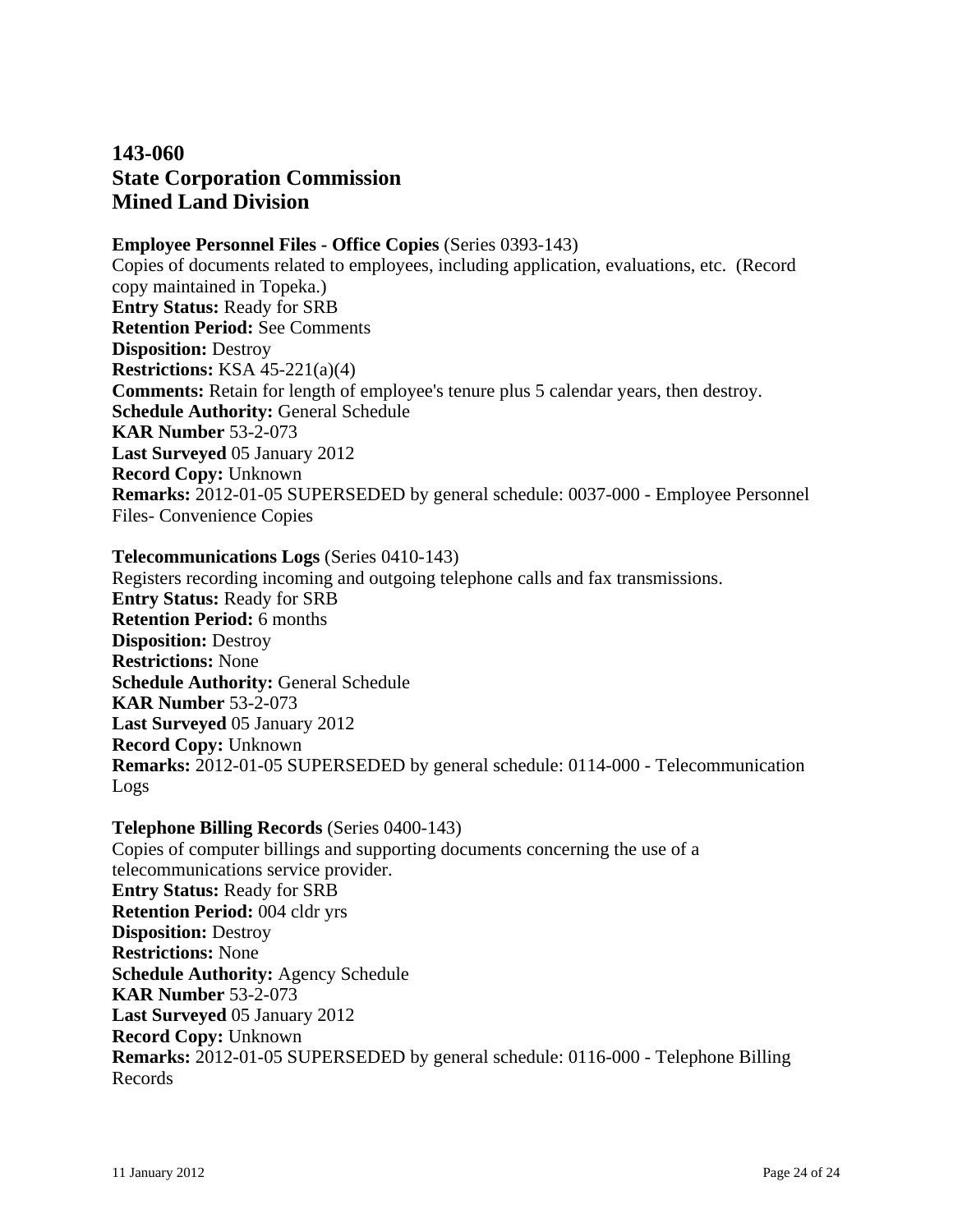# **KANSAS STATE RECORDS BOARD RECORDS APPRAISAL REPORT FOR REVISION TO RETENTION/DISPOSITION SCHEDULE 19 January 2012**

- 1. **Agency:** Kansas Attorney General's Office
- 2. **Records Officer:** Lisa Mendoza **Phone:** 296-2215
- 3. **Appraising Archivist:** Marcella Wiget
- 4. **Date of Appraisal:** December 2011
- 5. **Total records No. of Series:** 1
- 6. **Archival/Permanent records No. of Series:** 1
- 7. **Records Eligible for Immediate Transfer to Archives:**

**No. of Series:** 0

# 8. **Appraisal Based Upon:**

Discussions with the Records Officer at Attorney General's office.

## 9. **Appraisal Narrative:**

Records Officer Lisa Mendoza contacted KSHS staff to revise existing Homicide Case Files series. This series did not have the standard comments for disposition requirements that all other case files created in the AG's office contain, and Ms. Mendoza requested that this be rectified.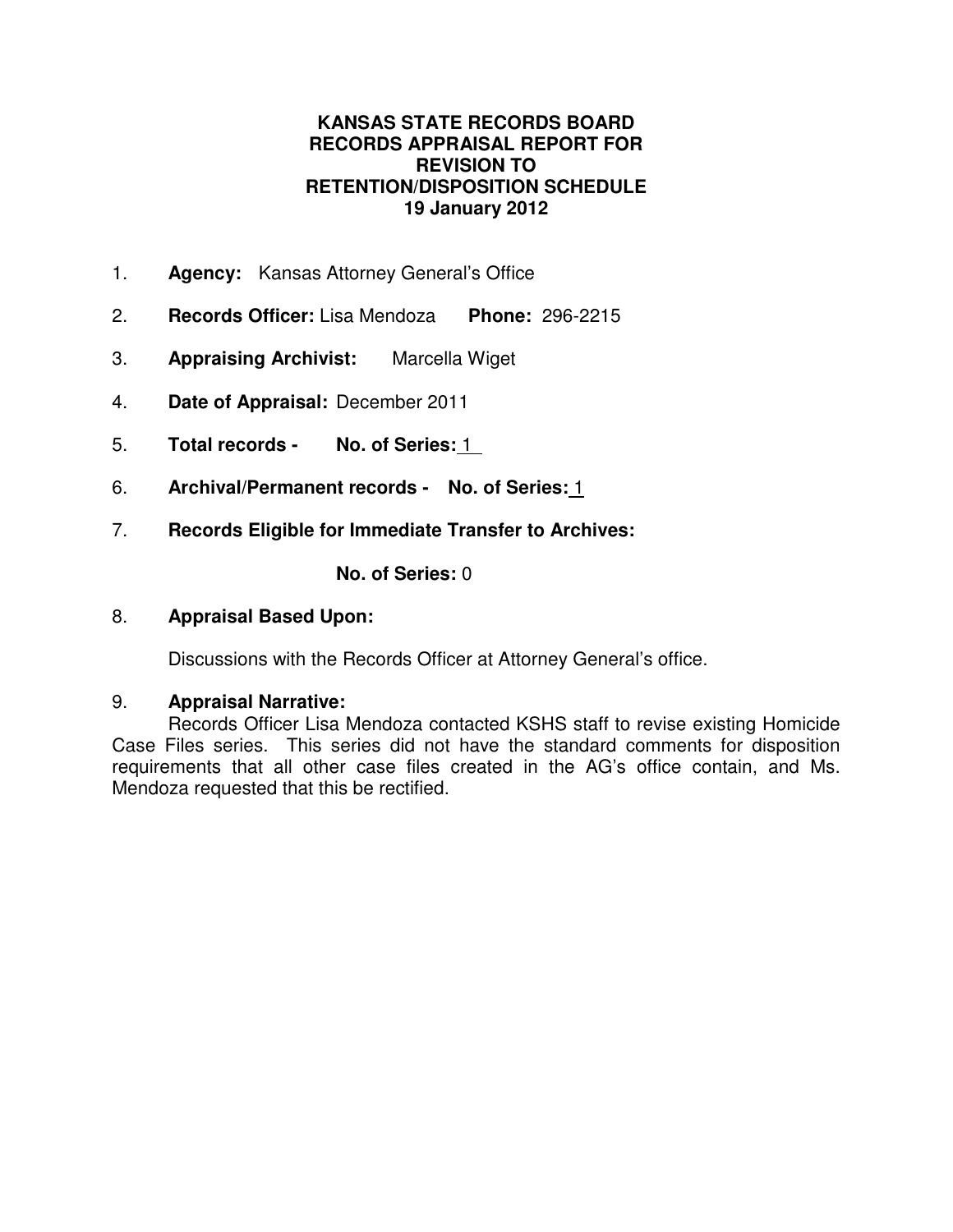# **Retention/Disposition Schedule Entries**

# **082-005 Office of the Attorney General Criminal Division**

### **Case Files - Homicide** (Series 0176-082)

Pleadings/filings, research, case notes, interviews, correspondence, contracts, billings, complaint forms, and other supporting documentation relating to the prosecution of criminal homicide cases. Materials, including records obtained from others may be returned to their source or otherwise disposed of in accordance with court order, court rule, or agreement.

**Entry Status:** Ready for SRB

**Retention Period:** See Comments

**Disposition:** Permanent

**Restrictions:** KSA 22-4707, 38-2326, 45-221(a)(1)(2)(3)(5)(10)(14)(20)(25)(29)(30)(47) **Comments:** Paper documents are scanned into system and paper is retained until quality assurance is performed, then destroyed. Digital images in system are retained permanently. **Schedule Authority:** Agency Schedule

**KAR Number** 53-2-166

**Last Surveyed** 21 January 2011

**Record Copy:** Electronic

## **Electronic Recordkeeping Plan Endorsed**

**Remarks:** 1/11/10: Revised entry to cover change in format; revised retention from "Retain in office until case is closed (include appeal, probation, and/or incarceration/parole time if applicable). Then transfer to records center for 60 years. Then transfer to archives."

1/21/2011: Revised Description to remove "evidence," "(Evidence obtained from others may be disposed in accordance with protective order, if any.)", add "Materials...".

12/02/2011: Revised entry to add standard disposition comments from other Attorney General case files series.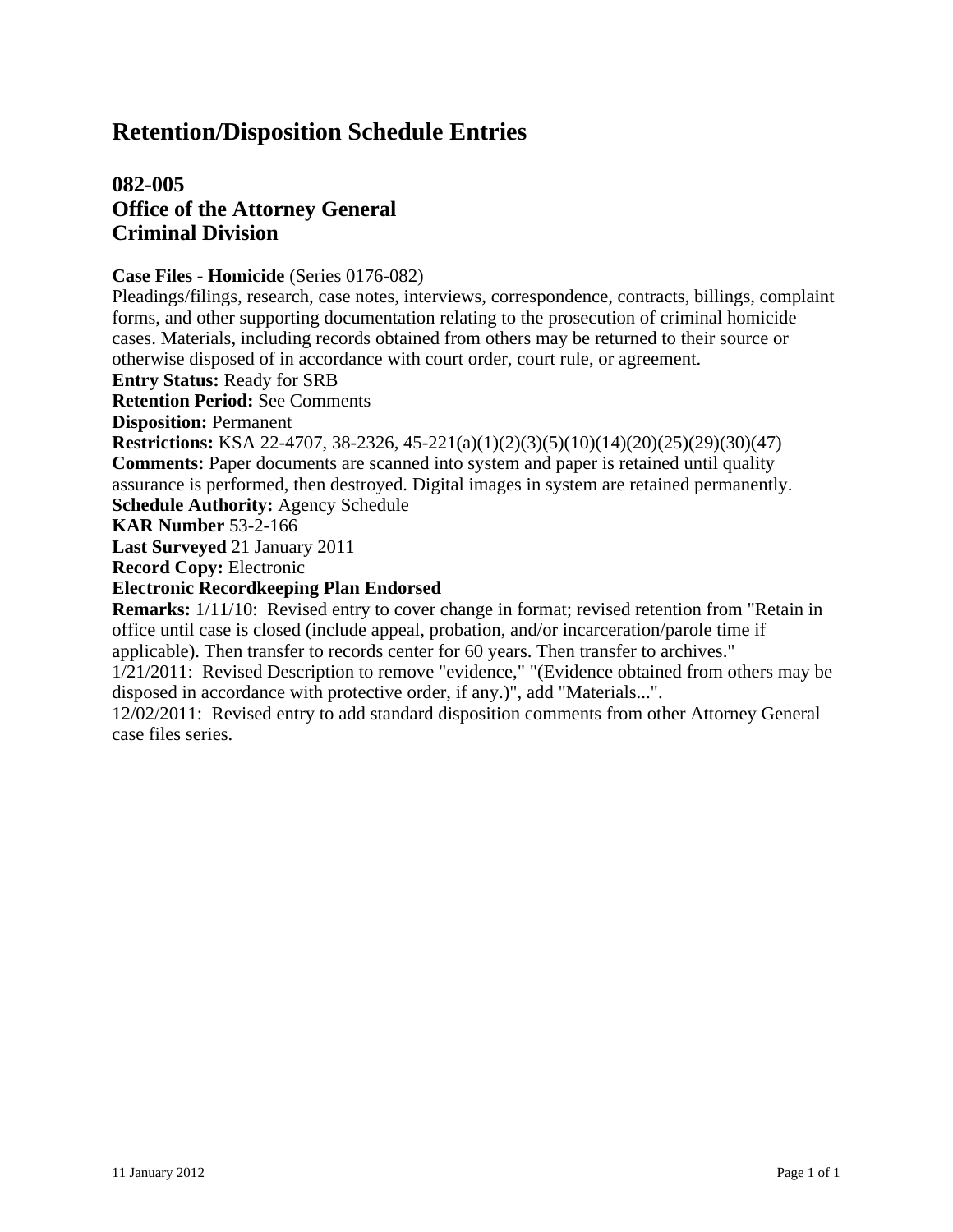# **KANSAS STATE RECORDS BOARD RECORDS APPRAISAL REPORT FOR REVISION TO RETENTION/DISPOSITION SCHEDULE July 17, 2008**

- 1. **Agency:** Kansas State Historical Society Administration Division
- 2. **Records Officer:** Darrell Garwood **Phone:** 272-8681
- 3. **Appraising Archivist:** Marcella Wiget, Matt Veatch
- 4. **Date of Appraisal:** 13 December 2011
- 5. **Total records No. of Series:** 1
- 6. **Archival records No. of Series:** 0
- 7. **Records Eligible for Immediate Transfer to Archives:**

**No. of Series:** 0

# 8. **Appraisal Based Upon:**

Interview with agency staff.

# 9. **Appraisal Narrative:**

Public information staff in the KSHS Administration Division requested the creation of a new retention schedule entry to cover a series of records not previously scheduled, largely created by the graphic designer.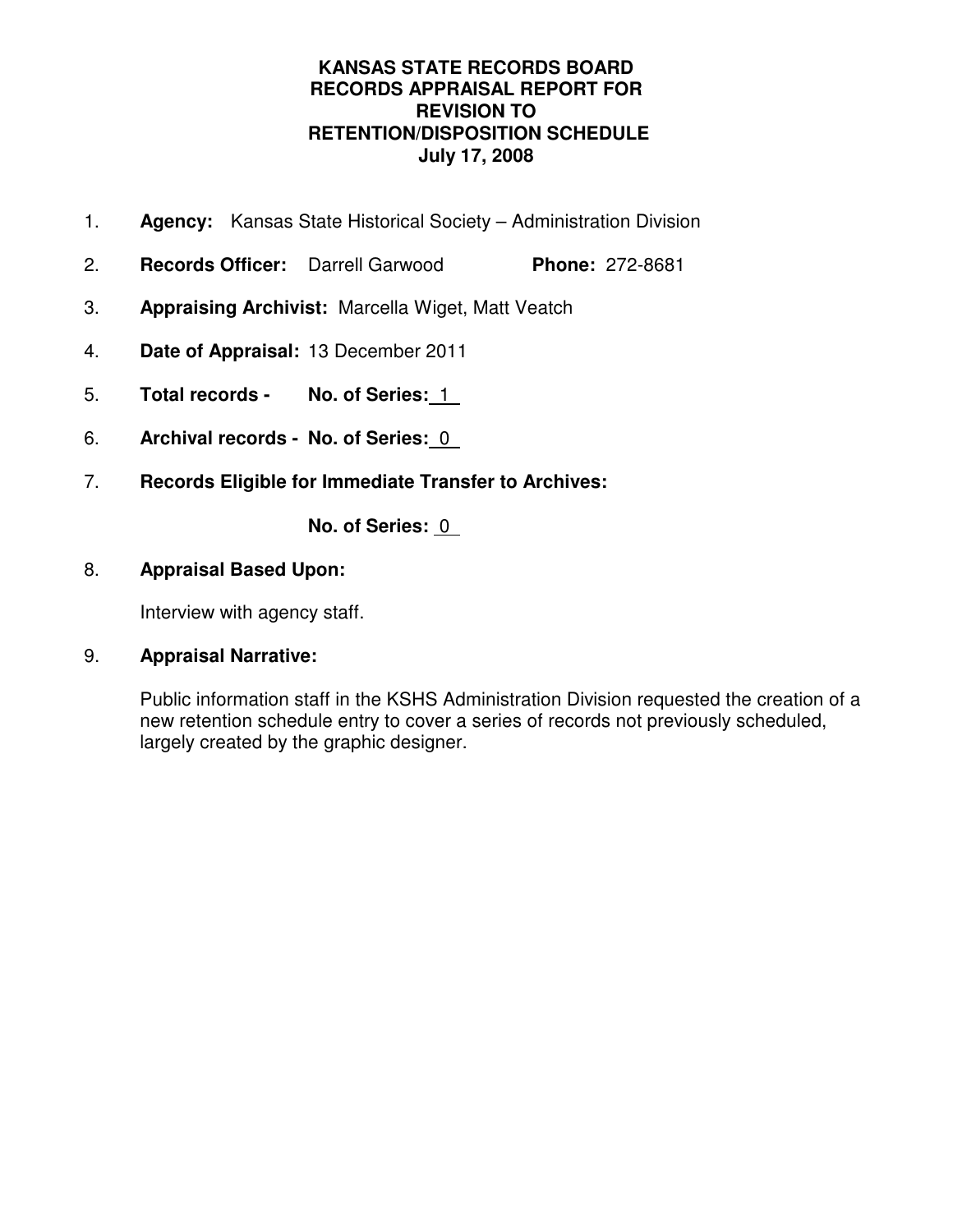# **Retention/Disposition Schedule Entries**

**288-001 Kansas State Historical Society Administration Division Promotions**

**Job tickets** (Series Unknown) Graphic design files including specifications, galley proofs with corrections, final products, and any other related materials. **Entry Status:** Draft **Retention Period:** 4 fiscal years **Disposition:** Destroy **Restrictions:** None **Comments:** Retain both paper and electronic records of working files for four (4) fiscal years, then destroy. Final products fall under general retention schedules (e.g. Publications) and should be retained accordingly. **Schedule Authority:** Agency schedule **Last Surveyed** 13 December 2011 **Record Copy:** Paper, Electronic **Electronic Recordkeeping Plan Not Required Remarks:** 12/13/2011: new schedule entry.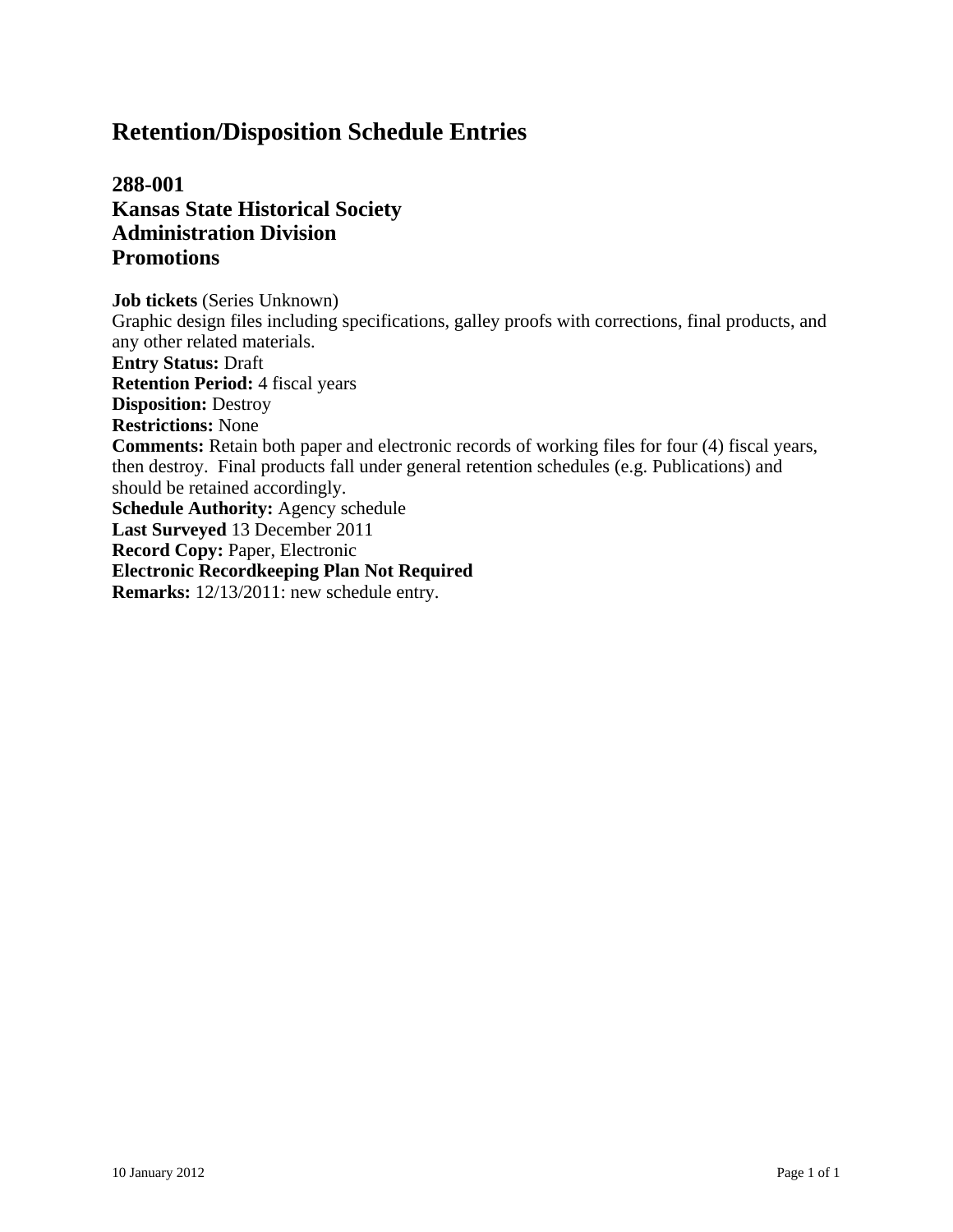# **KANSAS STATE RECORDS BOARD RECORDS APPRAISAL REPORT FOR REVISION TO RETENTION/DISPOSITION SCHEDULE July 17, 2008**

- 1. **Agency:** Kansas State Historical Society Cultural Resources Division
- 2. **Records Officer:** Darrell Garwood **Phone:** 272-8681
- 3. **Appraising Archivist:** Marcella Wiget
- 4. **Date of Appraisal:** 20 December 2011
- 5. **Total records No. of Series:** 9
- 6. **Archival records No. of Series:** 1
- 7. **Records Eligible for Immediate Transfer to Archives:**

**No. of Series:** 0

# 8. **Appraisal Based Upon:**

Interviews with agency staff.

# 9. **Appraisal Narrative:**

In accessioning records from the Archeology Department in KSHS' Cultural Resources Division, the archivist requested that Archeology Department staff review certain retention schedules and records series with her. Cultural Resources staff will meet again in February to review and revise the division's retention and disposition schedule more generally, but these particular record series are ready for SRB review. Includes some series that have been superseded, some that have changed disposition from Archives to Destroy, and some that have changed disposition from Archives to Permanent.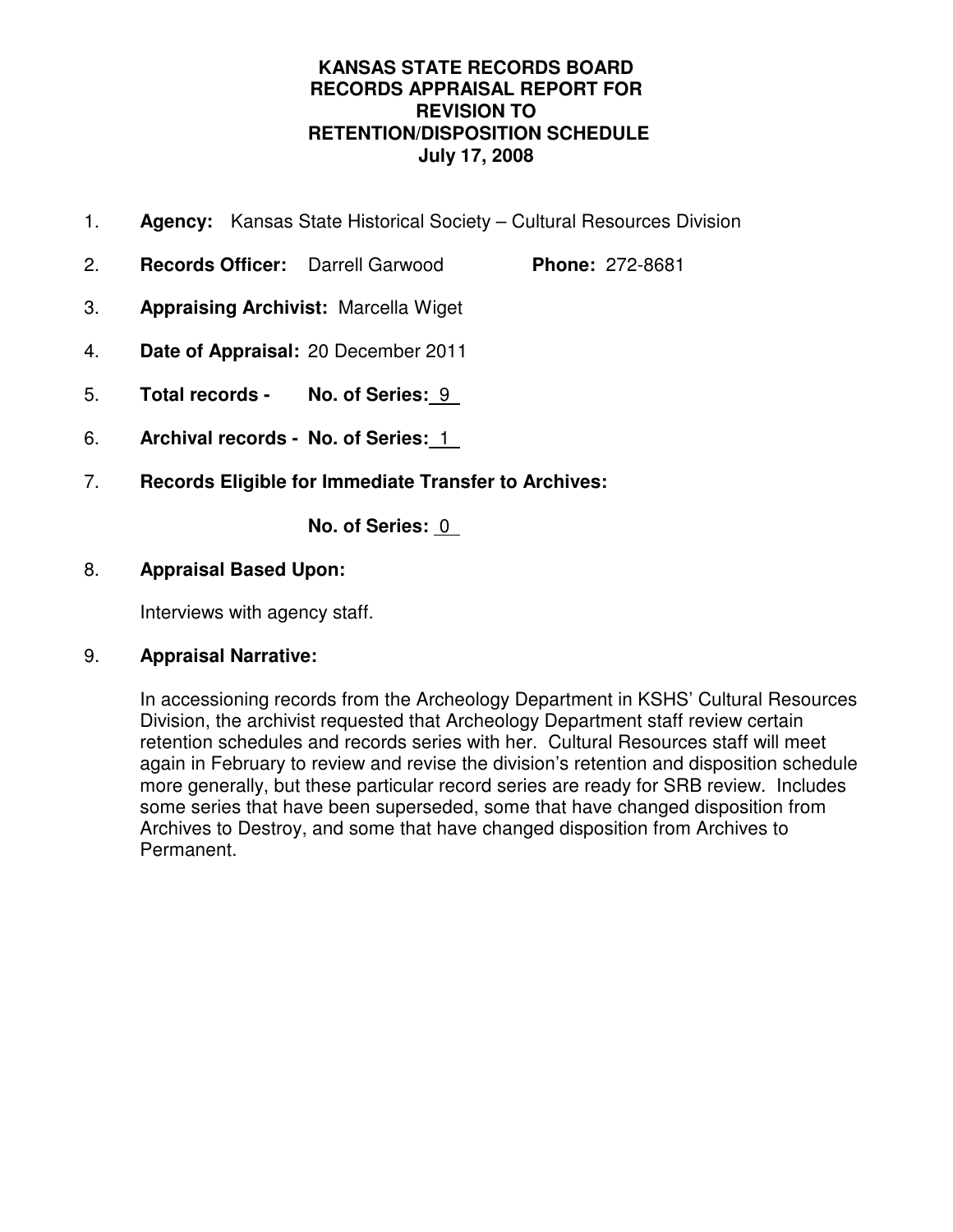# **Retention/Disposition Schedule Entries**

# **288-005 Kansas State Historical Society Cultural Resources Division Archeology Office**

#### **Aerial Photographs** (Series 0332-288)

Aerial photographs originally used by KDOT to plot road work which were transferred to the Archeology Office for use in locating archeological sites and in planning surveys and excavations. **Entry Status:** Ready for SRB **Retention Period:** See Comments **Disposition:** Destroy **Restrictions:** KSA 45-221(a)(36) **Comments:** Retain until no longer useful, then destroy. Significant aerial photographs are filed with the archaeological site files or scanned to the server. **Schedule Authority:** Agency Schedule **KAR Number** 53-2-102 **Last Surveyed** 20 December 2011 **Record Copy:** Paper, Electronic **Electronic Recordkeeping Plan Pending Remarks:** 12/20/2011: Changed disposition to destroy; changed comments.

# **Archeological Contract/Fee Fund Files** (Series 0306-288)

Documents, including administrative documents of Highway Archeology Program Files phases I-V, Primary and Secondary Road, and NRCS/State Watershed Project Files, and contracts, related to the review of road, watershed and other construction projects to prevent possible destruction of archeological sites and information. **Entry Status:** Ready for SRB **Retention Period:** See Comments **Disposition:** Destroy **Restrictions:** Portions under KSA 45-221(a)(36) **Comments:** Retain 5 calendar years past inactivity, then destroy. Reports generated from work are kept permanently in the Archeology library, electronically, and in the DASC database. Formal correspondence is kept in the State Historic Preservation Office files. **Schedule Authority:** Agency Schedule **KAR Number** 53-2-138 **Last Surveyed** 20 December 2011 **Record Copy:** Paper **Remarks:** 01/07/2004: Title, Description and Comments amended. 12/20/2011: Changed disposition from Archives to Destroy; changed comments.

**Archeological Field Maps** (Series 0331-288) Original maps created by the staff during investigations of archeological sites. **Entry Status:** Ready for SRB **Retention Period:** See Comments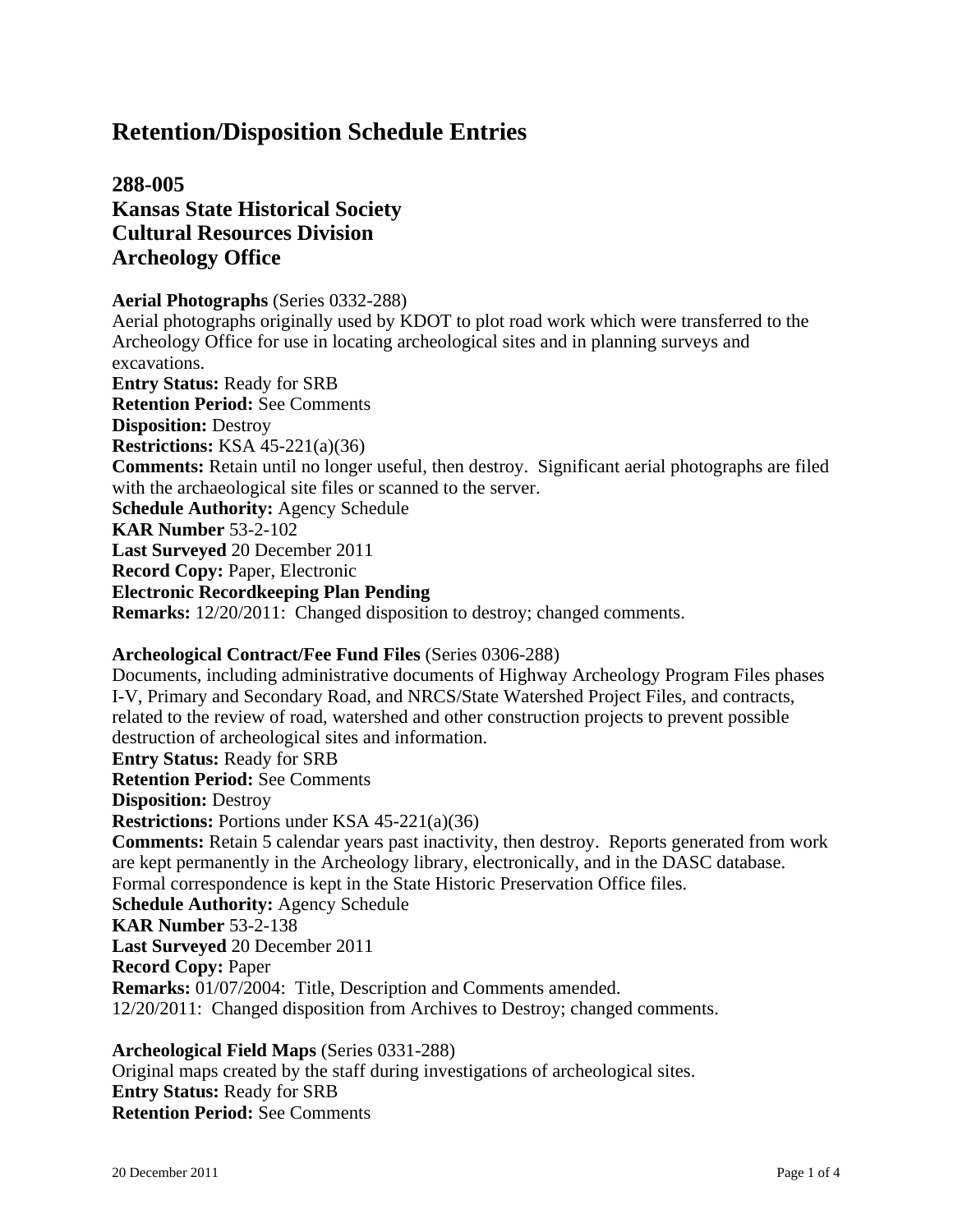**Disposition:** See Comments **Restrictions:** Portions under KSA 45-221(a)(36) **Comments:** Retain in Archeological Site Files accordingly. **Schedule Authority:** Agency Schedule **KAR Number** 53-2-138 **Last Surveyed** 07 January 2004 **Record Copy:** Paper **Remarks:** 01/07/2004: Disposition amended. 12/20/2011: Supersede this series with 0330-288, Archaeological site files.

#### **Archeological Site Files** (Series 0330-288)

Records documenting archeological sites in Kansas: site forms, correspondence, site summaries, excavation records, progress reports, specimen catalogs, archeological field maps, aerial photographs, drawings, etc. **Entry Status:** Ready for SRB **Retention Period:** See Comments **Disposition:** See Comments **Restrictions:** Portions under KSA 45-221(a)(36) **Comments:** Retain paper copies permanently or transfer to the Archives. Data indexing archeological site locations is served by Data Access Support Center (DASC). **Schedule Authority:** Agency Schedule **KAR Number** 53-2-138 **Last Surveyed** 20 December 2011 **Record Copy:** Paper, Electronic **Electronic Recordkeeping Plan Pending Remarks:** 01/07/2004: Description and Comments amended. 12/20/2011: Amended description to include aerial photographs; amended comments to say "paper copies."

## **Donation Accession Files** (Series 0309-288)

Records documenting provenance and curation history of artifacts and other materials donated to the department's collection.

**Entry Status:** Ready for SRB **Retention Period:** Permanent **Disposition:** Permanent **Restrictions:** Portions under KSA 45-221(a)(36) **Comments:** Retain permanently in Archeology office. **Schedule Authority:** Agency Schedule **KAR Number** 53-2-138 **Last Surveyed** 20 December 2011 **Record Copy:** Unknown **Remarks:** 01/07/2004: Comments amended. 12/20/2011: Changed disposition and comments.

## **Highway Archeology Program Files - Phase I** (Series 0334-288)

Documents relating to proposed KDOT highway projects submitted to the Archeology Office for archeological evaluation which staff have cleared for construction without a field investigation.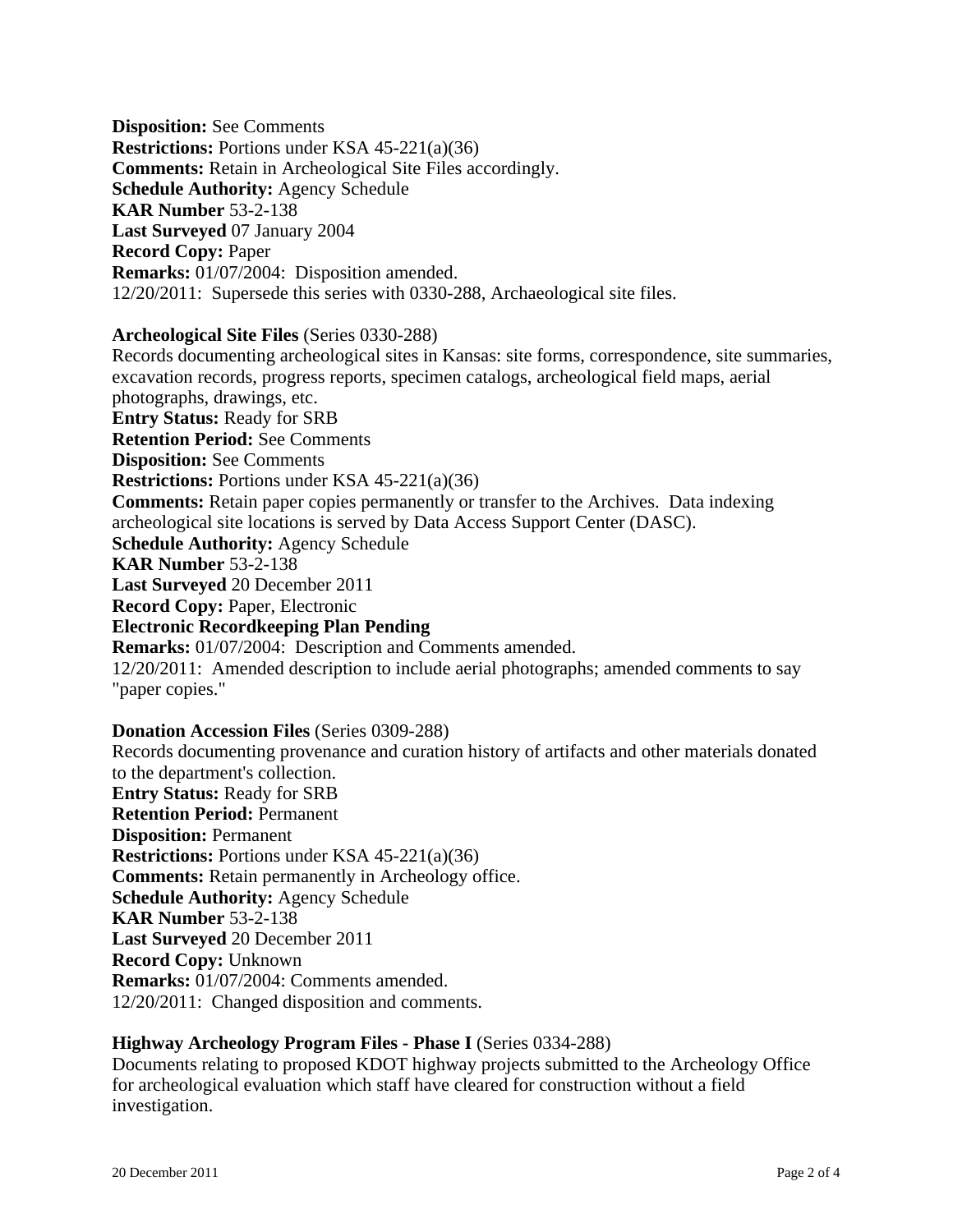**Entry Status:** Ready for SRB **Retention Period:** See Comments **Disposition:** See Comments **Restrictions:** None **Comments:** Retain 5 calendar years past inactivity then transfer to the Archives for purging. **Schedule Authority:** Agency Schedule **KAR Number** 53-2-138 **Last Surveyed** 20 December 2011 **Record Copy:** Unknown **Remarks:** 01/07/2004: Comments amended. 12/20/2011: Supersede series with Archaeological Contract/Fee Fund files, 0306-288.

#### **Highway Archeology Program Files - Phase II** (Series 0335-288)

Documents relating to proposed KDOT highway projects submitted to the Archeology Office for archeological evaluation for which staff performed a survey but took no additional action. **Entry Status:** Ready for SRB **Retention Period:** See Comments **Disposition:** See Comments **Restrictions:** Portions under KSA 45-221(a)(36) **Comments:** Retain 5 calendar years past inactivity then transfer to the Archives for purging. **Schedule Authority:** Agency Schedule **KAR Number** 53-2-138 **Last Surveyed** 07 January 2004 **Record Copy:** Unknown **Remarks:** 01/07/2004: Comments amended. 12/20/2011: Supersede series with Archaeological Contract/Fee Fund files, 0306-288.

#### **Highway Archeology Program Files - Phase III** (Series 0336-288)

Documents relating to proposed KDOT highway projects submitted to the Archeology Office for archeological evaluation for which staff performed a survey and tested the site. **Entry Status:** Ready for SRB **Retention Period:** See Comments **Disposition:** See Comments **Restrictions:** Portions under KSA 45-221(a)(36) **Comments:** Retain 5 calendar years past inactivity then transfer to the Archives for purging. **Schedule Authority:** Agency Schedule **KAR Number** 53-2-138 **Last Surveyed** 20 December 2011 **Record Copy:** Unknown **Remarks:** 01/07/2004: Comments amended. 12/20/2011: Supersede series with Archaeological Contract/Fee Fund files, 0306-288.

#### **Highway Archeology Program Files - Phase IV** (Series 0337-288)

Documents relating to proposed KDOT highway projects submitted to the Archeology Office for archeological evaluation for which staff performed a survey, tested, and excavated the site. **Entry Status:** Ready for SRB **Retention Period:** See Comments **Disposition:** See Comments